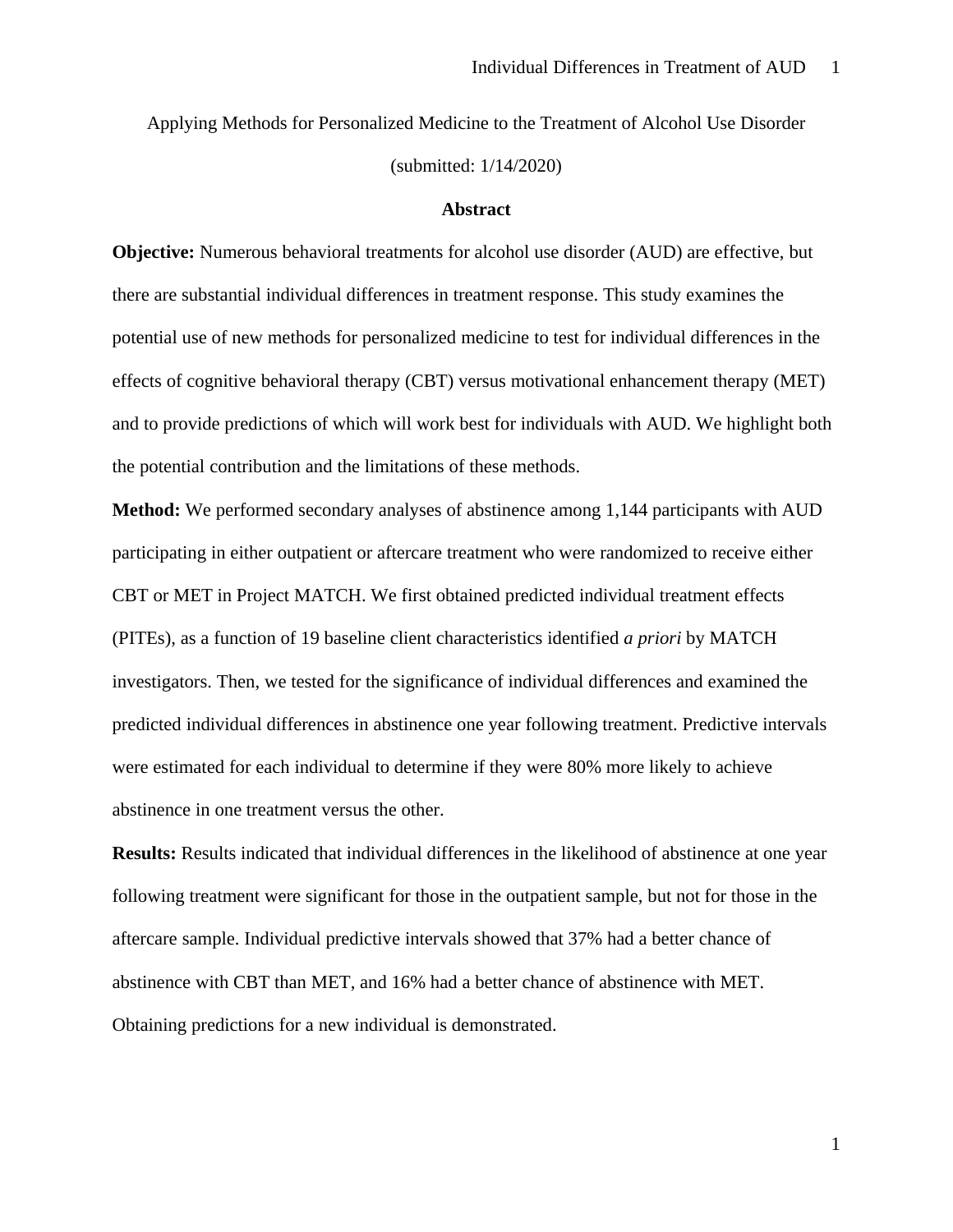**Conclusions:** Personalized medicine methods, and PITE in particular, have the potential to identify individuals most likely to benefit from one versus another intervention. New personalized medicine methods play an important role in putting together differential effects due to previously identified variables into one prediction designed to be useful to clinicians and clients choosing between treatment options.

*Keywords:* methods for precision medicine; alcohol use disorder; Project MATCH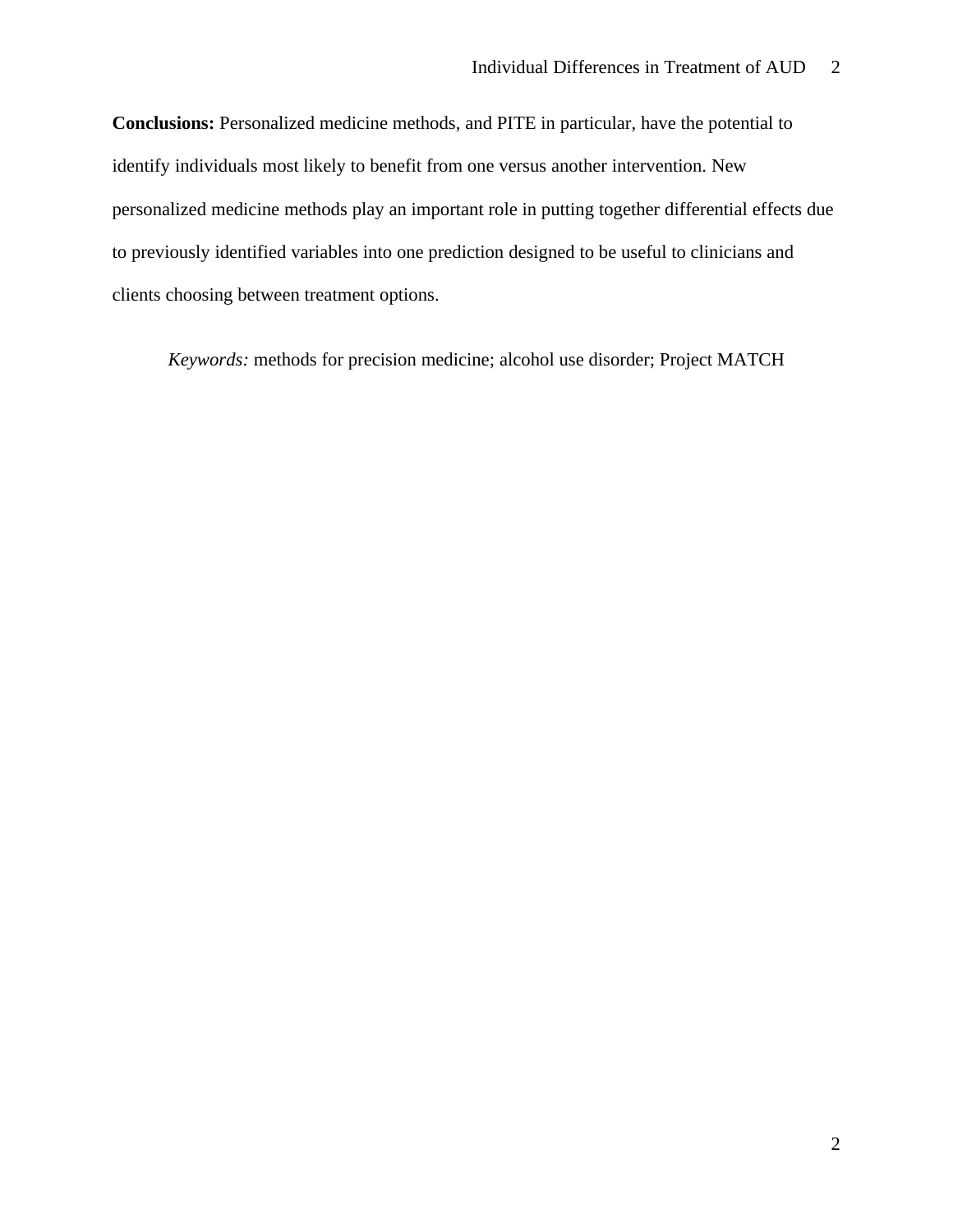Public Health Significance Statements

- 1. This study highlights the potential use and limitations of new methods for personalized medicine with behavioral treatments for alcohol use disorder.
- 2. There are multiple effective behavioral treatments for alcohol use disorder, this study suggests that it may be possible to improve treatment efficacy by using algorithms to predict which treatment will work best for individual clients.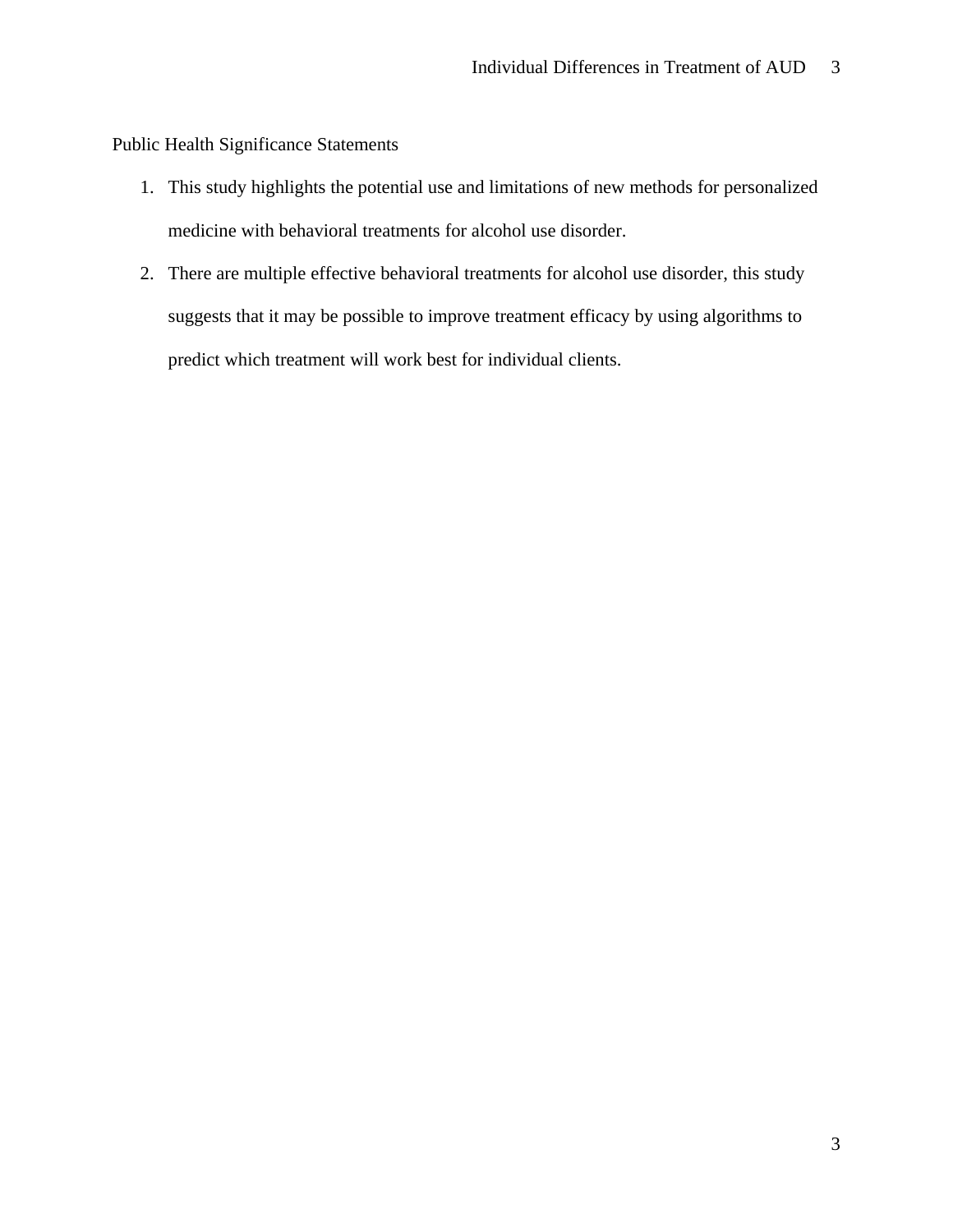Alcohol use disorder (AUD) is characterized by considerable heterogeneity in its symptoms (Lane & Sher, 2015), as well as its clinical course (Maisto et al., 2014) and treatment effectiveness (Litten et al., 2015). One response to observed heterogeneity in treatment effects is personalized medicine, which attempts to improve overall treatment efficacy by targeting particular treatments to those individuals most likely to benefit. There are strong theoretical and empirical reasons to believe that it can be effectively applied to the treatment of AUD (Friedmann, Hendrickson, Gerstein, & Zhang, 2004; Kranzler & McKay, 2012; Litten et al., 2015; Mann et al., 2018; McKay et al., 2011; Roos, Mann, & Witkiewitz, 2017; Witkiewitz, Roos, Mann, & Kranzler, 2019).

The goal of this paper is to demonstrate the potential role that new personalized medicine methods can play in the treatment of AUD, and by extension in the treatment of other psychological disorders.

#### **Personalized Medicine**

The terms 'personalized medicine', 'precision medicine', and 'heterogeneity in treatment effects' are related and have been used in a variety of contexts (Kent et al., 2018; Webb et al., 2020). The premise is that individual differences are likely to exist in the effects of treatments and that if those individual differences can be predicted, they can be used to select the most effective treatment for a particular individual. In doing so, personalized medicine can improve average outcomes for the entire population (Ashley, 2015; Kranzler & McKay, 2012; M. D. Smith et al., 2013; Volkow, 2020). Much of the research in the area has involved identifying individual characteristics which interact with treatment and allow for the identification of clients who differ in treatment response (Hartwell & Kranzler, 2019). While the term 'personalized medicine' is relatively new, there is a long history of AUD researchers aiming to identify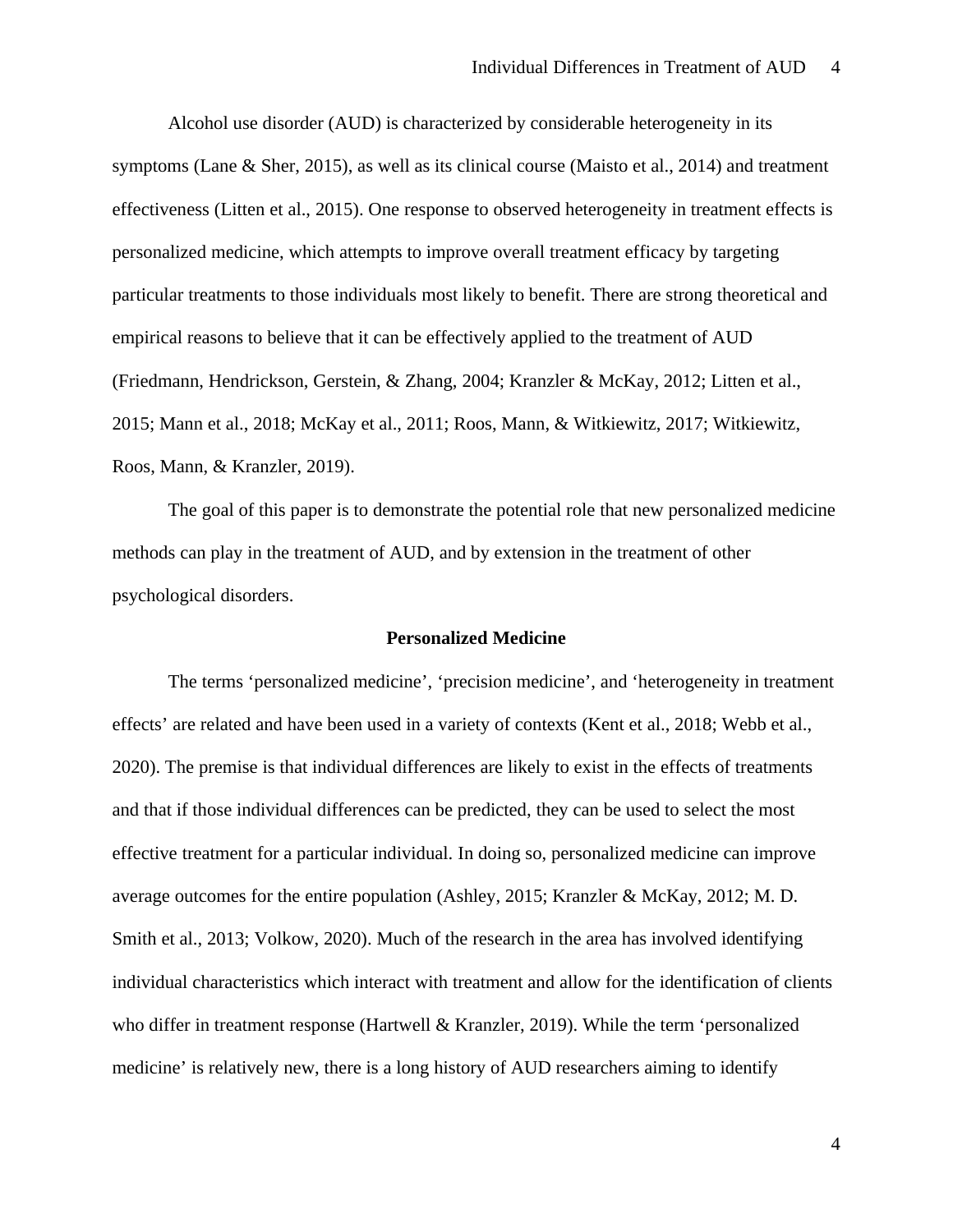interactions between treatment and baseline characteristics (these must be assessed before treatment if they are be of use in helping to choose between treatment options) in predicting outcomes. The MATCH study (Project MATCH Research Group, 1998), which we use as the example in this paper, is a good demonstration of this. The study used a formal process for consulting previous research and expert opinions to make *a priori* hypotheses about differential response to treatment (Allen et al., 1997). The results of MATCH exemplify what is typically found with this type of research – support was found for only 1 of the 18 hypothesized baseline characteristics by treatment interactions. Other work in the area has thus far largely failed to find strong evidence that client data can be used guide the selection of the most effective intervention (Mann & Hermann, 2010, although see Witkiewitz, Roos, et al., 2019 for a potential exception to this). To be clear, we are not arguing against hypothesizing and testing interactions between treatment and baseline characteristics, these interactions must exist if there is any hope of realizing personalized approaches. Rather, we argue that, in many cases, heterogeneity in treatment effects is due not to a single interaction or differences between a small number of measured groups. Instead, heterogeneity is often a cumulative effect of many relatively small interactions, which are difficult to detect using standard statistical approaches.

In recent years, substantial research in the fields of statistics and machine learning has focused on using predictive methods with randomized trial data to predict treatment responses. We refer to these new methods as 'methods for personalized medicine,' and our primary goal is to illustrate their potential as well as their limitations for predicting outcomes in the treatment of AUD. One feature common to many of these methods is that they allow for the incorporation of many baseline covariates, which enables one to find effects that are due to many small interactions. A second feature of these methods is that they typically focus on predicting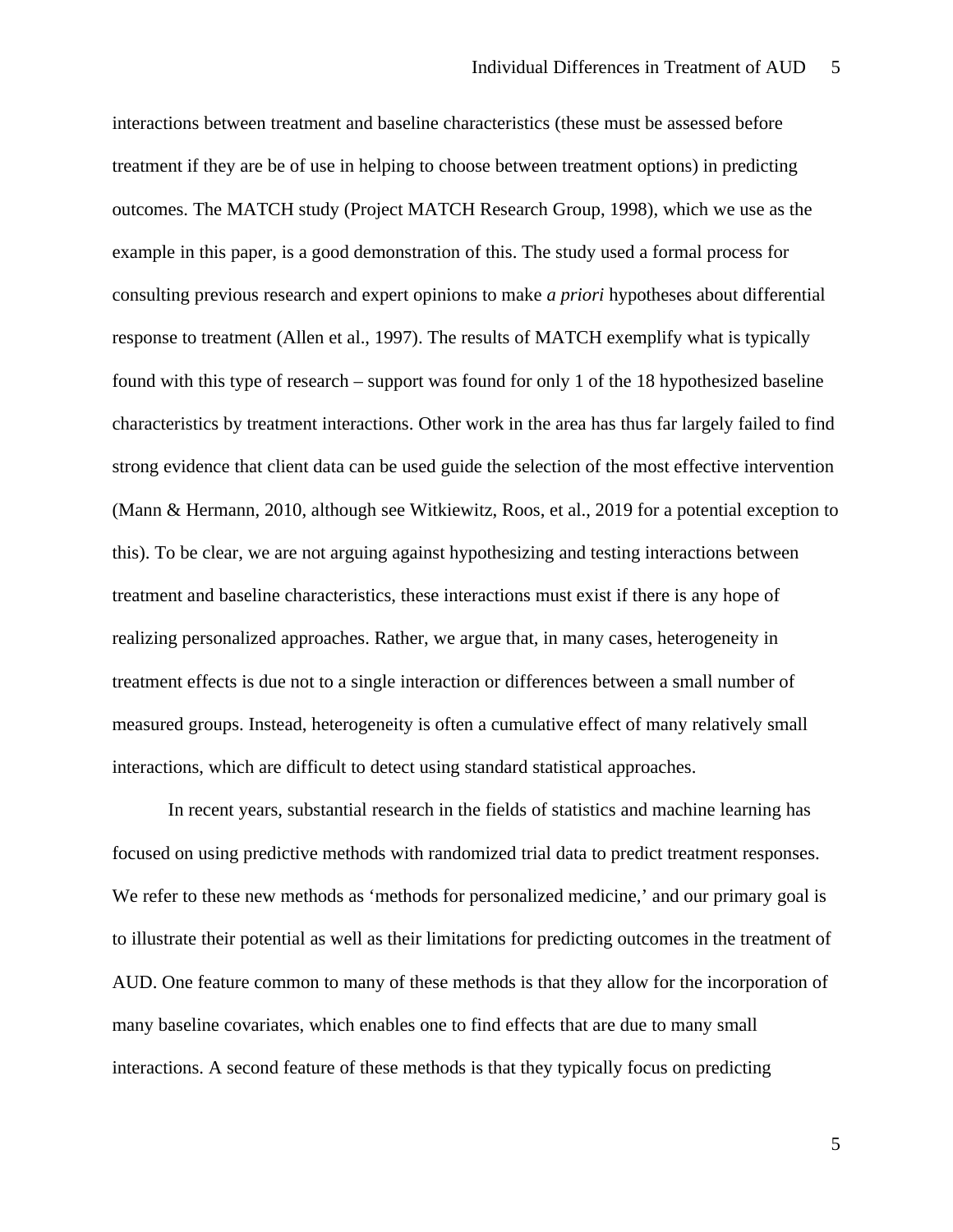treatment response for a subgroup (Athey & Imbens, 2016; Ballarini et al., 2018; Cai et al., 2011; Seibold et al., 2018) or an individual (Ballarini et al., 2018; Lamont et al., 2016; Powers et al., 2018), and *not* on explaining the mechanisms behind these differences. That is, personalized medicine methods are designed to (ultimately) help clinicians and clients make decisions, not to help researchers understand mechanisms of behavior change or particular outcomes. The reason for this can be illustrated by the MATCH study. There were 18 hypothesized interactions in MATCH. Even with a large sample, for most effects the study was only powered to find interactions of moderate effect sizes (Allen et al., 1997) because power for interactions is typically low (McClelland & Judd, 1993). Imagine that half of the hypothesized interactions were correct, but the effect size for all of them was small, then we would have expected to find support for between 1 and 4 hypotheses (depending on the effect size), exactly what was found. Most randomized trials are not powered to find the small baseline by treatment interactions which are likely to exist. The reason personalized medicine methods work is that they combine all of these small interactions into one effect which, if it is useful, no longer has a small effect size. This enables predictions which may have clinical utility, but have limited ability to provide information about the underlying mechanisms.

Since personalized medicine methods seek to obtain predictions which are useful in clinical practice, it is important that these predictions generalize to new clients. Various analytic approaches, many drawing from machine learning are used (Athey & Imbens, 2016; Seibold et al., 2018). Additional methodological approaches can also help assure that the results are generalizable, these include: 1) identifying the baseline covariates *a priori* using theory and previous literature; 2) determining the predictive method to be used *a priori*, based on the expected differences in treatment effects; and 3) following the protocols from the original trial as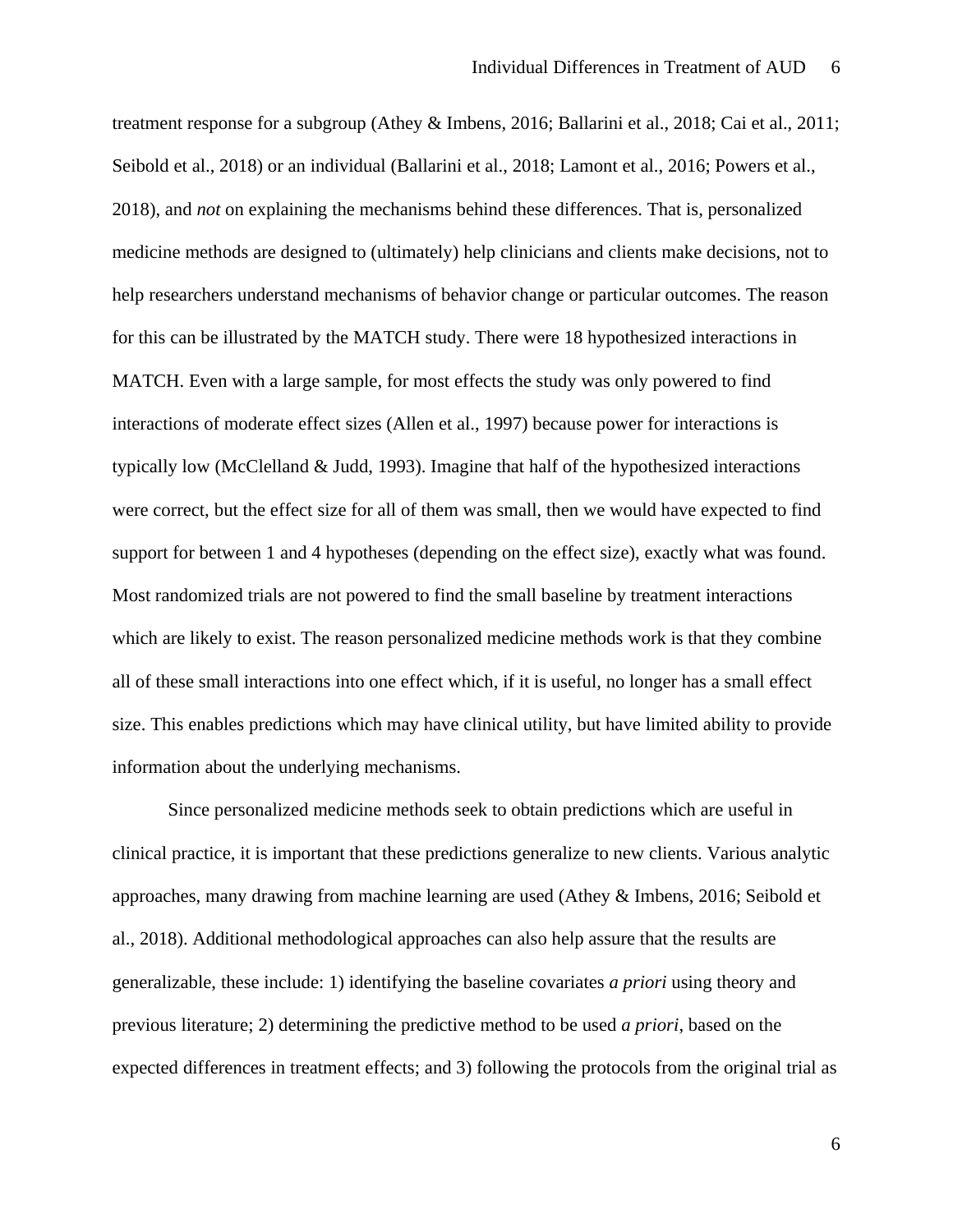much as possible. In MATCH, hypotheses about differential treatment response were made before data were collected and using existing research in the field. In this application we chose to use a logistic regression model to predict individual outcomes because predictions from this model assume two-way interactions (unless others are explicitly included) between treatment and baseline covariates, as was hypothesized in MATCH. Machine learning approaches, such as random forests (Breiman, 2001), would also capture multiway interactions and non-linear (or logit) effects. However, this comes at the price of reduced efficiency. Following the original study protocols for MATCH is more difficult as the growth curve analyses proposed are no longer considered appropriate for the primary outcomes. Additionally, it is quite difficult to obtain appropriate individual-level predictions for these count variables.

## **Personalized Medicine in the Treatment of Alcohol Use Disorder**

Personalized medicine has the most potential to improve outcomes when a number of conditions are satisfied. First, there is evidence for heterogeneity in treatment effects. Second, different treatment options with varied mechanisms of action should exist, such that there are meaningfully different courses of treatment to choose between. Third, on average the effectiveness of a given treatment in the area is small to moderate such that there is room to improve on average treatment effects. And, fourth, there is both theoretical rationale and empirical evidence for individual differences in treatment effects. We briefly review the literature for these conditions as related to AUD.

AUD is characterized by considerable heterogeneity in its symptoms, clinical course, and treatment effectiveness (Litten et al., 2015; Witkiewitz, Litten, et al., 2019). Heterogeneity of symptoms is clear. Using the current Diagnostic and Statistical Manual for Mental Disorders,  $5<sup>th</sup>$ edition, there are over 2000 ways to have an AUD and over 500 combinations of symptoms have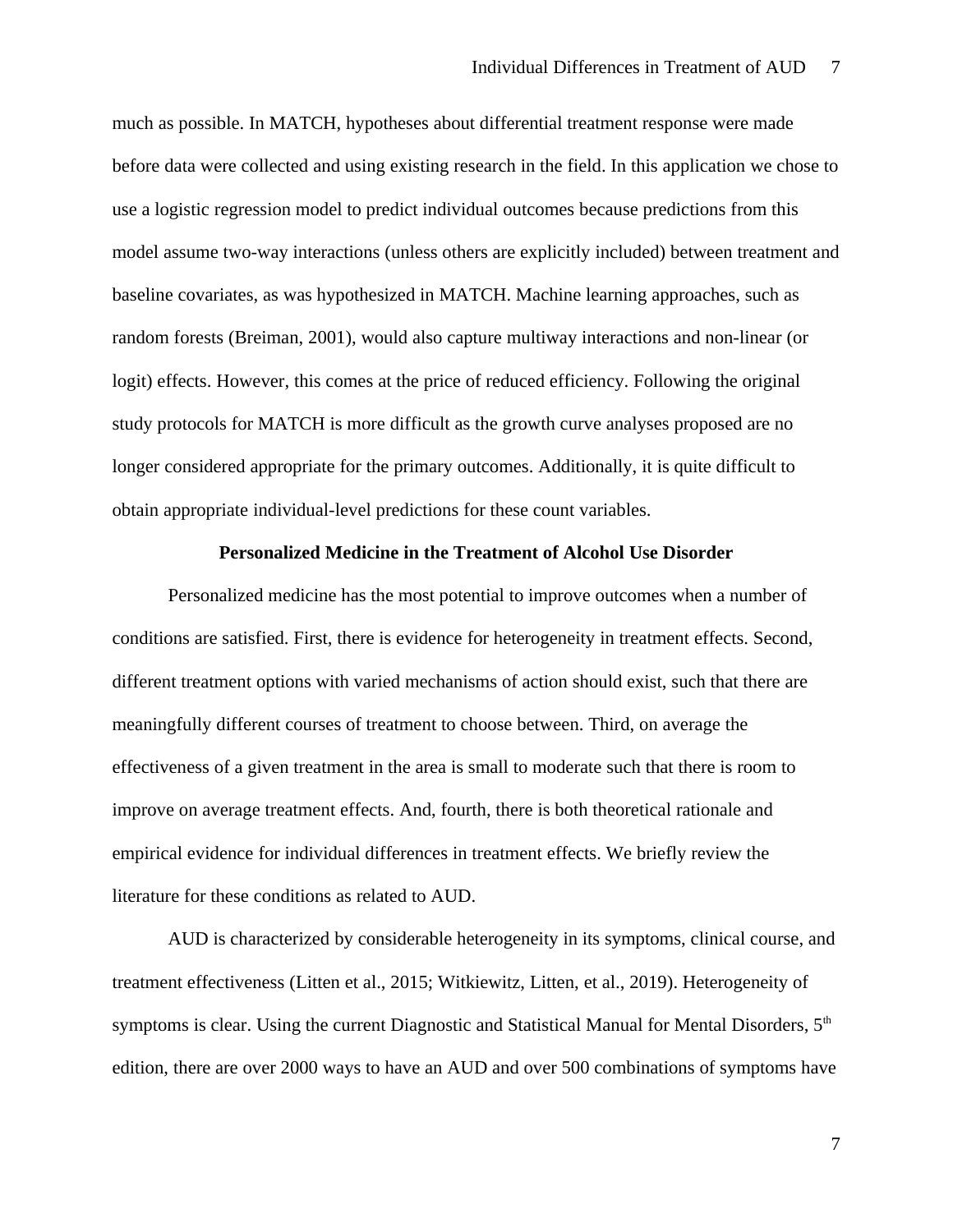been observed in population-based samples (Lane & Sher, 2015). Moreover, early attempts at classifying different types of individuals with AUD predates the scientific study of AUD (Babor, 1996), with at least 39 different attempts to classify individuals with AUD from the late  $19<sup>th</sup>$ century to early 20<sup>th</sup> century. The clinical course of AUD is also characterized by considerable heterogeneity, with most individuals transitioning in and out of heavy drinking during the first year following treatment (Maisto et al., 2018; Witkiewitz, Maisto, et al., 2010). Treatments for AUD have been shown to be modestly effective, with effect sizes for behavioral treatments versus control conditions and for pharmacotherapies versus placebo conditions in the small to medium range (Magill & Ray, 2009; Ray et al., 2020). Thus, there is good reason to expect that personalized approaches could improve individual outcomes.

Historically there have been several behavioral approaches for treating AUD (Witkiewitz, Litten, et al., 2019). With the addition of new treatment approaches, such as combinations of behavioral, psychosocial, and pharmacological therapies, the possibilities of personalized treatment have grown (Ray et al., 2020). Disulfiram, naltrexone, and acamprosate (the three medications approved for AUD in the United States) function either as deterrents to drinking (disulfiram) or directly target neurobiological pathways associated with affective states (acamprosate), or craving and reward seeking (naltrexone). Their use has enhanced clinicians' ability to modify treatment based on client needs (Kranzler & McKay, 2012; Tomko et al., 2016; Van Der Stel, 2015). The average effect of these different treatments ranges from small to medium. Thus, for AUD there are ample treatment options, and the effect sizes for these options suggest that no one option is likely to be best for everyone.

Prior research also provides evidence that individual factors may contribute to AUD treatment outcomes. Factors previously identified include negative affective states, coping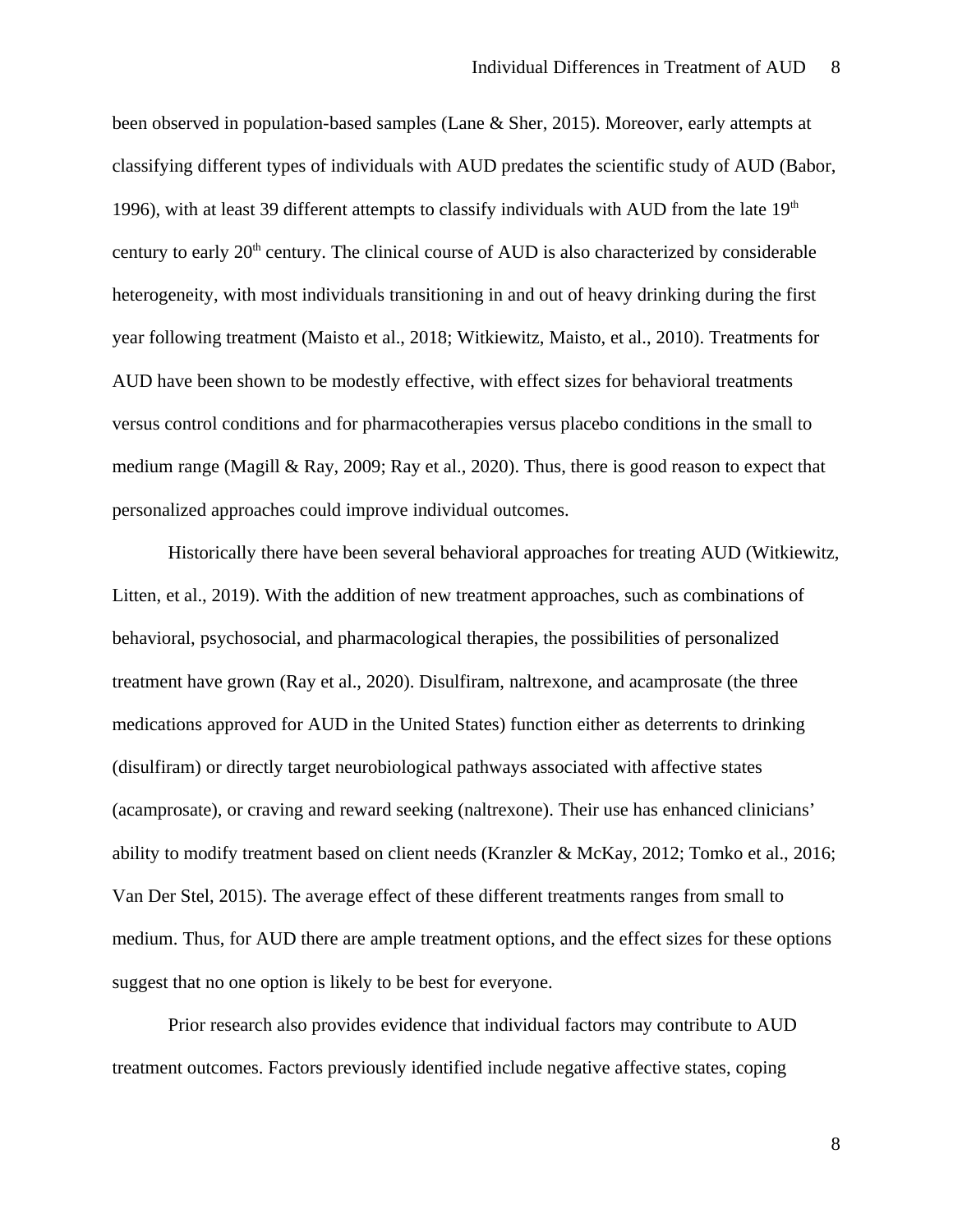resources, comorbid psychiatric conditions and substance use, social functioning, cognitive functioning, self-efficacy, and motivation to change (Witkiewitz & Marlatt, 2004). The preliminary work for the MATCH project was notable in that it provided a set of specific hypotheses of differential response to the three behavioral treatments examined (Project MATCH Research Group, 1993). MATCH proposed a set of specific hypothesized moderating (interacting) variables, yet other research suggests that what works for a particular individual is often expected to be a function of the complex combinations of different individual characteristics and environmental factors (Babor & Del Boca, 2003; Mattson et al., 1994). A recent review of the AUD treatment literature suggests the need for consideration of numerous interacting risk factors, which previous studies identified as important, to obtain clinically useful treatment predictions (Sliedrecht et al., 2019). Such factors include not only background factors, such as comorbid psychopathology and severity of alcohol dependence, but also dynamic predictors, such as negative affective states and Alcoholics Anonymous involvement.

Recent studies provide some guidance for how personalized medicine methods may approach the field. For example, one study found that acamprosate may be most effective for individuals who primarily drink for the relieving effects of alcohol (Roos et al., 2017), whereas naltrexone may be most effective for individuals who primarily drink for the rewarding effects of alcohol (Mann et al., 2018; Witkiewitz, Roos, et al., 2019). This suggests that personalized medicine methods should include assessments of the relieving and rewarding effects of alcohol. Other work uses complex methods such as factor mixture models and network analyses to identify individual characteristics which may moderate the effects of AUD treatment (Holzhauer et al., 2017, 2020) suggesting specific baseline characteristics which should be included in predictive models and also suggesting that multiway interactions are likely. This suggests that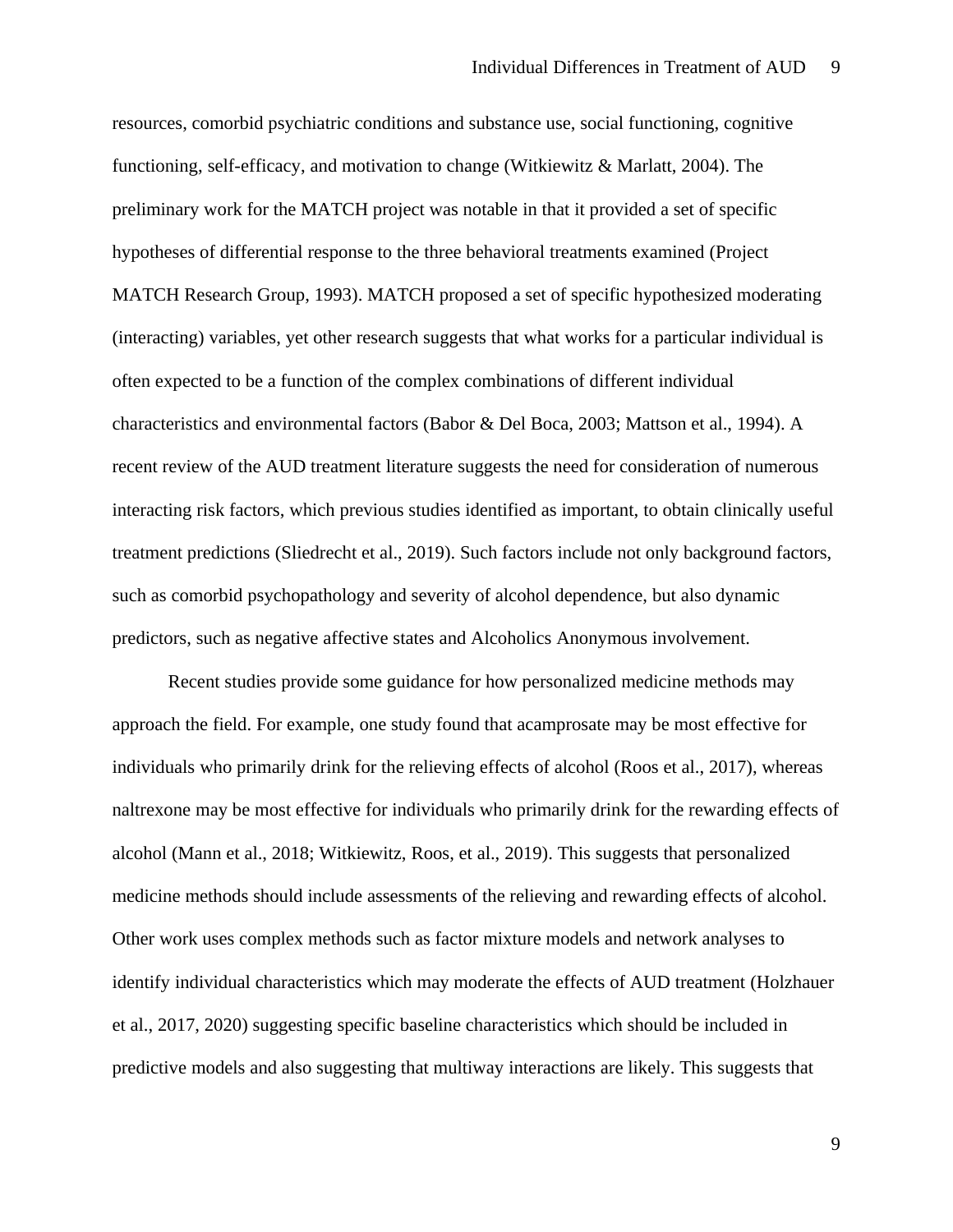the method used for obtaining predictions with these variables should allow for those interactions.

Ultimately, there is both theoretical and empirical evidence for specific treatment by baseline interactions in the effectiveness of treatment for AUD. If any one of those interactions was strong enough that 1 indicator (or group) was sufficient to capture the heterogeneity in response to AUD treatments, this would be our stopping point. That is, we could use that one variable to target treatment. However, what we observe for AUD appears to be that many interactions are influential in shaping response to treatment. This is where personalized medicine methods come into play. These methods are designed to bring together theory, previous research, and data to make predictions which, when validated, incorporate this information into a clinically useful tool.

### **Methods for Personalized Medicine**

Statisticians and data scientists have responded to the interest in personalized medicine with an increased focus (Rekkas et al., 2019) on developing multiple analytic approaches to identify individuals who are likely to respond to a treatment (Basu, 2014; Cai et al., 2011; Doove et al., 2013; Foster et al., 2011; Freidlin et al., 2012; Green & Kern, 2012; Huang et al., 2012; Imai & Ratkovic, 2013; Imai & Strauss, 2011; Kent et al., 2018; Poulson, 2011; Ruberg et al., 2010; Shen et al., 2013; Zhang et al., 2013). Of the methods developed to-date, many focus on identifying subgroups of respondents who differ in treatment effects (Athey & Imbens, 2016; Ballarini et al., 2018; Cai et al., 2011; Seibold et al., 2018) A few focus on directly estimating the benefits of a treatment for an individual (Cai et al., 2011; Henderson et al., 2017; Kapelner et al., 2014; Powers et al., 2018) The focus of the current paper is on the predicted individual treatment effects approach (PITEs; Ballarini, Rosenkranz, Jaki, Konig, & Posch, 2018; Lamont et al.,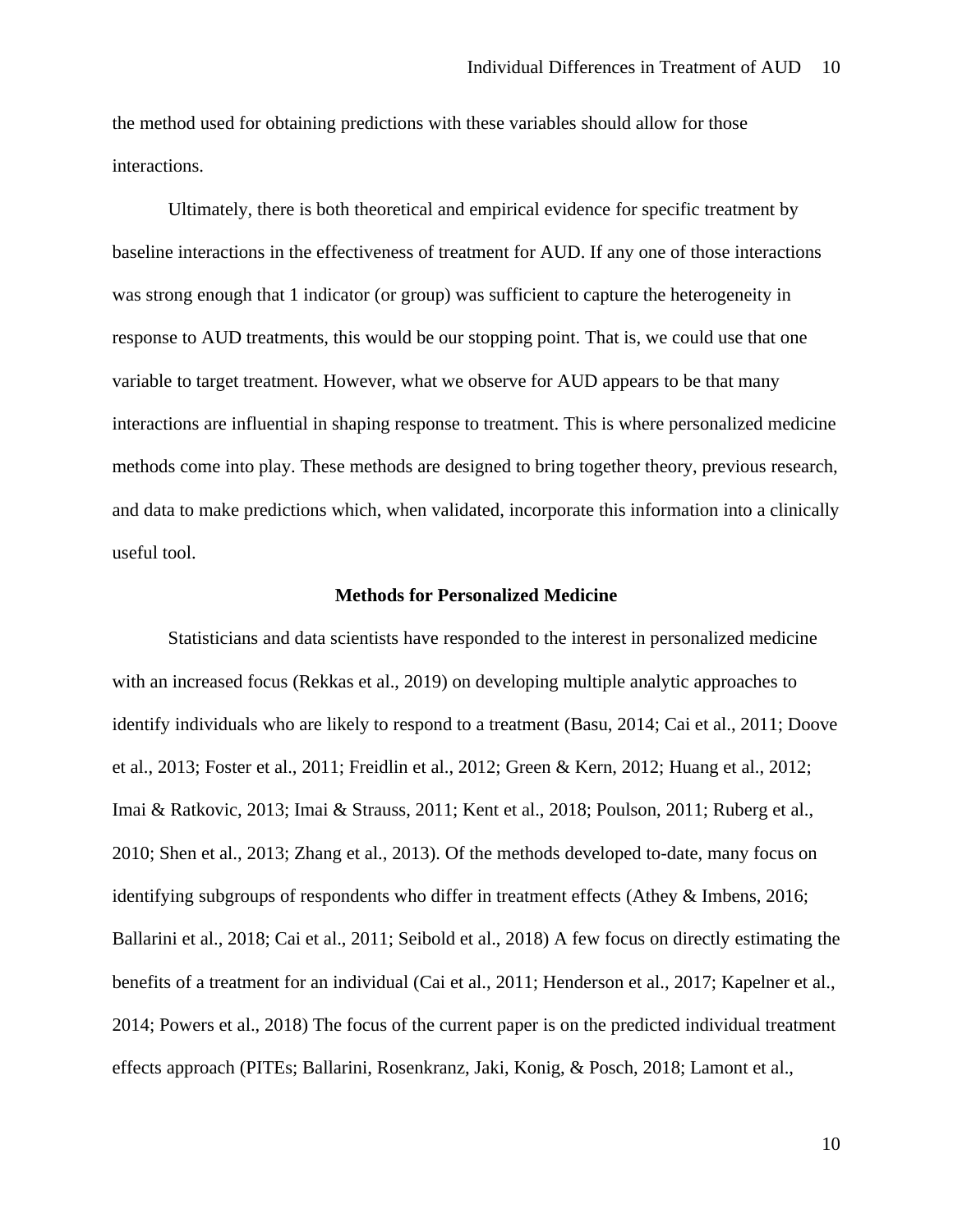2016). We believe that PITE is especially relevant to AUD treatment because of its focus on individual predictions, rather than identifying subgroups, and because it is flexible in which predictive method can be used. Many existing methods focus on identification of subgroups of individuals who respond differently to treatment. This makes sense if subgroups are expected, but with Project MATCH, a large set of continuous moderators were predicted and research on response to treatment for AUD suggests multiple moderators (Project MATCH Research Group, 1998; Witkiewitz, Hartzler, et al., 2010; Witkiewitz & Marlatt, 2004). A focus on estimating effects for individuals is appropriate when many different moderators are expected to jointly determine treatment response because this is unlikely to lead to a pattern where there are a few different groups who differ in treatment response. We note that while we think that PITE is especially compelling for AUD treatment, because most of the personalized medicine methods start from a similar premise, we expect that their results will be similar.

The basis for many personalized medicine approaches is the potential outcomes framework (Angrist et al., 1996; Holland, 1986; Rubin, 2005a) which defines individual causal effects as the difference in the potential outcome (the outcome which would have been observed) for an individual, if that individual received both treatments. Because, in most cases, only one potential outcome can be observed, the actual individual level causal effect is not observable, this is the 'fundamental problem of causal inference' (Holland, 1986). This framework says that if the potential outcomes can be estimated, then the effect of the intervention for a given individual can also be estimated.

The PITE approach works by using a predictive model or algorithm to estimate potential outcomes under two or more treatment conditions. Once estimates for potential outcomes are obtained, the predicted individual treatment effect is simply the difference between the potential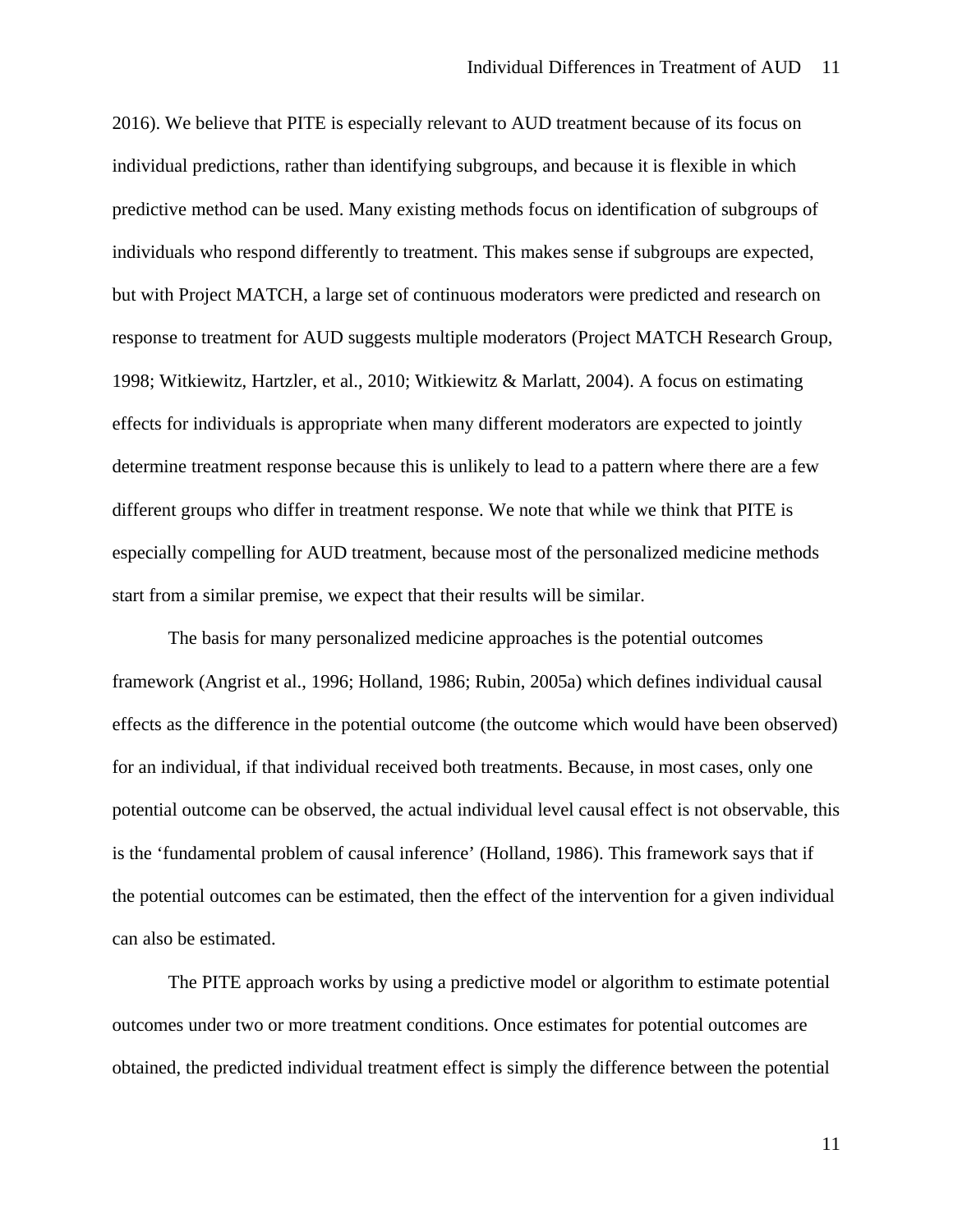outcomes. This difference is an estimate of the effect of one intervention versus the other (CBT vs MET in the example used in this paper) for any individual. One strength of the PITE framework is that it can be used with any predictive model or algorithm that allows individuallevel outcome prediction: e.g., linear regression, multiple imputation, random forests, and Bayesian additive regression trees. The PITE approach differs from testing of interactions, which is traditionally used to understand heterogeneity in treatment effects, in that it focuses on including information from the many variables that, together, predict individual differences. Because PITE uses outcomes data along with baseline data from the original randomized trial to generate predictive algorithms, results can be used in predictions of treatment effects for people who were not part of the original RCT by using their values for the covariates with the algorithms estimated from the original trial. The PITE approach's key contributions are that it yields predictions of treatment effects for *any individual for whom covariates can be measured*, and that these predictions incorporate (at a minimum) information from all two-way interactions between treatment and the baseline covariates into one estimate.

### **Study Aims**

There has been recognition of personalized medicine's potential to improve the efficacy of AUD treatment by using data to help determine the optimal treatments for particular individuals (Kranzler & McKay, 2012; Litten et al., 2015). Most work in this area, including the original Project MATCH trial, has examined potential moderators of treatment effects individually. In contrast, personalized medicine methods allow many predictors of individual differences to be included in one prediction, which is designed to be clinically useful. We argue that these methods are strongest when they draw on existing literature and theory to select the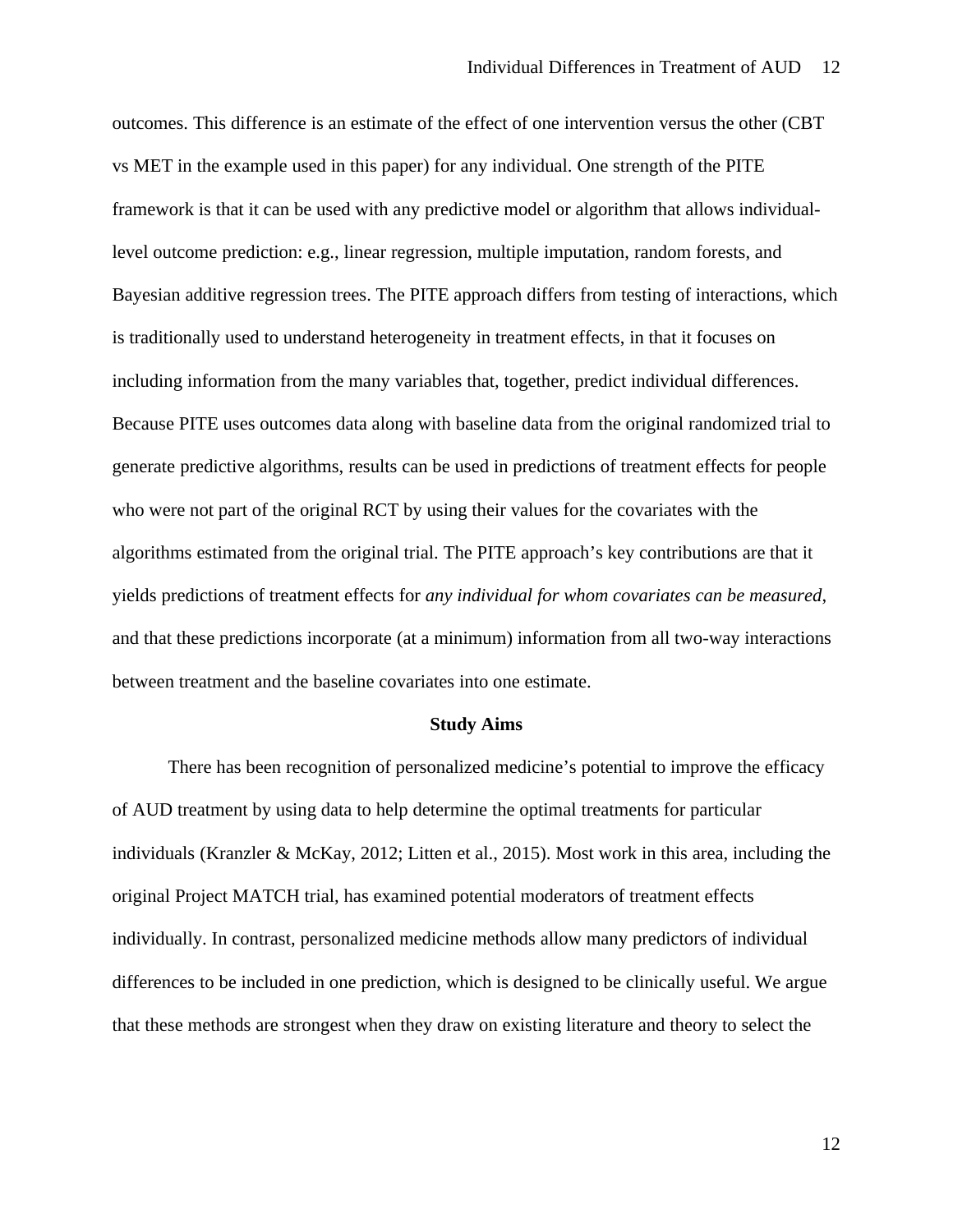predictors that have theoretical or empirical support for being related to heterogeneity in treatment effects.

The goal of this study is to demonstrate the potential role that PITE (and, by extension, other personalized medicine methods) can play in the treatment of psychological disorders. We estimate individual differences in the effects of two widely used behavioral treatments for AUD: motivation enhancement therapy (MET) and cognitive-behavioral therapy (CBT). We focus on *a priori* hypothesized moderators from the original MATCH trial (Project MATCH Research Group, 1997), where it was proposed that individuals with greater alcohol involvement, cognitive impairment, comorbid psychopathology, sociopathy, alcohol-problem recognition, and motivational readiness would have better outcomes from CBT than from MET, and that those with greater anger, social functioning, network support for drinking, and self-efficacy would have better outcomes from MET than from CBT. The PITE approach provides a method for incorporating these hypothesized interactions jointly, rather than independently, into individual predictions. Specifically, we aim to use the PITE approach to demonstrate: 1) testing for individual differences in the effects of CBT and MET as a function of the originally hypothesized moderators; and 2) describing the predicted individual effects of CBT and MET including predictive intervals. We then explore both the clinical and theoretical implications of these results.

### **Method**

The multi-site RCT Project MATCH trial recruited clients from 1991 to 1993 (Project MATCH Research Group, 1997). Although this trial is now dated, two of its features – that it was a randomized trial comparing the effects of treatments that are still widely used for AUD, and that it posited specific hypotheses about factors underlying differences in the effects of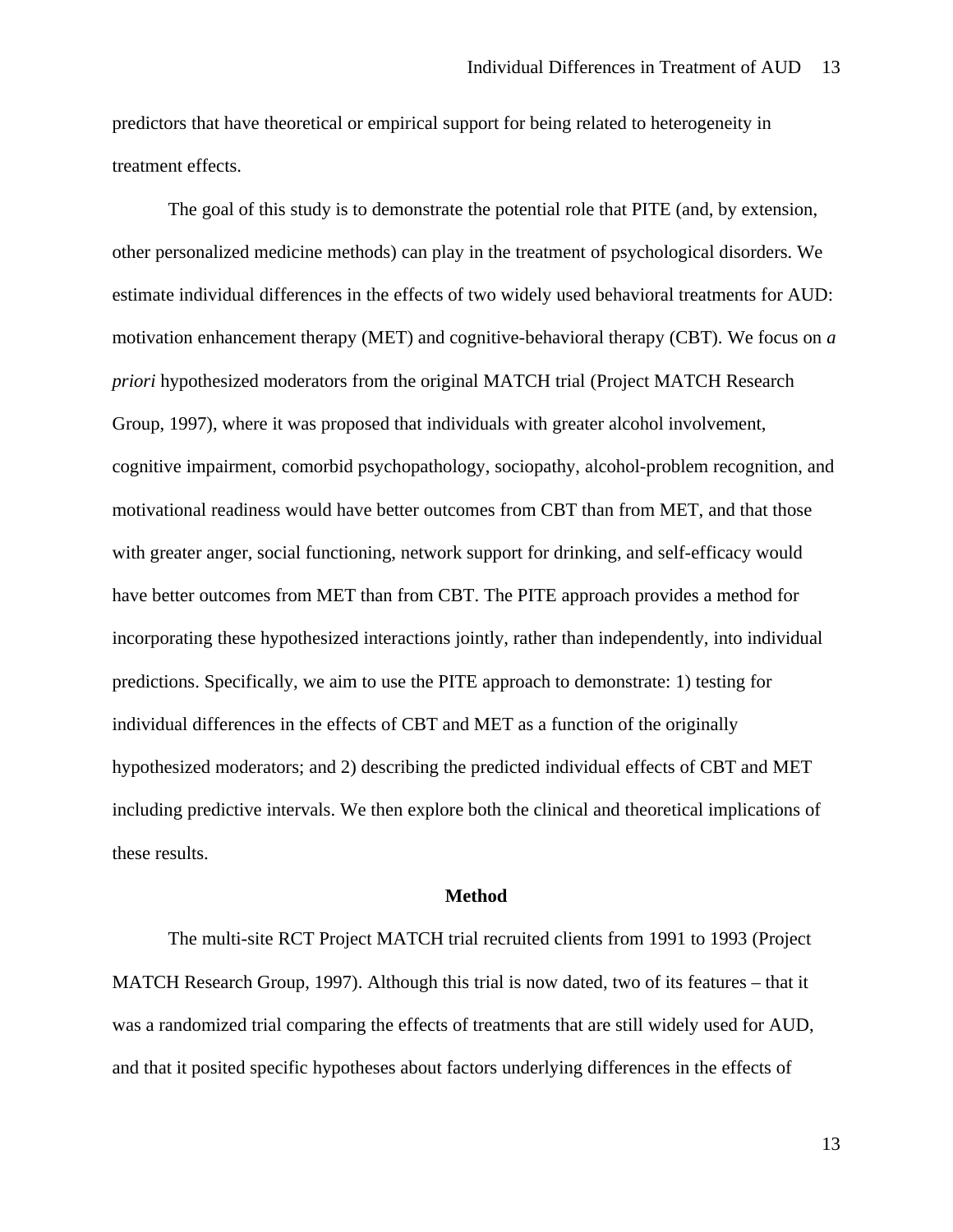treatment – make this dataset suitable to the present investigation. Participants  $(n=1,726)$  were recruited from two populations: outpatient treatment (n=952) or aftercare following inpatient treatment (n=774). The project's Coordinating Center was responsible for randomization of participants into three treatment groups through a probabilistic balancing procedure. These groups were CBT ( $n=567$ ), MET ( $n=577$ ), and 12-step facilitation (TSF;  $n=584$ ). To simplify this demonstration of the PITE approach, the current study compares only the CBT and MET treatments. Treatment lasted 12 weeks, and consisted of either 12 CBT sessions delivered weekly, or 4 MET sessions delivered in the first, second, sixth, and twelfth weeks. Further details of the study design and methodology are described in the outcomes paper (Project MATCH Research Group, 1997).

Within Project MATCH, the goal of CBT (Kadden et al., 1995) was to achieve and maintain abstinence from alcohol by finding healthier ways to manage life stressors and distress. CBT therapists assumed client motivation to do so already existed, and therefore focused on identifying and changing maladaptive thinking and coping skill deficits, rather than on motivational factors (Gaston et al., 1998; Waddington, 2002). This was accomplished by the therapists' provision of coping and drink-refusal skills, which were frequently practiced through role-playing and rehearsal. The goal of MET (W. Miller et al., 1995), in contrast, was to mobilize the person's own commitment and motivation to change. Following Prochaska and DiClemente's (1982) stages of change model, MET therapists helped clients to examine the effects of drinking on their lives and to develop and implement plans to stop drinking (Gaston et al., 1998).

## **Participants**

Project MATCH eligibility criteria were being at least 18 years old, self-reporting drinking within the three months prior to entering the study; having a current DSM-III-R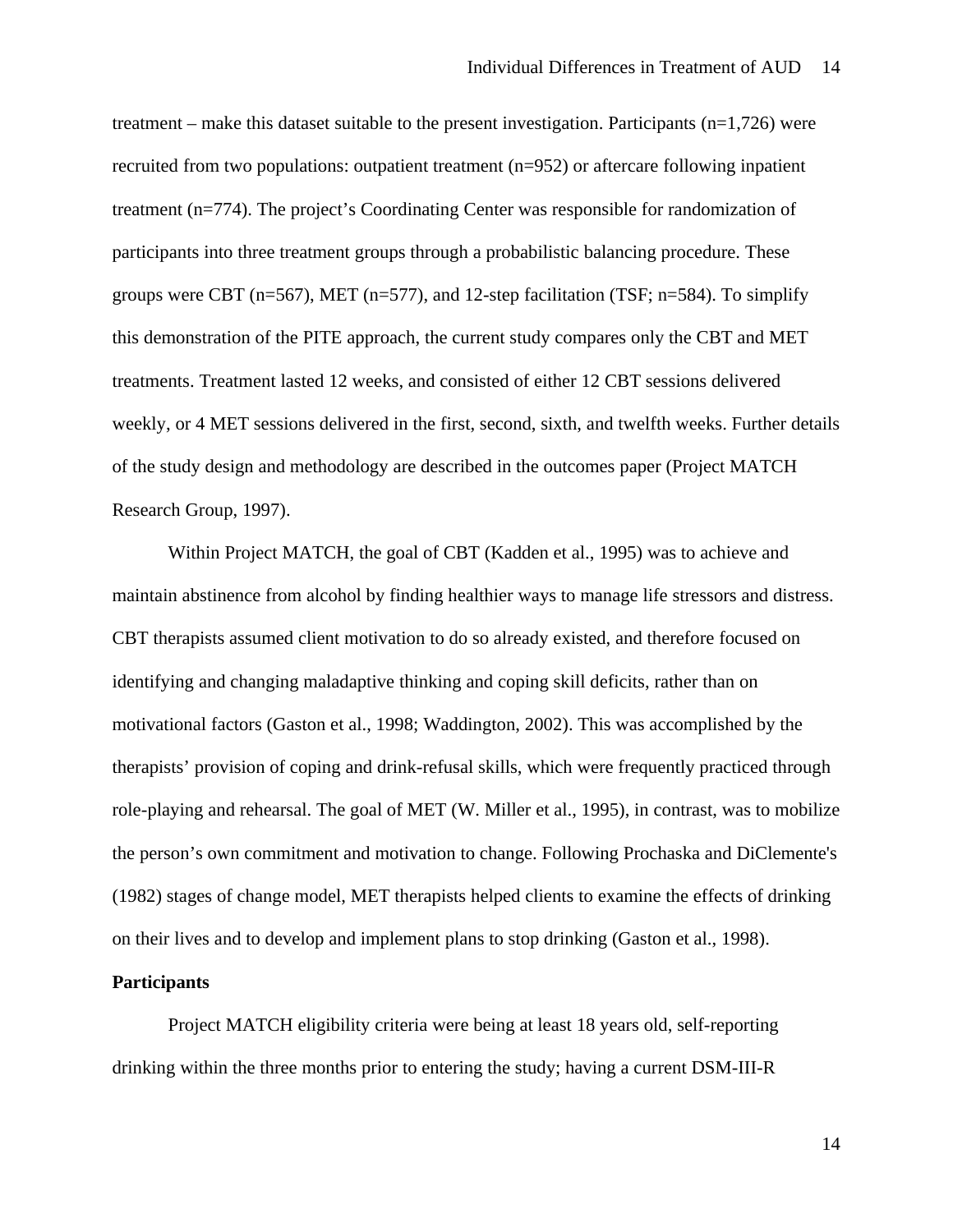diagnosis of alcohol abuse or dependence (American Psychiatric Association, 1987), with alcohol as the principal drug of abuse; lacking any open legal or probation/parole requirements that could impede participation; and having the ability to read at a sixth-grade level. Women accounted for 24% (n=420) of the total sample, 80% of participants identified themselves as white, the median age was 38; the youngest was 18 and the oldest, 76 (Carroll et al., 1998; Longabaugh et al., 2001).

## **Measures**

The primary measures used in the present study included 1) the variables selected for the original MATCH predictions, and 2) individual-level demographic variables, both of which were used in predicting abstinence from alcohol at a follow-up assessment conducted 15 months after treatment began (that is, one year after treatment ended). Only the baseline values of these predictors were used for predicting treatment response as in any clinical application only baseline data would be available for making treatment selection.

#### *Outcome measure*

The outcome for the current study was a binary indicator of abstinence versus any drinking at the 15-month follow-up assessment (W. R. Miller, 1996). Given the relapse and remission patterns that occur during the first year following treatment (Maisto et al., 2018) we were interested in outcomes at the last follow-up assessment. This measure was dichotomized from the variable, percent days abstinent in the last 90 days from the original MATCH trial. Abstinence was selected instead of number of drinking days to simplify the PITE models. Because 37% of clients in the outpatient group and 56% in the aftercare group reported no drinking, this abstinence outcome captures much of the variability in drinking. Further, the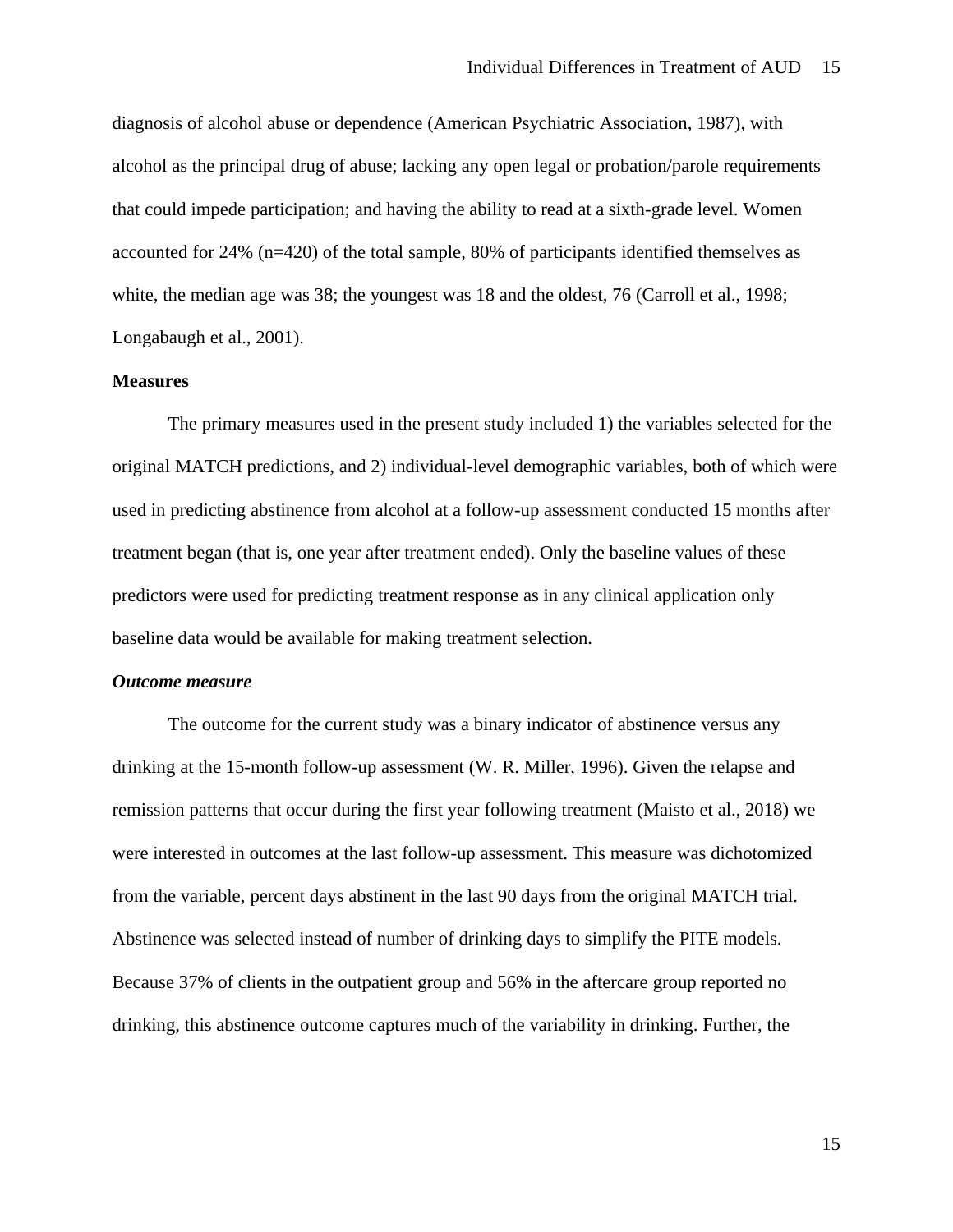procedure for using PITE with binary outcomes is established, while count outcomes require additional development.

#### *Variables from the original MATCH predictions*

Project MATCH tested a set of primary and secondary matching hypotheses with variables that had been previously researched in single-site studies. We used these matching variables to guide our inclusion of baseline covariates for the present study (Longabaugh et al., 2001), with only one exception: we did not include in our analyses one of the original matching variables, "Conceptual Level," due to study authors' concerns about the quality of that variable. Baseline covariates that were included are described next. The Assertion of Autonomy Scale (AAS) of the Interpersonal Dependency Instrument (IDI; Hirschfeld et al., 1977), measured the extent to which clients report being indifferent towards the opinions of others, and thus, how important it is for an individual to have the approval of his/her loved ones. The Psychosocial Functioning Inventory (PFI; Feragne, Longabaugh, & Stevenson, 1983) was designed to measure self-reported psychosocial functioning and overall well-being. The Social Supports-Friends & Family (SS1 & SS2; Sarason, Levine, Basham, & Sarason, 1983) measured individuals' perceptions of the social support they received from friends and family, and their satisfaction with such support. The Alcohol Abstinence Self-Efficacy Scale (AASE; DiClemente, 1986; DiClemente, Carbonari, Montgomery, & Hughes, 1994) assessed respondents' self-efficacy and confidence about abstaining from drinking when faced with temptations using two separate dimensional scales. The University of Rhode Island Change Assessment (URICA; DiClemente & Hughes, 1990) consists of five scales, including – pre-contemplation, contemplation, determination, action, and maintenance – were used to measure readiness for change. Cognitive impairment was measured using the Cognitive Impairment Index, a composite measure resulting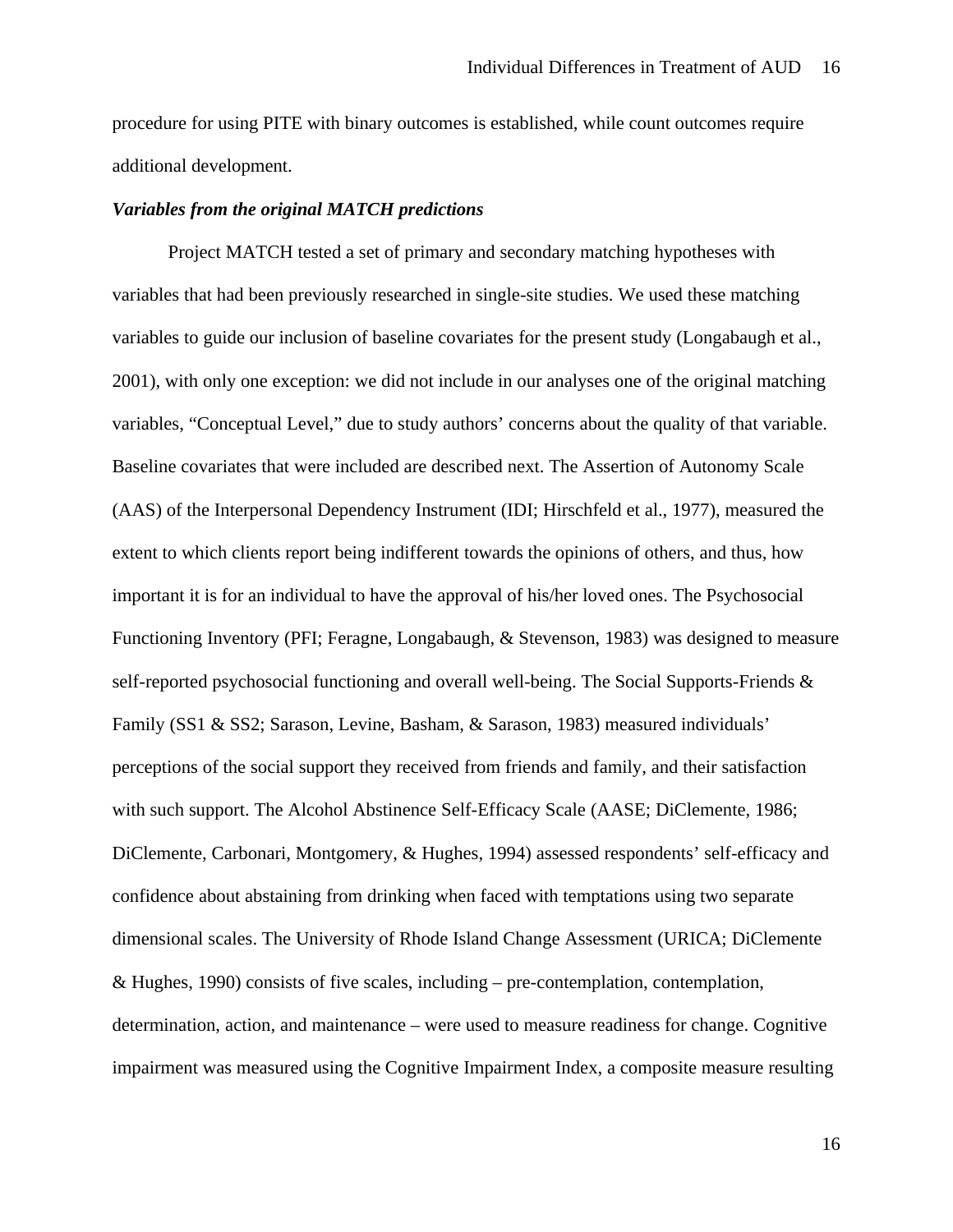from summing standardized scores from a number of cognitive assessments (Shipley Institute of Living Scale (Shipley, 1940), the Trail Making Test (Reitan, 1958), and the Symbol Digit Modalities Test (A. Smith, 1973)). Higher values on this index indicated higher levels of impairment.

We further included the Addiction Severity Index (ASI; McLellan, Luborsky, Woody, & O'Brien, 1980), the Alcohol Anonymous Involvement scale (AAI, Tonigan, Connors, & Miller, 1996), a composite measure of drinking severity and negative consequences of drinking (Magura et al., 2013), the Religious Beliefs and Background (RBB), the Seeking of Noetic Goals (SONG; Crumbaugh, 1977), alcoholism typology (Brown et al., 1994), and the State-Trait Anger Scale (TAS Form-90; Miller, 1996). Participants' sex, age, number of drinks per drinking day and percent days abstinent were also included as they are often examined as baseline covariates in studies of AUD treatment outcomes.

## **Data Analysis**

While individual variables in the analyses had no more than moderate amounts of missing data (0.0% to 9.1%), listwise deletion would have resulted in large amounts of missingness (42.0%). Therefore, we performed single imputation for the CBT and MET treatment conditions separately by condition to allow for analysis of interactions. Single imputation results in unbiased parameter estimates under the assumption that data are missing at random, although it will result in *p*-values from inferential statistics being too low (Schafer, 1999). The only inferential tests used in this paper are the permutation test and individual predictive intervals described below. We used single imputation for this demonstration of the PITE approach because there is not yet any approach for adjusting these tests for multiple imputation. As a result, we acknowledge that the estimation of *p*-values and predictive intervals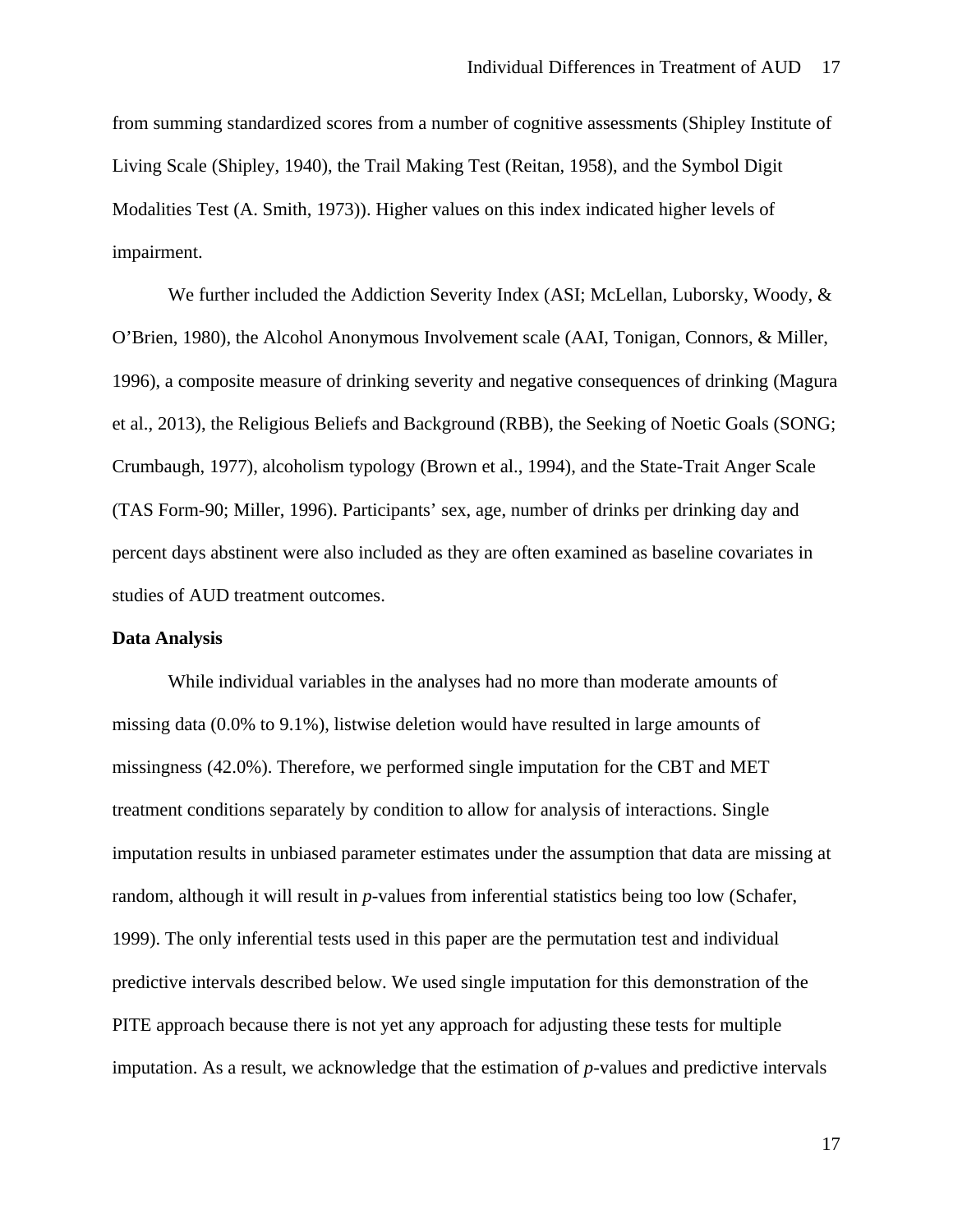will be somewhat liberal and as such, should be interpreted with caution (Schafer, 1999). Imputation used predictive mean matching for continuous variables, logistic regression imputation for binary variables, polytomous regression for nominal categorical variables, and a proportional odds model for ordered categorical variables with more than 2 categories. The imputation model included 109 baseline covariates, and also drinking outcomes (including number of drinks per drinking day, percent days abstinent, and abstinence) at one year following treatment.

The full Project MATCH sample included some individuals who were recruited from outpatient treatment, and others who were part of an aftercare sample who had recently received inpatient treatment. Due to the substantive differences between these two patient populations as judged by the original Project MATCH researchers (Project MATCH Group, 1997), we generated PITE predictions and performed permutation tests on each population separately. Predicted individual treatment effects were obtained using a previously published procedure (Lamont et al., 2016) which we describe below.

PITE directly applies a potential outcome framework: the predicted individual treatment effect (PITE) for each client *i,* is estimated as the difference in the predicted (or potential) outcome Y\*, given observed covariates X and the predictive method used, under experimental treatment (T = 1) and the predicted value under control condition or an alternative treatment (T = 0):<br>  $\widehat{PITE}_i = (Y_i^i \lor X = X_i, T = 1) - (Y_i^i \lor X = X_i, T = 0)$  Eq. 1 0):

$$
\widehat{PTTE}_{i} = (Y_{i}^{i} \lor X = X_{i}, T = 1) - (Y_{i}^{i} \lor X = X_{i}, T = 0)
$$
 Eq. 1

0):<br> $\widehat{PTTE}_i$ <br>Where  $\widehat{PTTE}_i$ is the predicted treatment effect for individual i, and  $X_i$  is a vector of the baseline covariates for individual i.  $Y_i^{\iota}$  are the predictions obtained from the predictive models using the individual's observed values on the covariates.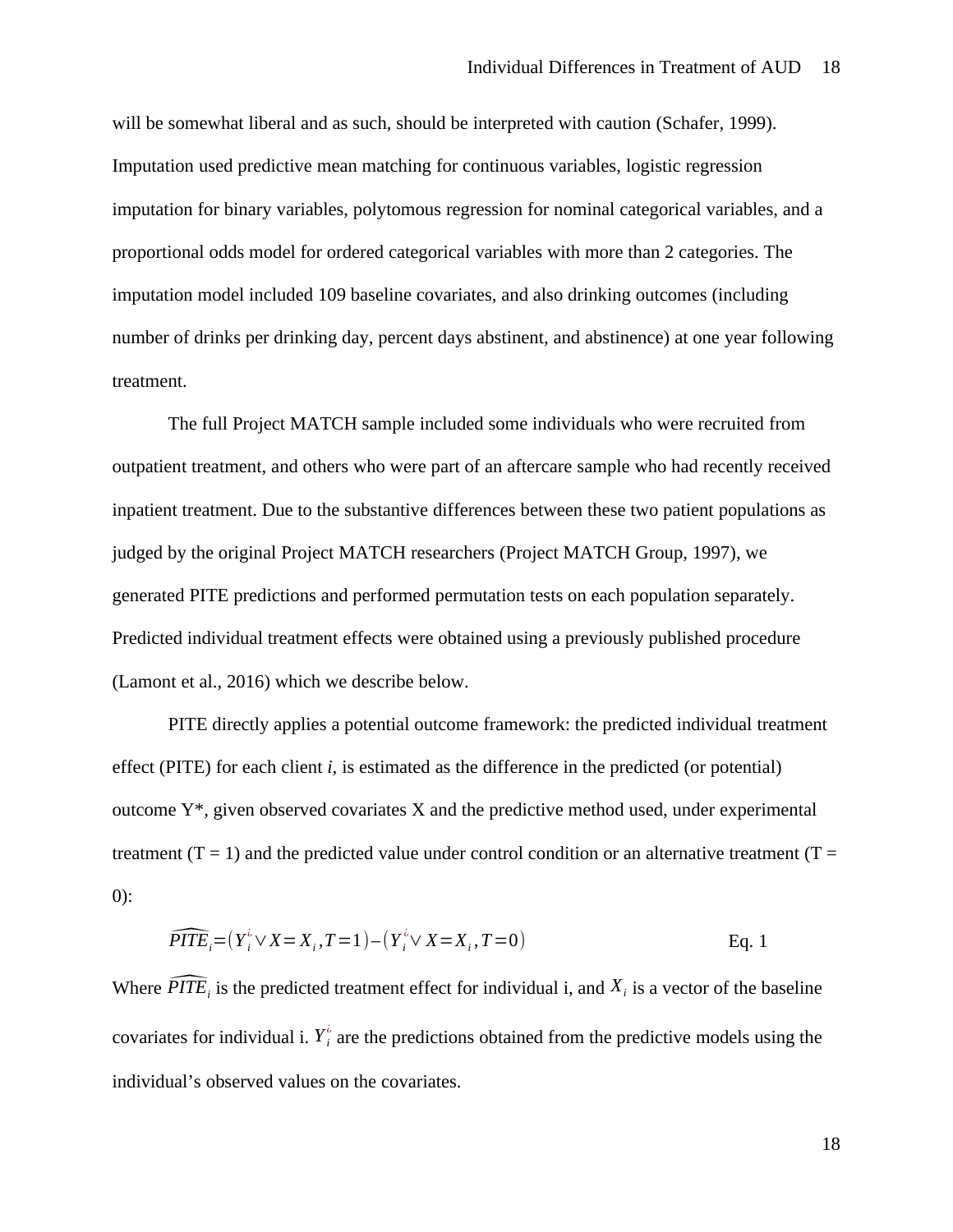We describe the computation of PITE for the MATCH data in four steps:

- 1) Fit a logistic regression model (chosen because it is congruent with the MATCH hypotheses) for clients who were randomized to receive CBT in which we predict their outcome using the a priori identified baseline covariates plus demographics.
- 2) Fit a logistic regression model for clients who were randomized to receive MET in which we predict their outcome using the same variables in step 1.
- 3) Using the results from steps 1 and 2 above, compute the predicted probability of abstinence under MET and CBT for *every* individual *i* using their baseline covariates.
- 4) From Equation 1, for each individual client subtract their probability of abstinence under CBT from their probability of abstinence under MET. This difference is the PITE.

PITE values of 0 indicate that the two treatments are expected to have the same effect for a client, positive values mean that the client is more likely to be abstinent under MET, and negative values mean that the client is more likely to be abstinent under CBT.

To obtain PITE, predictive models for clients in the aftercare and outpatient populations, 19 baseline covariates, consisting of a combination of MATCH variables identified *a priori* and baseline demographics were used as predictors of abstinence at the 15-month mark for those patients who had received CBT (step 1) and for those who had received MET (step 2).

 One of the first questions to ask when conducting these analyses is whether the individual differences observed in the PITEs are greater than those that would arise by chance. The individual differences in the PITEs were quantified by the observed standard deviation (SD) of the PITEs across all individuals in the sample. The SD of the PITEs is, by definition, the average differences between individuals in the predicted treatment effects. If the SD of the PITEs were 0 it would mean everyone has the same predicted treatment effect. We then estimated the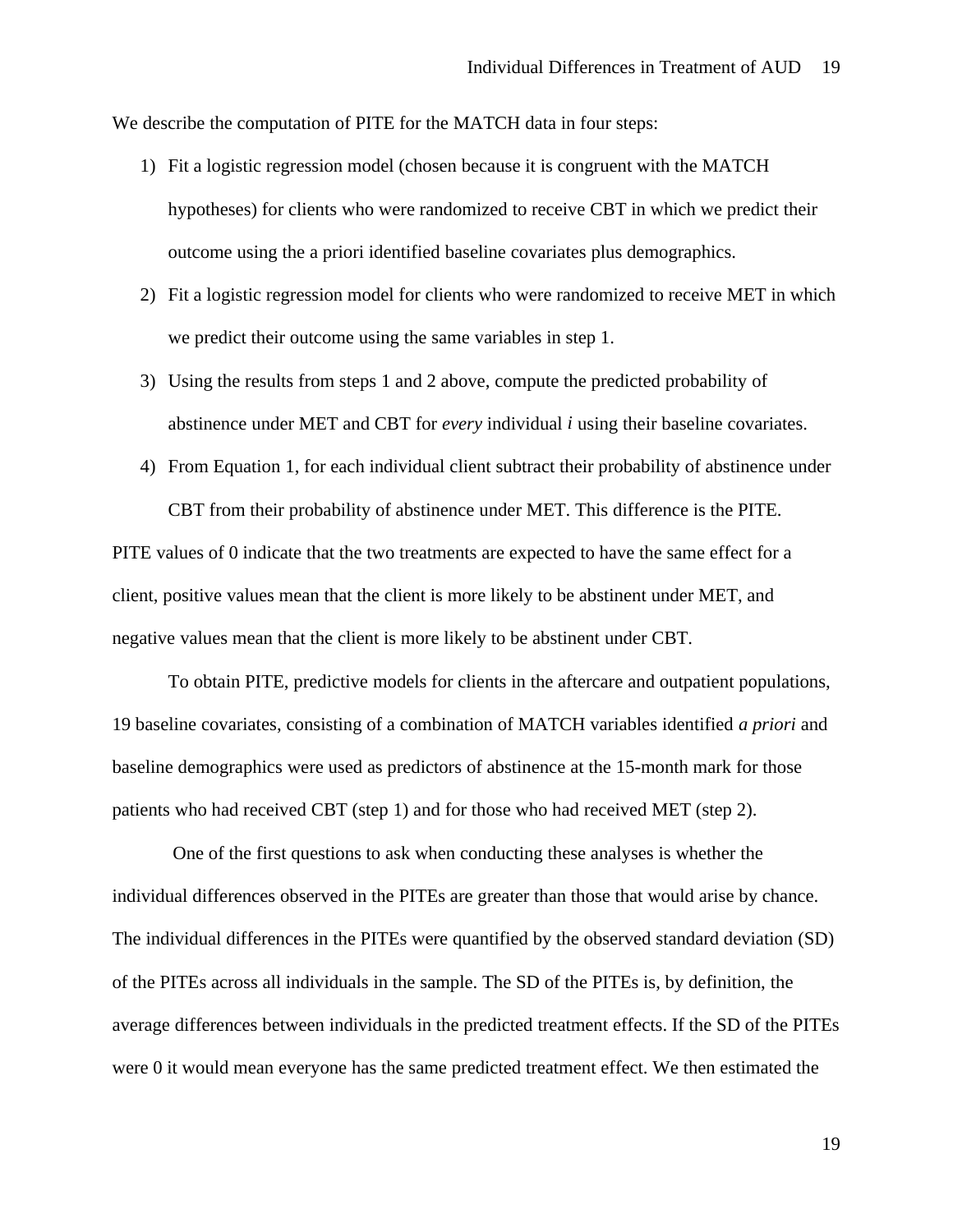sampling distribution of this standard deviation (SD) under the null hypothesis that differences observed between individuals were due to chance using a permutation test (Chang et al., 2019). For this test, 1000 bootstrap samples were drawn from the data and treatment condition was randomly permuted such that for each bootstrap sample differences in predictions between treatment conditions were only due to chance (average treatment effects were removed). PITEs were then calculated for each bootstrap sample, the SD of PITE from the sample was computed, and the sampling distribution of the SD of the PITEs is calculated as the distribution of the SDs across all bootstraps. The *p*-value for the permutation test is the proportion of the permutations where the bootstrap SDs are greater than the PITE SD from the MATCH dataset given the actual treatment condition (Rosenbaum, 1984; Rubin, 2005b).

One method to quantify how large the differences in predicted treatment effects are across individuals is to examine the distribution of the PITEs. Here we report on the person at the  $25<sup>th</sup>$  percentile and the person at the  $75<sup>th</sup>$  percentile as half the sample falls between these individuals with the other half being more extreme.

The individual-level PITEs are much more useful if we are also able to provide predictive intervals for each individual. For a given client, while it is useful to know that they are more likely to be abstinent under CBT than MET, it is also useful to know that 80% of the time this client is expected to do better under CBT. To obtain these individual-level predictive intervals, we took the model parameter estimates and standard errors for the response under treatment and separately under control. This allows us to compute the individual-level sampling distribution for the probability of abstinence under treatment and under control for each individual, given their observed values of the predictors. We then randomly drew 100,000 times from each distribution, computed the difference of the two draws, and across all 100,000 draws we then computes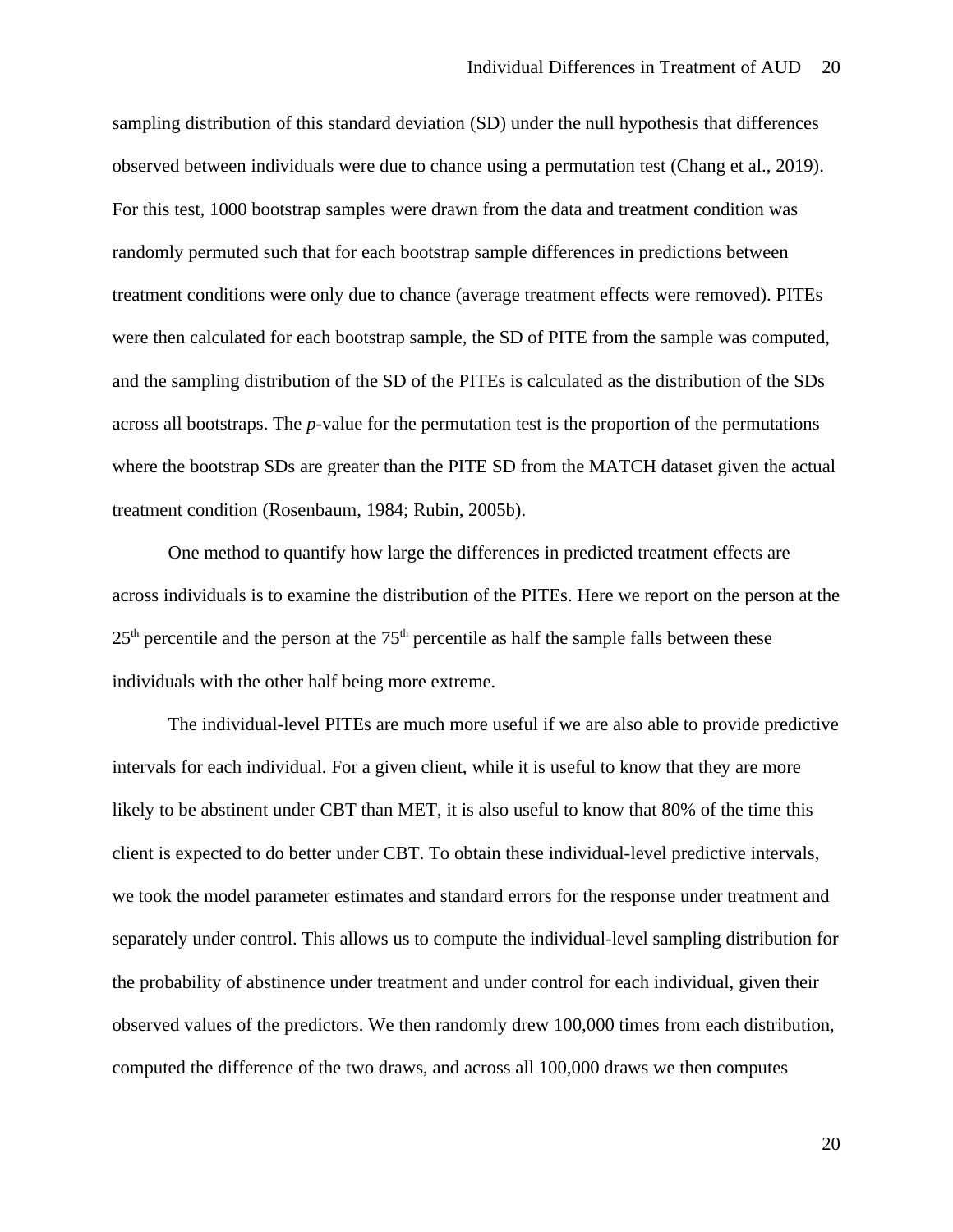individual-level predictive intervals. We note that, across individuals, these intervals can be substantially different depending on which variables contribute to that different individual's predictions which impacts the reliability of the estimated effects for each individual. In this paper we report the  $20<sup>th</sup>$  and  $80<sup>th</sup>$  percentiles for these intervals. While different percentiles can be chosen, we argue that these provide a good balance for selecting an intervention for an individual client. Smaller intervals ( $40<sup>th</sup>$  and  $60<sup>th</sup>$  percentiles) would not be much better than chance. Wider intervals ( $5<sup>th</sup>$  and  $95<sup>th</sup>$  percentiles) would provide greater certainty that the intervention would benefit the client, but at the cost of having few clients for whom the PITE clearly suggests choosing one treatment over the other. If the interventions had different costs and/or side effects, then other intervals which favored the cheaper or less risky intervention, unless there is clear evidence for the alternative, would be preferred.

## **Results**

We started our analyses by examining the distributions of the *a priori* MATCH covariates, demographic variables, and outcomes for both the aftercare and outpatient samples at baseline to validate the consensus among researchers familiar with the MATCH trial (Connors et al., 1996; Maisto et al., 2015) that these should be considered separate populations. Table 1 shows means and SDs for each of the baseline covariates included in the PITE predictions, as well as prevalence of abstinence, by aftercare and outpatient samples. The same table also presents the results of *t*- and chi-square tests that were conducted to assess the differences between the outpatient and aftercare samples. The groups of participants represented by each condition were found to differ significantly on 14 of the 19 measures examined, providing further support for separating these two groups because they represent substantively different populations of those in treatment for AUD. We ran further *t*- and chi-square tests to evaluate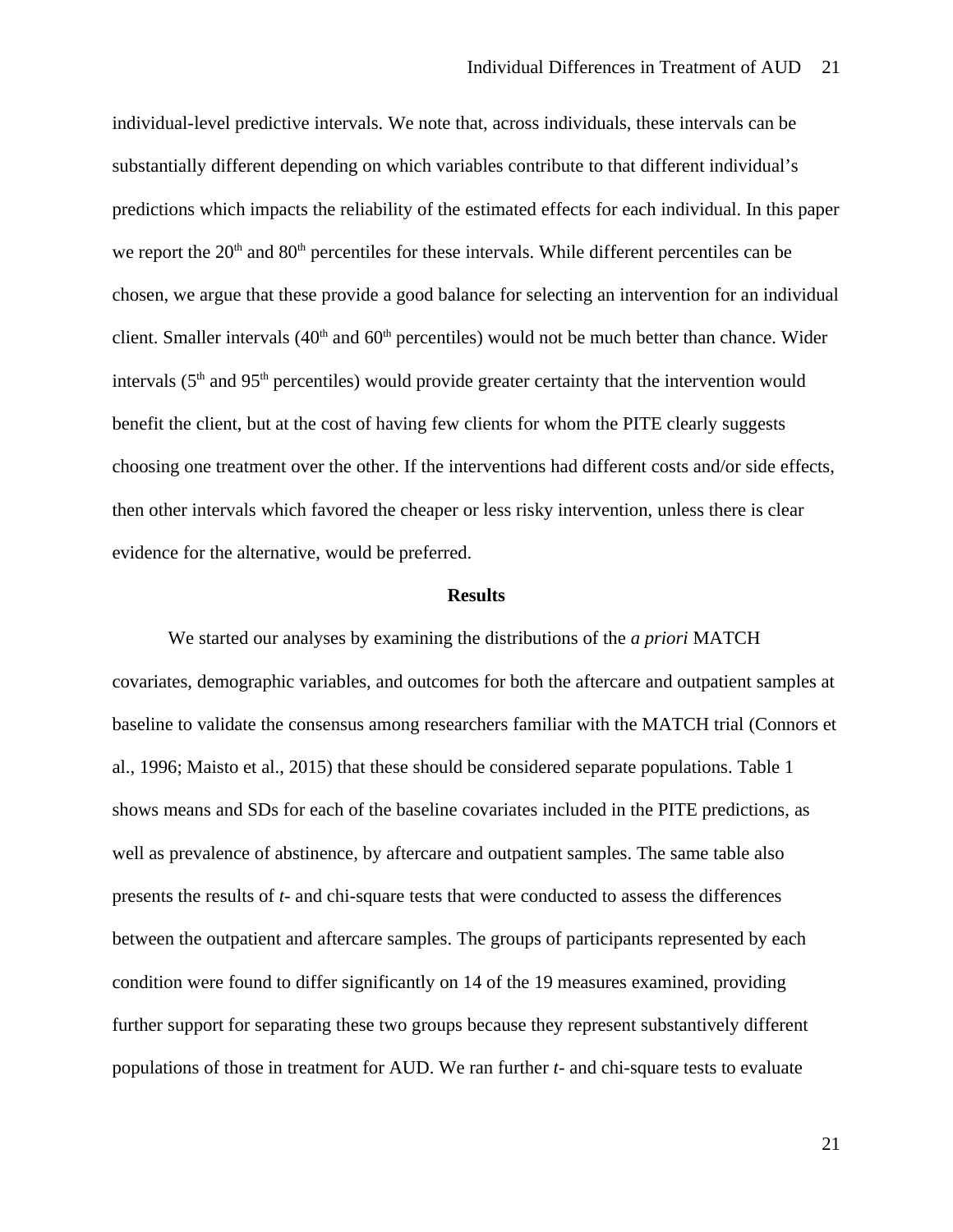differences in key variables between treatment conditions. The only significant differences found were in the outpatient sample on alcoholism typology and in the aftercare sample on Alcoholics Anonymous involvement and severity of drinking consequences.

## **Individual differences in CBT versus MET among the aftercare sample**

PITE analyses start by answering the global question: is there evidence of significant individual differences in the effects of CBT versus MET? The results pertain only to the hypothesized baseline covariates and predictive method used. They would be somewhat different if other covariates were included or a different predictive method was employed. The SD of the PITEs for the 527 individuals in the aftercare sample who had received either CBT or MET was 0.22. This means that the predicted probability of abstinence for the average individual was 0.22 from the average treatment effect. The permutation test showed that the mean of the sampling distribution for the SD of the PITEs, under the null hypothesis of homogeneity in treatment effects, was 0.18, and the *p*-value for the significance of the observed SD from the permutation test was greater than .05. Thus, there is not significantly more heterogeneity in the effects of these treatments than would be expected due to chance. In practical terms, individuals in the aftercare sample did not respond significantly differently to the two treatment conditions on the basis of the predictions from the logistic model and baseline covariates used.

## **Individual differences in CBT versus MET among the aftercare sample**

In the outpatient sample of 617 MATCH participants who received either CBT or MET the observed SD of the PITE for was 0.23 and the mean SD across permutations (given only chance heterogeneity in treatment) was 0.17. The permutation test for the outpatient sample found that 24 of 1,000 permutations resulted in SDs greater than that observed in the data, thus the p-value for the permutation test was .024. Practically speaking, this means that, together, the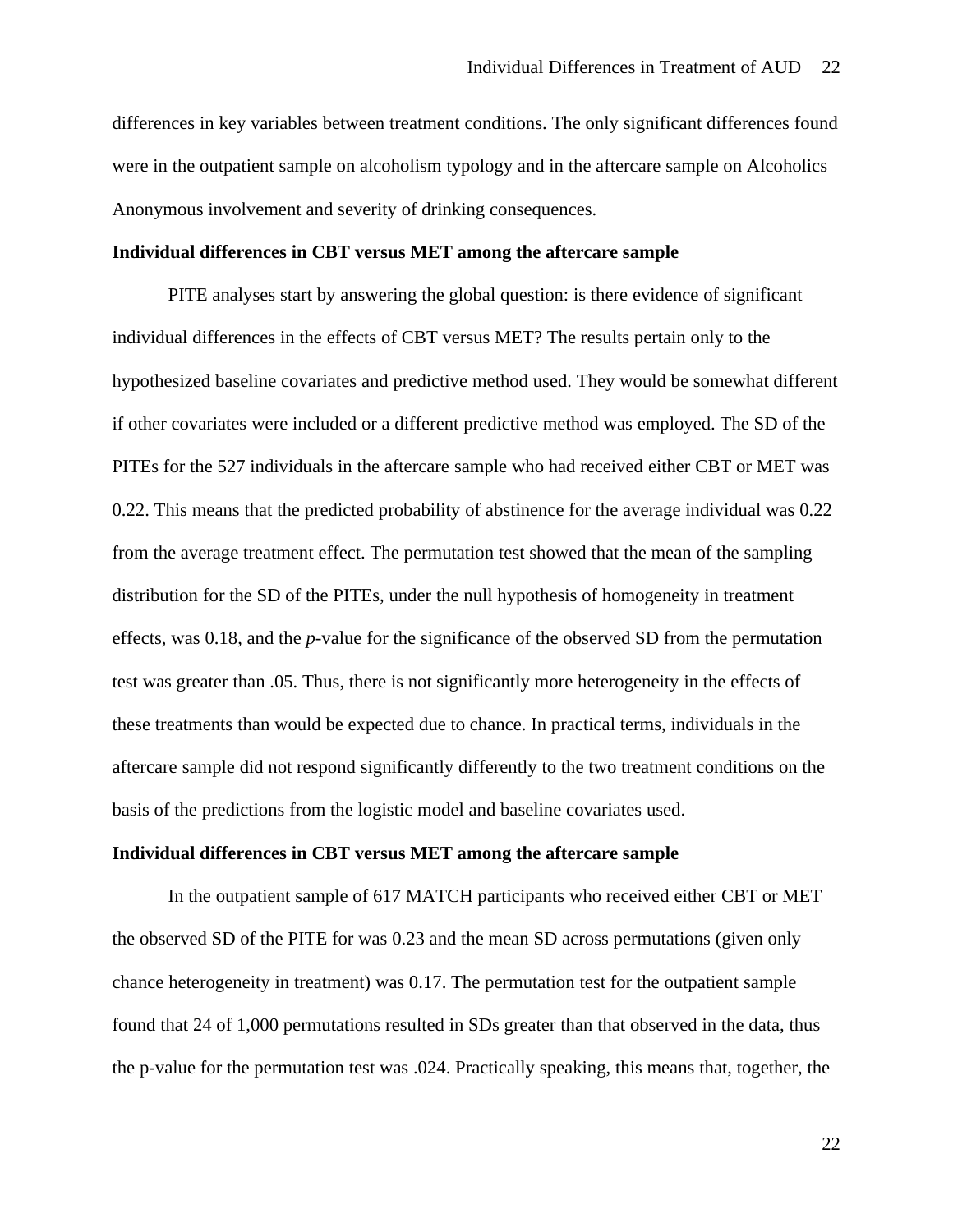19 covariates significantly predicted individual differences in the effects of CBT versus MET in the outpatient sample.

## **Quantifying individual differences in the effects of CBT and MET in the outpatient sample**

Since we found significant individual heterogeneity in treatment effects in the outpatient sample, we proceed by exploring those individual differences, Figure 1 presents the PITE predictions (circles) and predictive intervals for a random sample of 100 individuals. In theory the distribution of the PITEs could range from -1 (the client is predicted to be abstinent with 100% certainty under CBT and to be non-abstinent with 100% certainty under MET) to 1 (the opposite effect is predicted). In practice, observed PITEs ranged from -0.75 to 0.56, with a median predicted value of -0.08 (meaning that an individual at the 50<sup>th</sup> percentile is expected to have an 8% increase in the probability of abstinence if given CBT versus MET); and 62.7% of the sample had a PITE score of less than 0, indicating that they would be expected to do better with CBT. To quantify the practical impact of the heterogeneity in effects observed, we examine an individual at the 25th percentile (see Figure 1). This individual happens to be a 28-year-old white male with 11 years of education, his PITE was -0.24 indicating that he is predicted to be 24% more likely to be abstinent under CBT than MET. We compare this client to the client at the 75th percentile who is also a white male, but is 38 years old and has an education of 18 years. This client has a PITE of .09 indicating that he is 9% more likely to be abstinent under MET than CBT. The PITEs for half of the sample fall between these two individuals and half of the sample is more extreme with an expected change in the probability of abstinence of over 33% when selecting one treatment over the other.

While the results from the permutation test show that the differences in the PITEs in Figure 1 are significant, the focus of PITE is the utility of these individual predictions. For a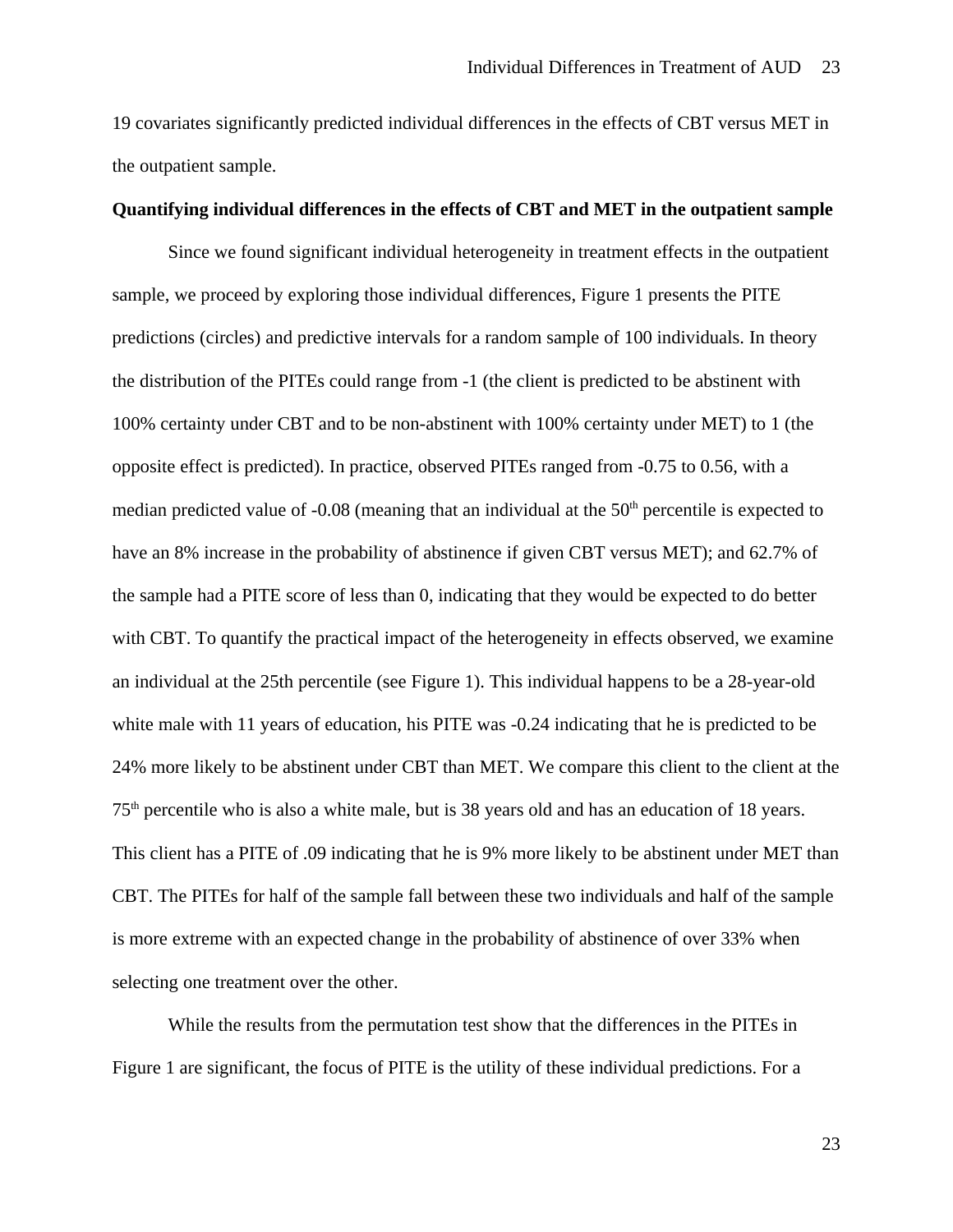client and their clinician, it is useful to have not just the prediction but to have some measure of the reliability of the prediction. Thus, Figure 1 also includes an interval for each person bounded by the  $20<sup>th</sup>$  percentile on the bottom and the  $80<sup>th</sup>$  percentile on the top. We argue for these intervals over the traditional 95% interval because they are for individual predictions rather than population estimates. Although this interval may seem small from a statistical perspective, this interval tells us that, for a specific client, 4 out of 5 times, that client would do better with a particular treatment. We argue this is a useful metric for making a clinical decision, although any interval could be used, and the interval can be easily modified when one treatment costs more, takes longer, or has more side effects then the other. As can be seen in Figure 1, for many individual clients the predictive intervals include 0. This means that based on their data we are not confident that these clients would respond differently to the two treatments. Across all 617 individuals in the outpatient data, we found 228 (37%) whose entire interval was less than zero, and thus, were predicted to do better with CBT at least 80% of the time. There were 98 clients (16%) whose entire interval was greater than zero, and thus, were predicted to do better with MET at least 80% of the time. If this decision rule were used, PITEs would have resulted in a preference to assign specific clients, based on individual characteristics, to either CBT (37% of clients) or MET (16% of clients) for 53% of the outpatient clients in MATCH whereas we would have less confidence about the utility of the predictions for the other 47%.

#### **Obtaining PITE for a New Client**

This method can also be easily applied to clients who did not participate in the original study. To demonstrate, we randomly selected an individual from the twelve-step condition which was not included in this analysis, and extracted their values on the 19 baseline covariates. This randomly chosen individual was a 62 years old, white male. He drank heavily at baseline and had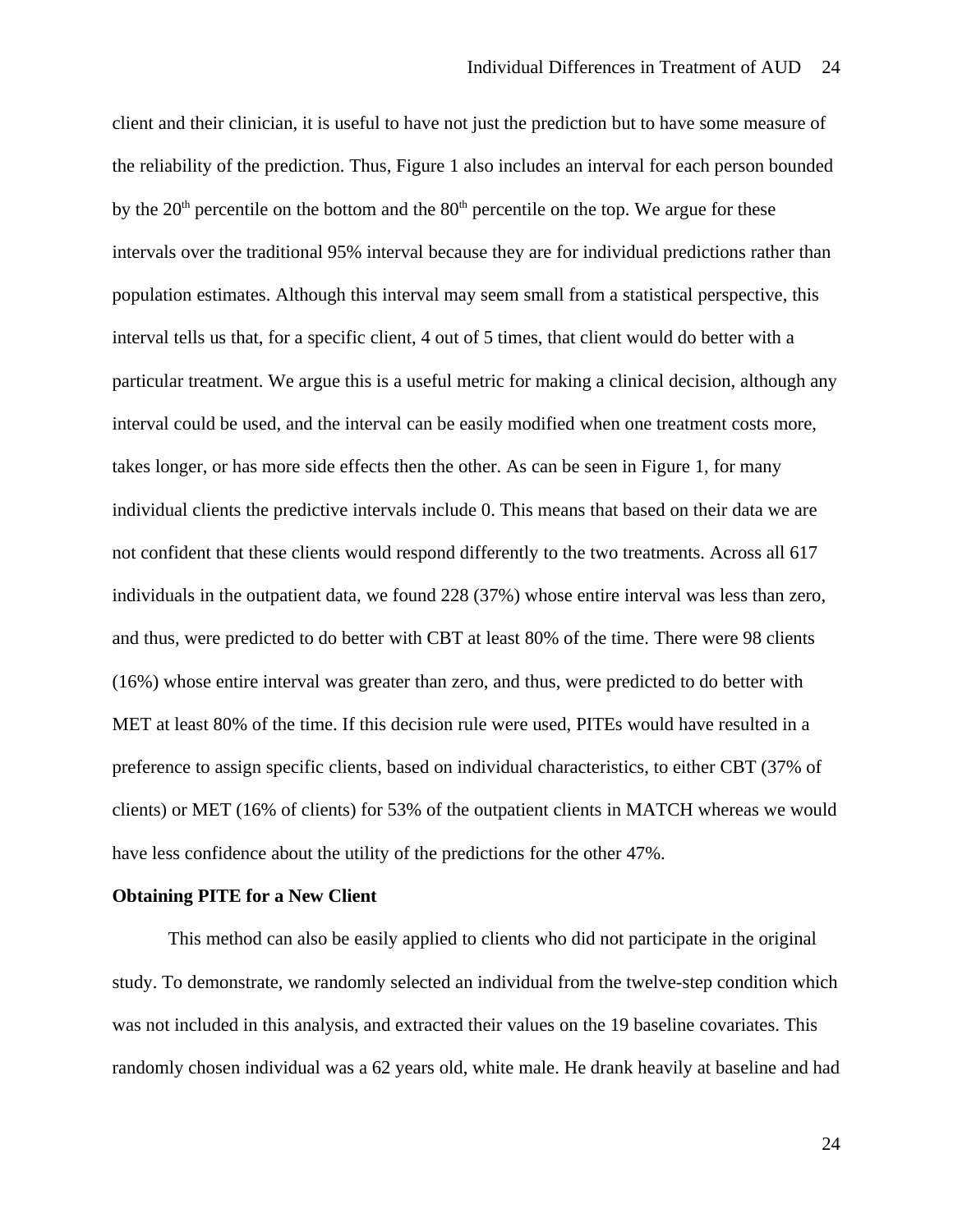experienced severe consequences as a result of his drinking. On days that he drank, he had an average 4 drinks a day and he drank 96% of days. He had high levels of support from friends, but lower than average support from his family.

Based on these baseline values, and data on each of the other variables listed in Table 2, we calculated his PITE and predictive interval using the algorithm derived from the logistic regression model estimates presented in Table 2. His PITE was -0.16, which indicates that he was predicted to be more likely to remain abstinent under CBT. However, his 80% predictive interval (-0.377, 0.096) includes 0, indicating that there is a reasonable chance that his outcome would be the same under either CBT or MET.

This same algorithm can be used for any client for whom data can be collected on the 19 variables included in the PITE predictions. Collection of this information might be most easily implemented using computer-assisted self-interviewing techniques. The survey would replicate the items for each of the measures included in the PITE calculation. These responses would be inserted into the logistic regression equation provided in Table 2 and the algorithm described above would be used to obtain the individual's PITE.

## **Comparison of PITE results to independent tests of MATCH hypotheses**

Because our outcome and model was different from that used in testing the MATCH hypotheses (Allen et al., 1997), we ran analyses in which we tested whether each of the 19 variables included in the PITE estimation was a moderator of the treatment effects. All analyses included only baseline drinking (percent days drinking) as a covariate, the covariate being tested for moderation, treatment, and the interaction between treatment and the moderator. Results showed that for the aftercare sample none of the 19 interactions, run separately, were significant in predicting differences between CBT and MET. For the outpatient sample 3 of the 19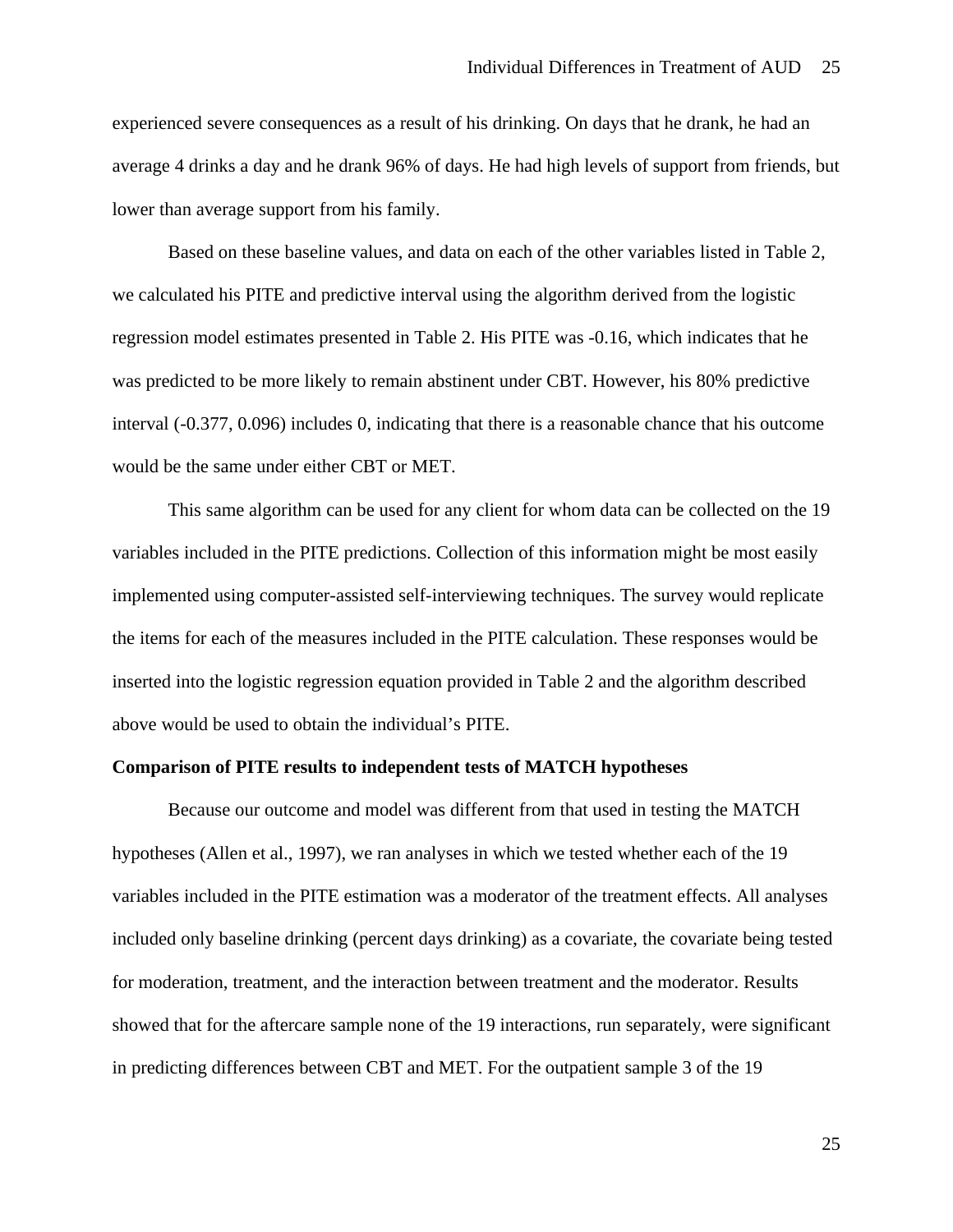interactions were significant (the moderators identified were IDI, AASE-C, and AASE-T). From a binomial distribution there is a 7% chance of finding 3 or more of 19 interactions to be significant (with type I error set to .05), if, in reality, there are no interactions between treatment and control. This result is ambiguous, one interpretation could be that some of the moderation hypotheses were true, but the effect sizes were small.

#### **Discussion**

In the field of AUD treatment, much previous research has gone into matching clients to the treatment which will be most effective for them. The present study illustrates how new methods can build on these previous results to create clinically useful predictions of the treatment effect expected for an individual client. More than 30 years ago, when Project MATCH was first initiated, researchers were interested in testing specific hypotheses predicting which of the most commonly-used AUD treatments would be more effective for certain individuals. That project's results largely failed to find support for these *a priori* hypotheses about differential effectiveness. Using the PITE framework, the present study found evidence of significant and meaningful heterogeneity in the effects of CBT and MET for those in the Project MATCH outpatient (but not aftercare) sample. This finding illustrates both the potential and the limitations of these methods. Personalized medicine methods in general, and PITE in particular, are well suited for testing global hypotheses about individual differences because of their ability to combine many small effects into one estimate of heterogeneity. However, we argue that this very feature of these approaches means that they are not well-suited for exploring or confirming hypotheses about the causes of that heterogeneity. For example, a particular variable could be important because it predicts treatment compliance, another variable could matter for only a subgroup of respondents, and other variables could independently have only small interactions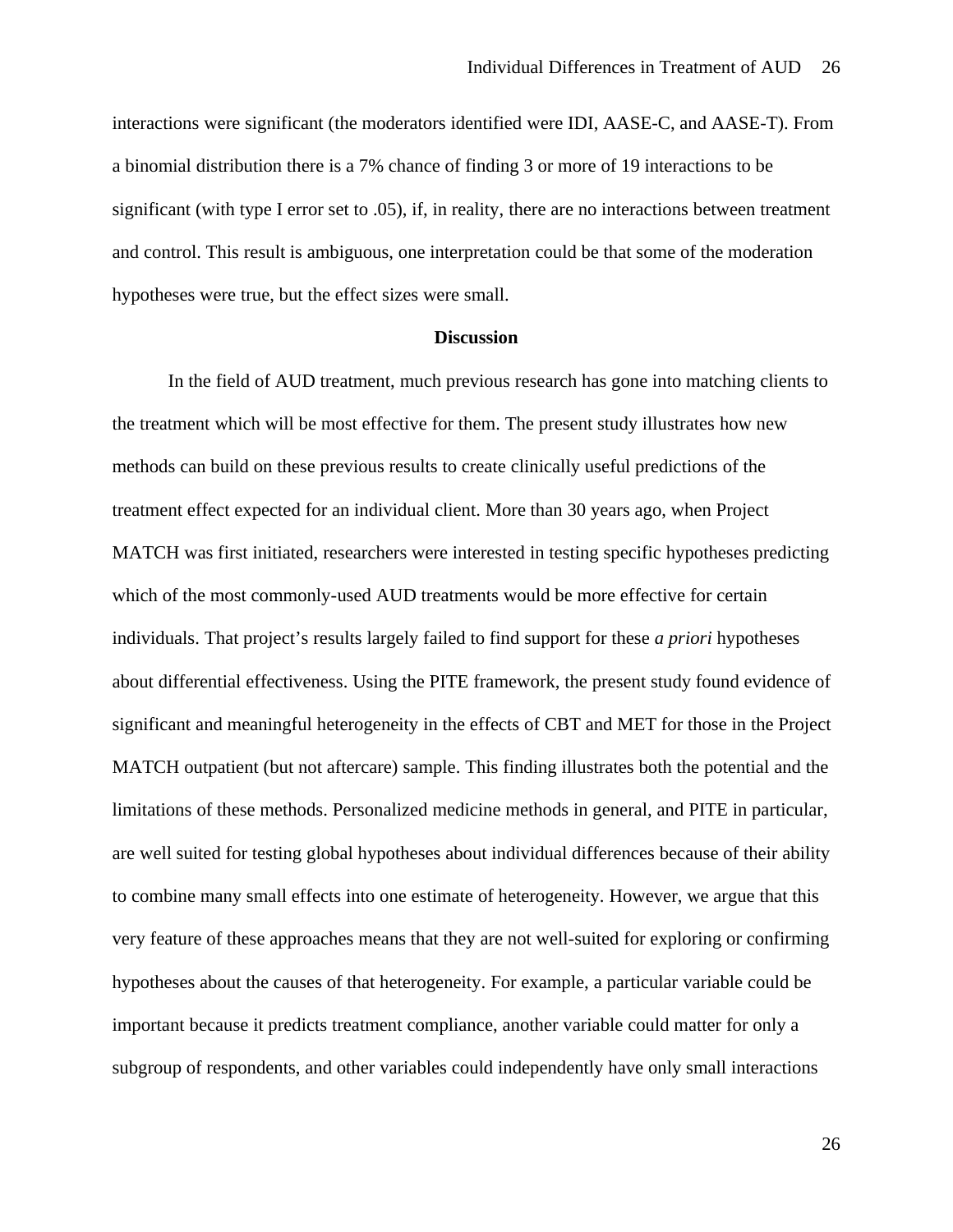with treatment. While methods, such as measures of variable importance (Bagherzadeh-Khiabani et al., 2016; Strobl et al., 2008) do exist for giving applied researchers some ideas about what is underlying the results, we argue that those should be seen as, at best, exploratory, and not tests of existing hypotheses such as were made in the MATCH project.

We contend that the intention and greatest value of personalized medicine methods is not in testing theory or establishing that different mechanisms of change exist, but in providing clinically useful predictions for individual clients and their clinicians. Just over 50% of the MATCH participants in the outpatient sample were predicted, with at least 80% certainty, to be more likely to be abstinent one year after treatment with CBT (37%) or MET (16%). This is in contrast to the take home message from MATCH, which is that the different behavioral therapies performed about the same with minimal evidence for individual differences (Project MATCH Research Group, 1998). Further, the difference in effect sizes predicted under CBT and MET were not trivial; with the difference between someone at the 25th and someone at the 75th percentile in the predictions being a 33% change in the probability of abstinence. We additionally demonstrated how predictions and intervals can be obtained for a new patient not in the sample. PITEs can be used to obtain predictions for any new client with the only requirement being that the covariates used be assessed.

While different methods have been proposed for personalized medicine, we argue that the PITE approach is particularly useful in this situation because: 1) it provides specific individual predictions, something which few other methods do; 2) it provides an overall test for whether significant heterogeneity exists, also a feature which has not been widely implemented in other methods; and 3) it can provide individual-level predictive intervals. This last feature of PITE is somewhat straightforward for parametric statistical approaches but is much more difficult, and to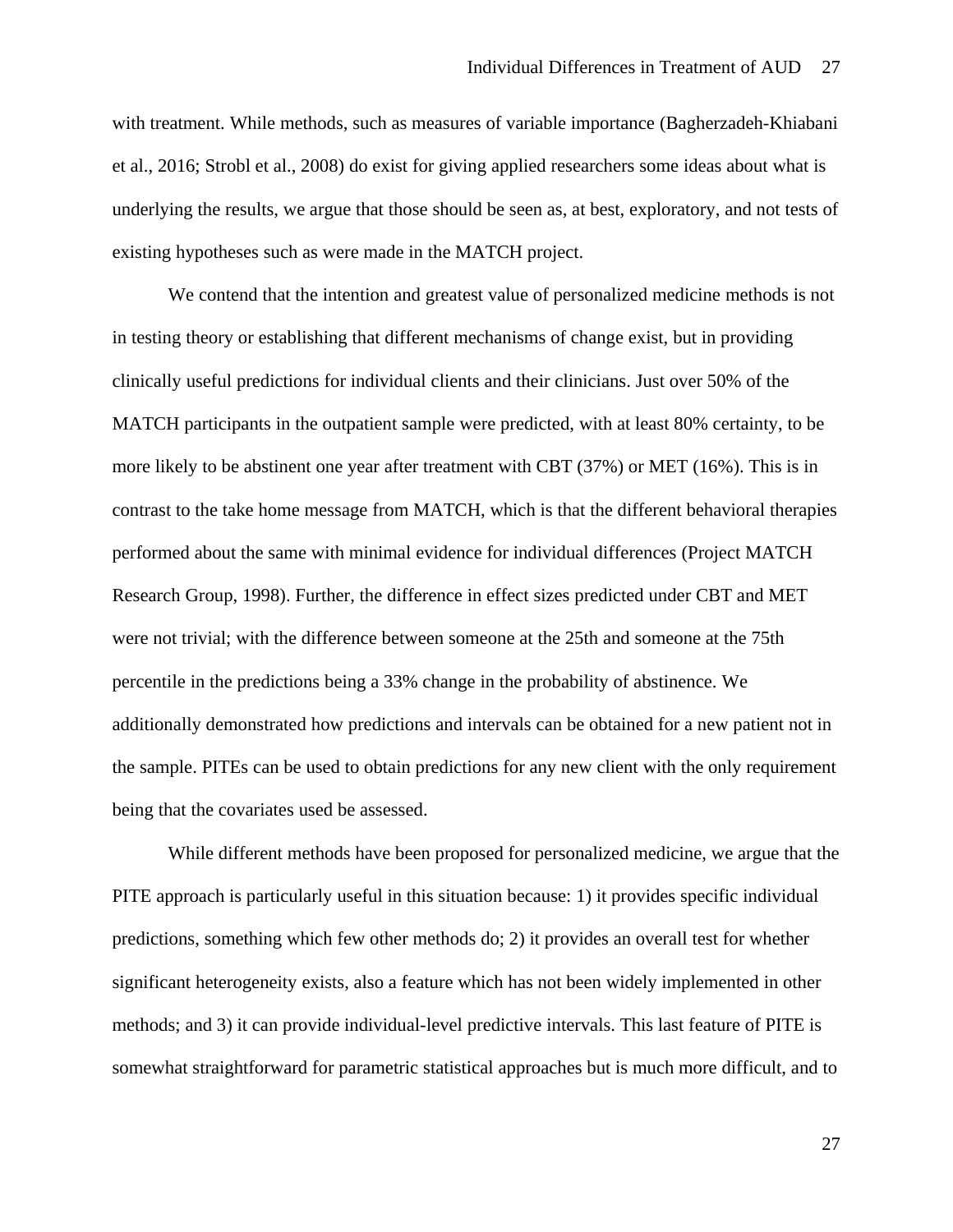our knowledge, has not yet been implemented with machine learning predictions. A strength of the PITE approach is that it puts information about expected outcomes and uncertainty in the hands of clinicians and clients so that this information may be used in treatment decisions. This is in contrast to personalized medicine approaches which simply use data to say which treatment is expected to be best for the client. While we do provide the equations in Table 2 for obtaining individual level predictions from the 19 variables used here, we do not believe that the conditions are currently in place for using these predictions in clinical practice. In our view before any personalized medicine predictions are implemented it is critical that the predictions be replicated in independent data. This approach would involve costs (collecting and inputting data) and time on the part of clients and clinicians, and we want to see proof that these methods work as expected in new clients before implementation. In the case of MATCH data, it is also important to note that new treatments are now available and new research on heterogeneity in treatment effects has been published. Updated results that include pharmacological and combined interventions are needed.

One strength of the current study is that, in contrast to many existing applications of personalized medicine, the MATCH trial had specific *a priori* hypotheses about which factors were likely to drive treatment response. While PITE and other methods for examining personalized medicine can be utilized in a completely data-driven manner, we argue that the results are more convincing when the selection of the variables for predicting heterogeneity in treatment response are based on specific hypotheses. Thus, this proof-of-concept study shows how personalized medicine methods may be useful in the treatment of AUD. However, it also has various limitations. These include that the patients recruited for MATCH exhibited relatively little psychiatric or substance comorbidity, and were treated in the context of a research study.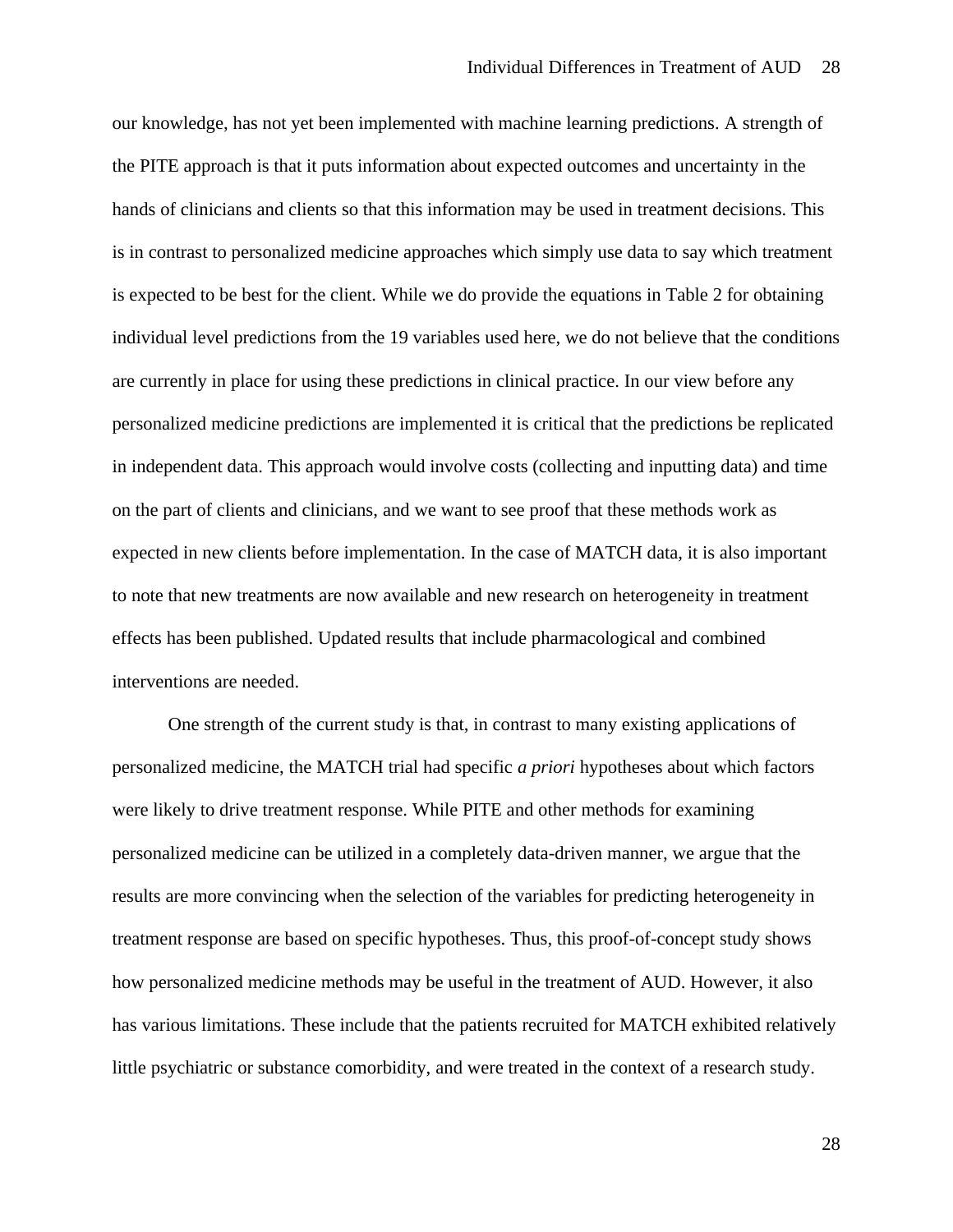The simplification of abstinence as the only outcome is also a limitation, given that drinking reductions short of abstinence are also desirable (Witkiewitz, Wilson, et al., 2019). The age of the MATCH dataset and the number of prior analyses conducted using it should also be taken into account in the context of limitations.

It is also important to note that more methodological work is needed for these methods of personalized medicine. A few of the areas where more attention is needed include: 1) there is not yet any method for correcting the *p*-value of the permutation test for missing data; 2) methods need to be developed to compare and choose between predictive approaches; 3) methods are needed for comparing different personalized medicine methods; 4) predictive intervals are needed for any viable prediction method as well as for approaches to personalized medicine other than PITE; and, 5) research will be needed on how these methods can be effectively and efficiently implemented in practice. Research into best practices around all of these decisions is only now beginning and much more work is needed.

In sum, while this study's results may not yet provide a basis for guiding clinical decisions, they do open the door to the possibility that methods from personalized medicine, including but not limited to the PITE approach, could improve clients' outcomes by providing guidance for their choice of treatment options. The original MATCH study was the largest study of its time to attempt to test this proposition, and the current results provide support for some of its original *a priori* matching hypotheses while illustrating that it continues to be difficult to know which of these specific hypotheses is true. A major point of this paper is that from the perspective of personalized medicine, what ultimately matters is not the specific mechanisms but whether clinically useful predictions can be made.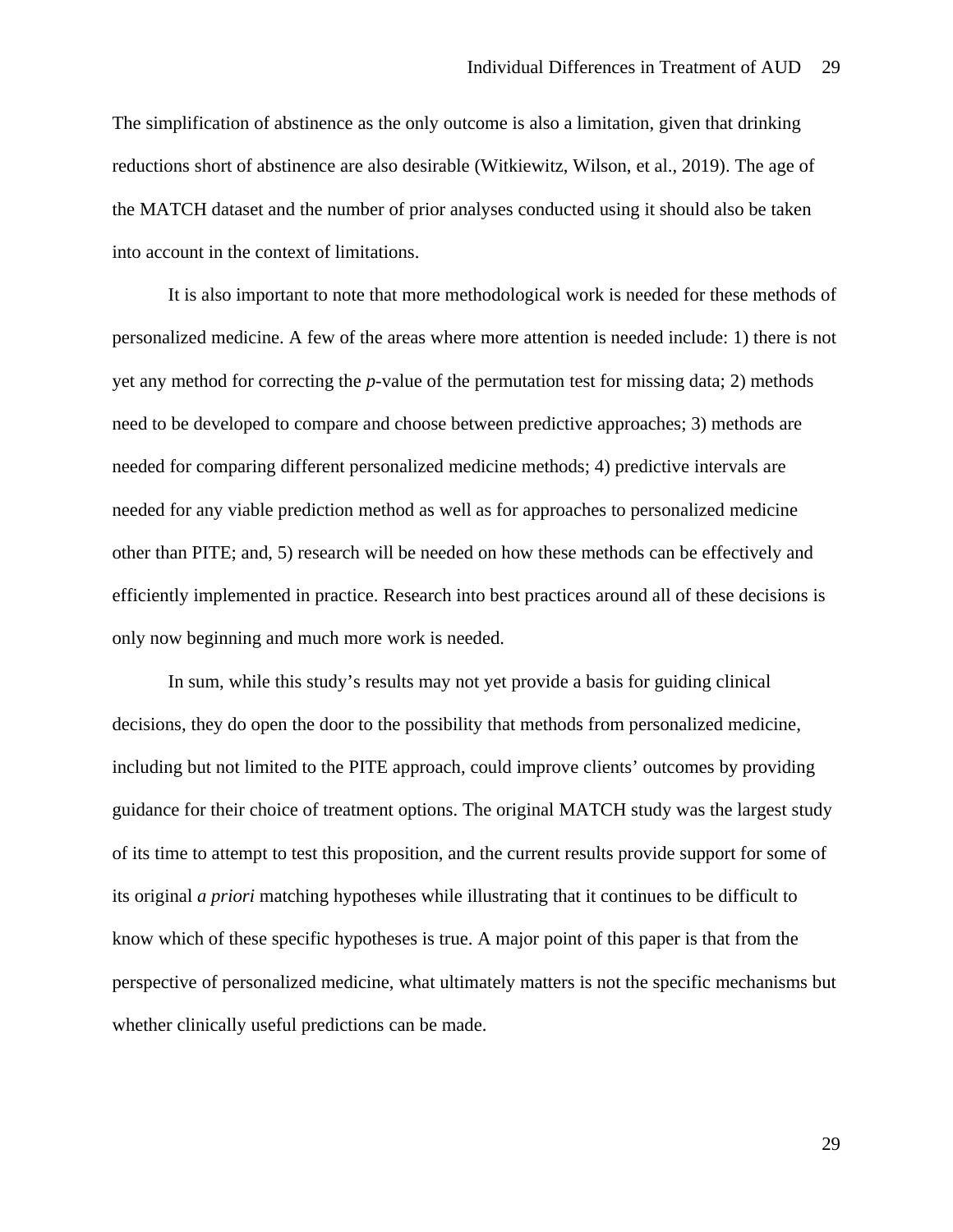## **References**

- Allen, J., Anton, R. F., Babor, T. F., Carbonari, J., Carroll, K. M., Connors, G. J., Cooney, N. L., Del Boca, F. K., DiClemente, C. C., Donovan, D., Kadden, R. M., Litt, M., Longabaugh, R., Mattson, M., Miller, W. R., Randall, C. L., Rounsaville, B. J., Rychtarik, R. G., Stout, R. L., … Zweben, A. (1997). Project MATCH secondary a priori hypotheses. *Addiction*, *92*(12), 1671–1698. https://doi.org/10.1111/j.1360-0443.1997.tb02889.x
- American Psychiatric Association. (1987). *Diagnostic and Statistical Manual of Mental Disorders* (3rd ed., r). Author.
- Angrist, J. D., Imbens, G. W., & Rubin, D. B. (1996). Identification of Causal Effects Using Instrumental Variables. *Journal of the American Statistical Association*, *91*(434), 444–455. https://doi.org/10.1080/01621459.1996.10476902
- Ashley, E. A. (2015). The precision medicine initiative: A new national effort. *JAMA Journal of the American Medical Association*, *313*(21), 2119–2120. https://doi.org/10.1001/jama.2015.3595
- Athey, S., & Imbens, G. (2016). Recursive partitioning for heterogeneous causal effects. *Proceedings of the Natonal Academy of Science of the United States of America*, *113*(27), 7353–7360. https://doi.org/10.1073/pnas.1510489113
- Babor, T. F. (1996). The classification of alcoholics: Typology theories from the 19th century to the present. *Alcohol Health and Research World*, *20*(1), 6–14.
- Babor, T. F., & Del Boca, F. K. (Eds.). (2003). *Treatment Matching in Alcoholism*. Cambridge University Press.
- Bagherzadeh-Khiabani, F., Ramezankhani, A., Azizi, F., Hadaegh, F., Steyerberg, E. W., &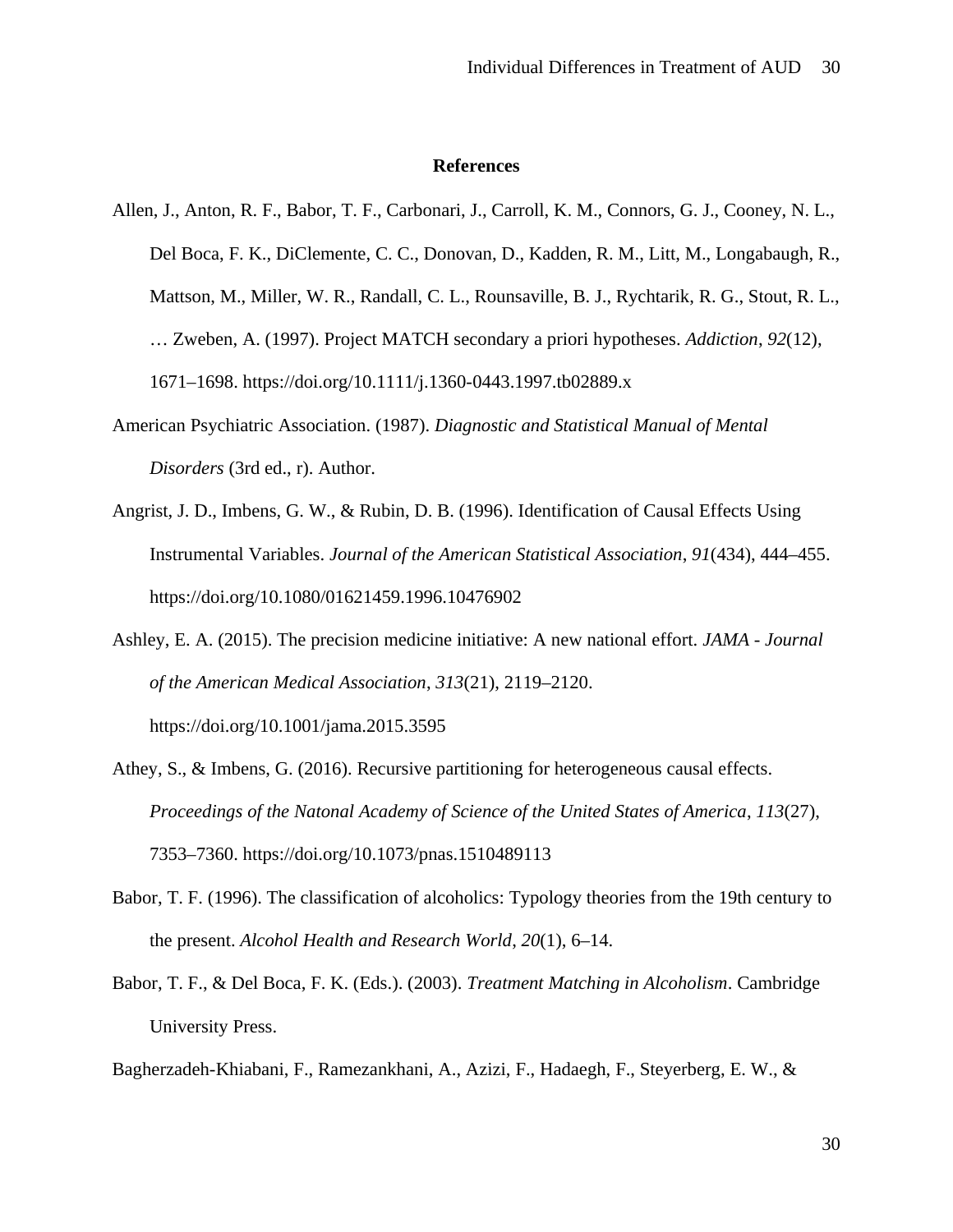Khalili, D. (2016). A tutorial on variable selection for clinical prediction models: feature selection methods in data mining could improve the results. *Journal of Clinical Epidemiology*, *71*, 76–85. https://doi.org/10.1016/j.jclinepi.2015.10.002

- Ballarini, N. M., Rosenkranz, G. K., Jaki, T., Konig, F., & Posch, M. (2018). Subgroup identification in clinical trials via the predicted individual treatment effect. *PLOS One*, *13*(10), 1–22. https://doi.org/10.1111/biom.12522
- Basu, A. (2014). Estimating person-centered treatment (PeT) effects using instrumental variables: An application to evaluating prostate cancer treatments. *Journal of Applied Econometrics*, *29*, 671–691. https://doi.org/10.1002/jae.2343
- Breiman, L. (2001). Random Forests. *Machine Learning*, *45*, 5–32. https://doi.org/10.1023/A:1010933404324
- Brown, J., Babor, T. F., Litt, M. D., & Kranzler, H. R. (1994). The Type A/Type B distinction: Subtyping alcoholics according to indicators of vulnerability and severity. In T. F. Babor, V. M. Hesselbrock, R. E. Meyer, & W. Shoemaker (Eds.), *Annals of the New York Academy of Sciences, Vol. 708 Types of alcoholics: Evidence from clinical, experimental, and genetic research.* (pp. 23–33). New York Academy of Sciences.
- Cai, T., Tian, L., Wong, P. H., & Wei, L. J. (2011). Analysis of randomized comparative clinical trial data for personalized treatment selections. *Biostatistics*, *12*(2), 270–282. https://doi.org/10.1093/biostatistics/kxq060
- Carroll, K., Cooney, N., Donovan, D., Longabaugh, R., Wirtz, P., Connors, G., DiClemente, C., Kadden, R., Rounsaville, B., & Zweben, A. (1998). Internal validity of project match treatments: Discriminability and integrity. *Journal of Consulting and Clinical Psychology*, *66*(2), 290–303. https://doi.org/10.1037/0022-006X.66.2.290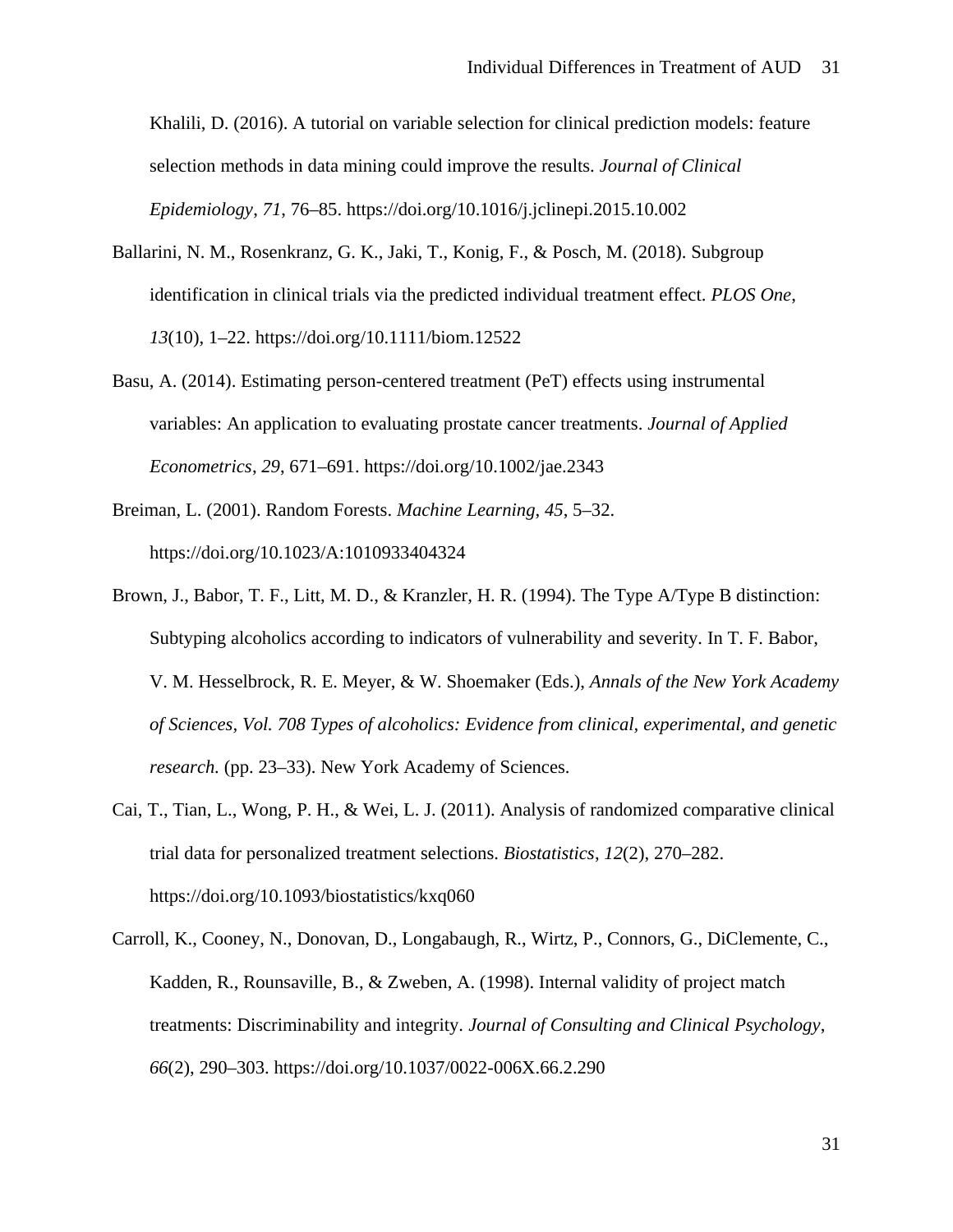- Chang, C., Jaki, T., Sadiq, M. S., Kuhlemeier, A. A., Feaster, D., Cole, N., Lamont, A., Oberski, D., Desai, Y., & Van Horn, M. L. (2019). *A Permutation Test for Assessing the Presence of Individual Differences in Treatment Effects*. http://arxiv.org/abs/1911.07248
- Connors, G. J., Maisto, S. A., & Donovan, D. M. (1996). Conceptualizations of relapse: A summary of psychological and psychobiological models. *Addiction*, *91*(12), S5–S13. https://doi.org/10.1111/j.1360-0443.1996.tb02323.x
- DiClemente, C. C. (1986). Self-Efficacy and the Addictive Behaviors. *Journal of Social and Clinical Psychology*, *4*(3), 302–315.
- DiClemente, C. C., Carbonari, J. P., Montgomery, R. P. G., & Hughes, S. O. (1994). The alcohol abstinence self-efficacy scale. *Journal of Studies on Alcohol*, *55*(2), 141–148. https://doi.org/10.15288/jsa.1994.55.141
- DiClemente, C. C., & Hughes, S. O. (1990). Stages of change profiles in outpatient alcoholism treatment. *Journal of Substance Abuse*, *2*(2), 217–235.
- Doove, L. L., Dusseldorp, E., Van Deun, K., & Van Mechelen, I. (2013). A comparison of five recursive partitioning methods to find person subgroups involved in meaningful treatment– subgroup interactions. *Advances in Data Analysis and Classification*, *8*(4), 403–425. https://doi.org/10.1007/s11634-013-0159-x
- Feragne, M. A., Longabaugh, R., & Stevenson, J. F. (1983). The Psychosocial Functioning Inventory. *Evaluation and the Health Professions*, *6*(1), 25–48.
- Foster, J. C., Taylor, J. M. G., & Ruberg, S. J. (2011). Subgroup identification from randomized clinical trial data. *Statistics in Medicine*, *30*(24), 2867–2880. https://doi.org/10.1002/sim.4322

Freidlin, B., McShane, L. M., Polley, M.-Y. C., & Korn, E. L. (2012). Randomized phase II trial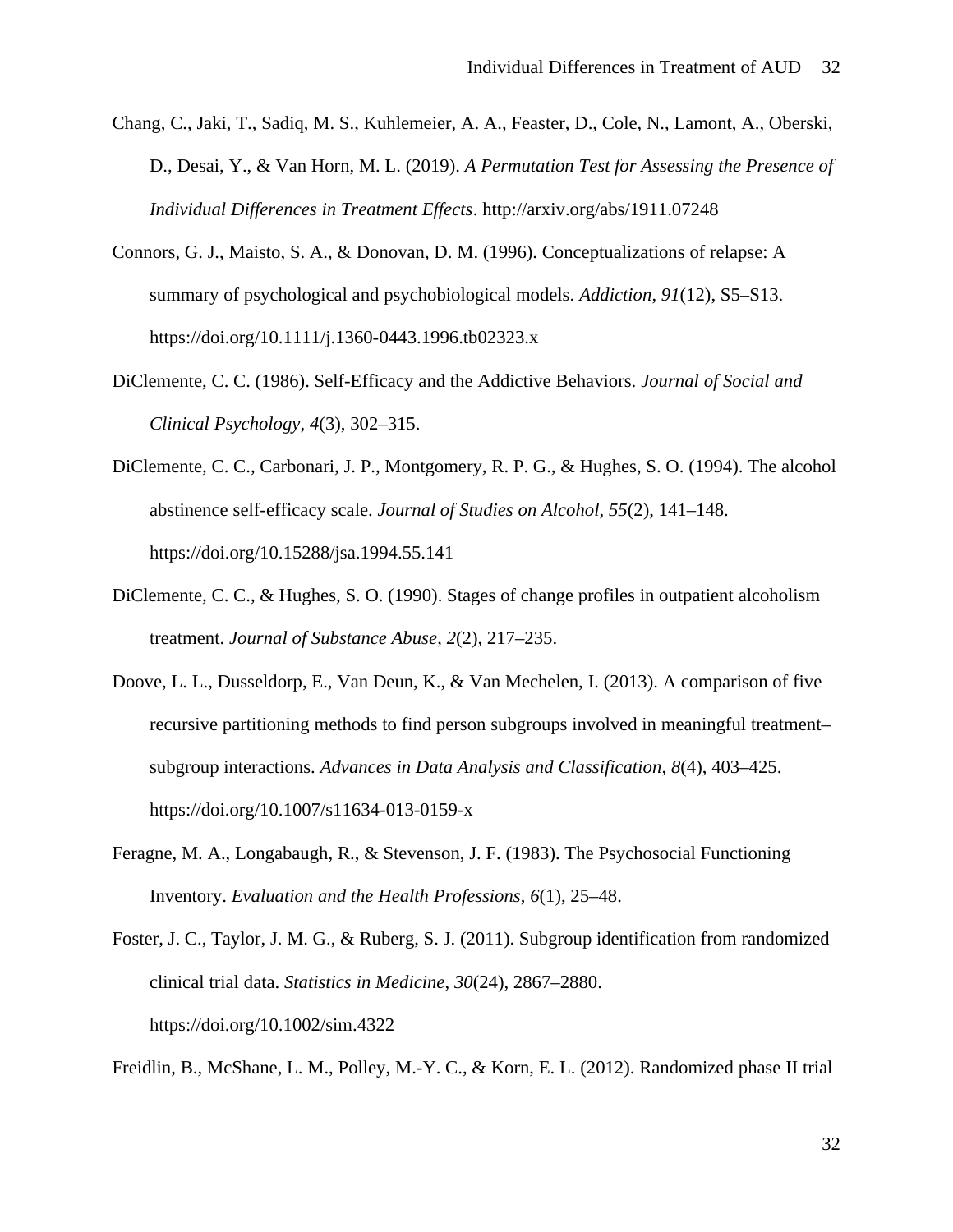designs with biomarkers. *Journal of Clinical Oncology*, *30*(26), 3304–3309. https://doi.org/10.1200/JCO.2012.43.3946

- Friedmann, P. D., Hendrickson, J. C., Gerstein, D. R., & Zhang, Z. (2004). The effect of matching comprehensive services to patients' needs on drug use improvement in addiction treatment. *Addiction*, *99*(8), 962–972. https://doi.org/10.1111/j.1360-0443.2004.00772.x
- Gaston, L., Thompson, L., Gallagher, D., Coumoyer, L., & Gagnon, R. (1998). Alliance, technique, and their interactions in predicting outcome of behavioral, cognitive, and brief dynamic therapy. *Psychotherapy Research*, *8*(2), 190–209. https://doi.org/10.1080/10503309812331332307
- Green, D. P., & Kern, H. L. (2012). Modeling heterogeneous treatment effects in survey experiments with bayesian additive regression trees. *Public Opinion Quarterly*, *76*(3), 491– 511. https://doi.org/10.1093/poq/nfs036
- Hartwell, E. E., & Kranzler, H. R. (2019). Pharmacogenetics of Alcohol Use Disorder Treatments: An Update. *Expert Opinion on Drug Metabolism and Toxicology*, *15*(7). https://doi.org/https://doi.org/10.1080/17425255.2019.1628218
- Henderson, N. C., Louis, T. A., & Rosner, G. L. (2017). *Individualized Treatment Effects with Censored Data via Fully Nonparametric Bayesian Accelerated Failure Time Models*. 1–41.
- Hirschfeld, R. M. A., Klerman, G. L., Gough, H. G., Barrett, J., Korchin, S. J., & Chodoff, P. (1977). A Measure of Interpersonal Dependency. *Journal of Personality Assessment*, *41*(6), 610–618. https://doi.org/10.1207/s15327752jpa4106\_6
- Holland, P. W. (1986). Statistics and causal inference. *Journal of the American Statistical Association*, *81*(396), 945–960.

Holzhauer, C. G., Epstein, E. E., Cohn, A. M., McCrady, B. S., Graff, F. S., & Cook, S. (2017).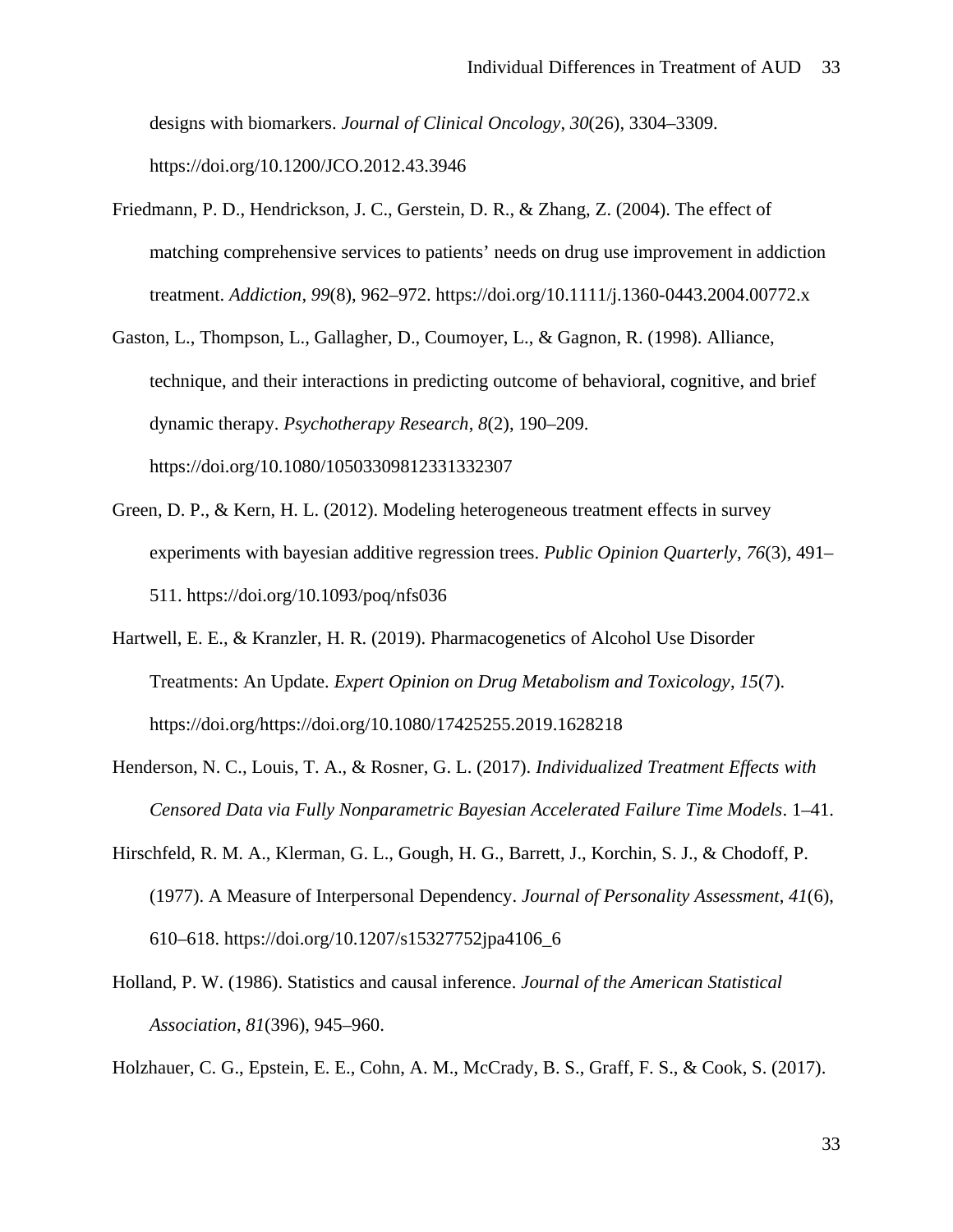Heterogeneity in Pathways to Abstinence among Women in Treatment for Alcohol Use Disorder. *Journal of Substance Abuse Treatment*, *75*, 1–9. https://doi.org/10.1016/j.jsat.2017.01.002.Heterogeneity

- Holzhauer, C. G., Hildebrandt, T., Epstein, E., Mccrady, B., Hallgren, K. A., & Cook, S. (2020). Mechanisms of Change in Female-Specific and Gender-Neutral Cognitive Behavioral Therapy for Women With Alcohol Use Disorder. *Journal of Consulting and Clinical Psychology*, *88*(6), 541–553.
- Huang, Y., Gilbert, P. B., & Janes, H. (2012). Assessing treatment-selection markers using a potential outcomes framework. *Biometrics*, *68*(3), 687–696. https://doi.org/10.1111/j.1541- 0420.2011.01722.x
- Imai, K., & Ratkovic, M. (2013). Estimating treatment effect heterogeneity in randomized program evaluation. *Annals of Applied Statistics*, *7*(1), 443–470. https://doi.org/10.1214/12- AOAS593
- Imai, K., & Strauss, A. (2011). Estimation of heterogeneous treatment effects from randomized experiments, with application to the optimal planning of the get-out-the-vote campaign. *Political Analysis*, *19*(1), 1–19. https://doi.org/10.1093/pan/mpq035
- Kadden, R., Carroll, K., Donovan, D., Cooney, N., Monti, P., Abrams, D., Litt, M., & Hester, R. (1995). Cognitive Behavioral Coping Skills Therapy Manual. *National Institute on Alcohol Abuse and Alcoholism Project MATCH Monograph Series*, *3*, 1–100.
- Kapelner, A., Bleich, J., Levine, A., Cohen, Z. D., DeRubeis, R. J., & Berk, R. (2014). *Inference for the Effectiveness of Personalized Medicine with Software*. http://arxiv.org/abs/1404.7844

Kent, D. M., Steyerberg, E., & van Klaveren, D. (2018). Personalized evidence based medicine :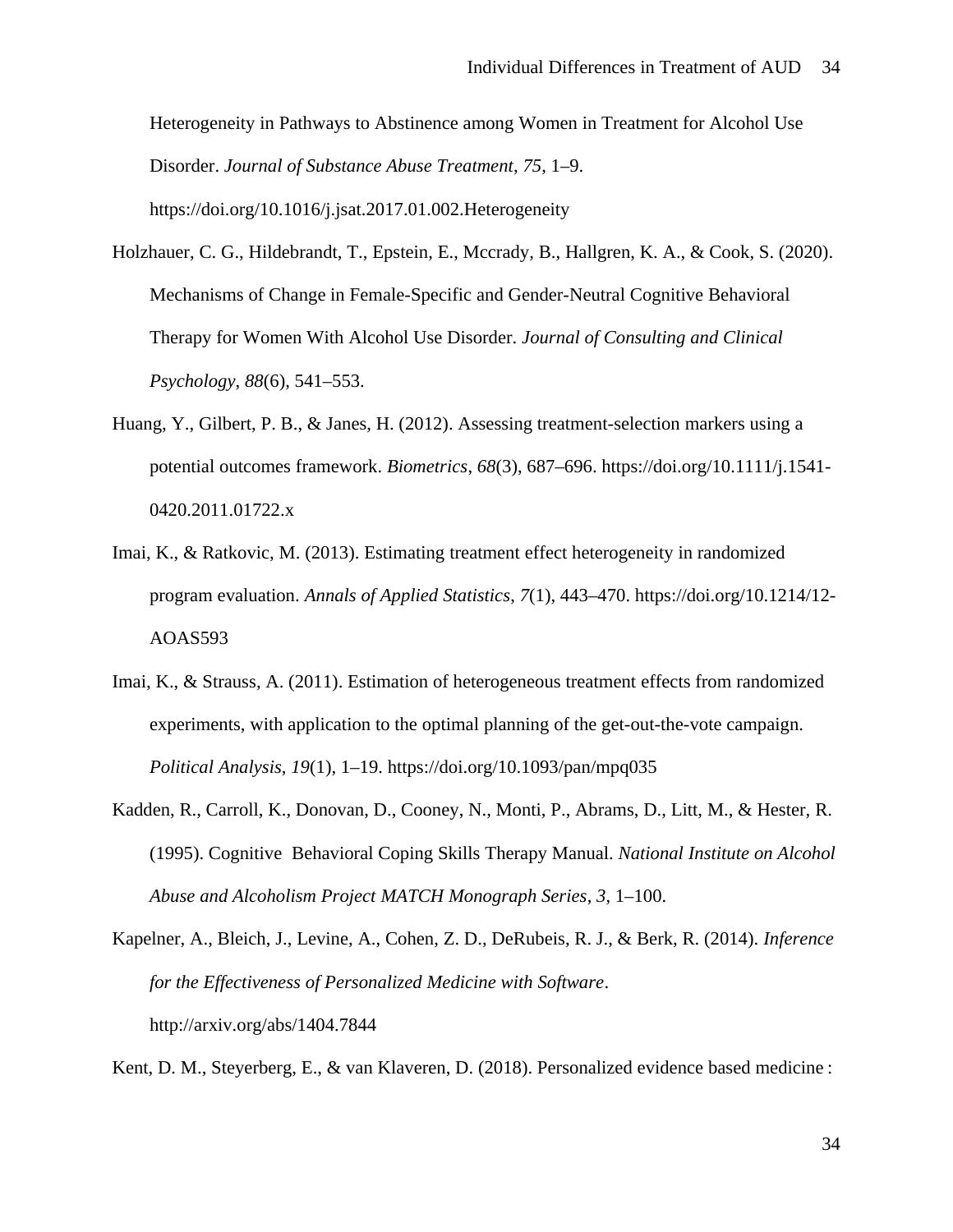predictive approaches to heterogeneous treatment effects. *BMJ*, *364*, k4245. https://doi.org/10.1136/bmj.k4245

- Kranzler, H. R., & McKay, J. R. (2012). Personalized Treatment of Alcohol Dependence. *Substance Use and Related Disorders*, *14*, 486–493. https://doi.org/10.1007/s11920-012- 0296-5
- Lamont, A., Lyons, M. D., Jaki, T., Stuart, E., Feaster, D. J., Tharmaratnam, K., Oberski, D., Ishwaran, H., Wilson, D. K., & Van Horn, M. L. (2016). Identification of predicted individual treatment effects in randomized clinical trials. *Statistical Methods in Medical Research*, 0962280215623981. https://doi.org/10.1177/0962280215623981
- Lane, S. P., & Sher, K. J. (2015). Limits of current approaches to diagnosis severity based on criterion counts: An example with DSM-5 alcohol use disorder. *Clinical Psychological Science*, *3*, 819–835. https://doi.org/10.1177/2167702614553026
- Litten, R. Z., Ryan, M. L., Falk, D. E., Reilly, M., Fertig, J. B., & Koob, G. F. (2015). Heterogeneity of Alcohol Use Disorder: Understanding Mechanisms to Advance Personalized Treatment. *Alcoholism: Clinical and Experimental Research*, *39*(4), 579–584. https://doi.org/10.1111/acer.12669

Longabaugh, R., Wirtz, P. W., Mattson, M. E., & Myers, J. K. (2001). Project MATCH hypotheses: Results and causal chain analyses. *National Institute on Alcohol Abuse and Alcoholism Project MATCH Monograph Series*, *8*, 1–341. http://pubs.niaaa.nih.gov/publications/ProjectMatch/match08.pdf%0D%0D%5Cn http://pubs.niaaa.nih.gov/publications/ProjectMatch/match08.pdf%5Cr%5Cr%5Cnhttp:// pubs.niaaa.nih.gov/publications/ProjectMatch/match08.pdf#page=251

Magill, M., & Ray, L. A. (2009). Cognitive-Behavioral Treatment With Adult Alcohol and Illicit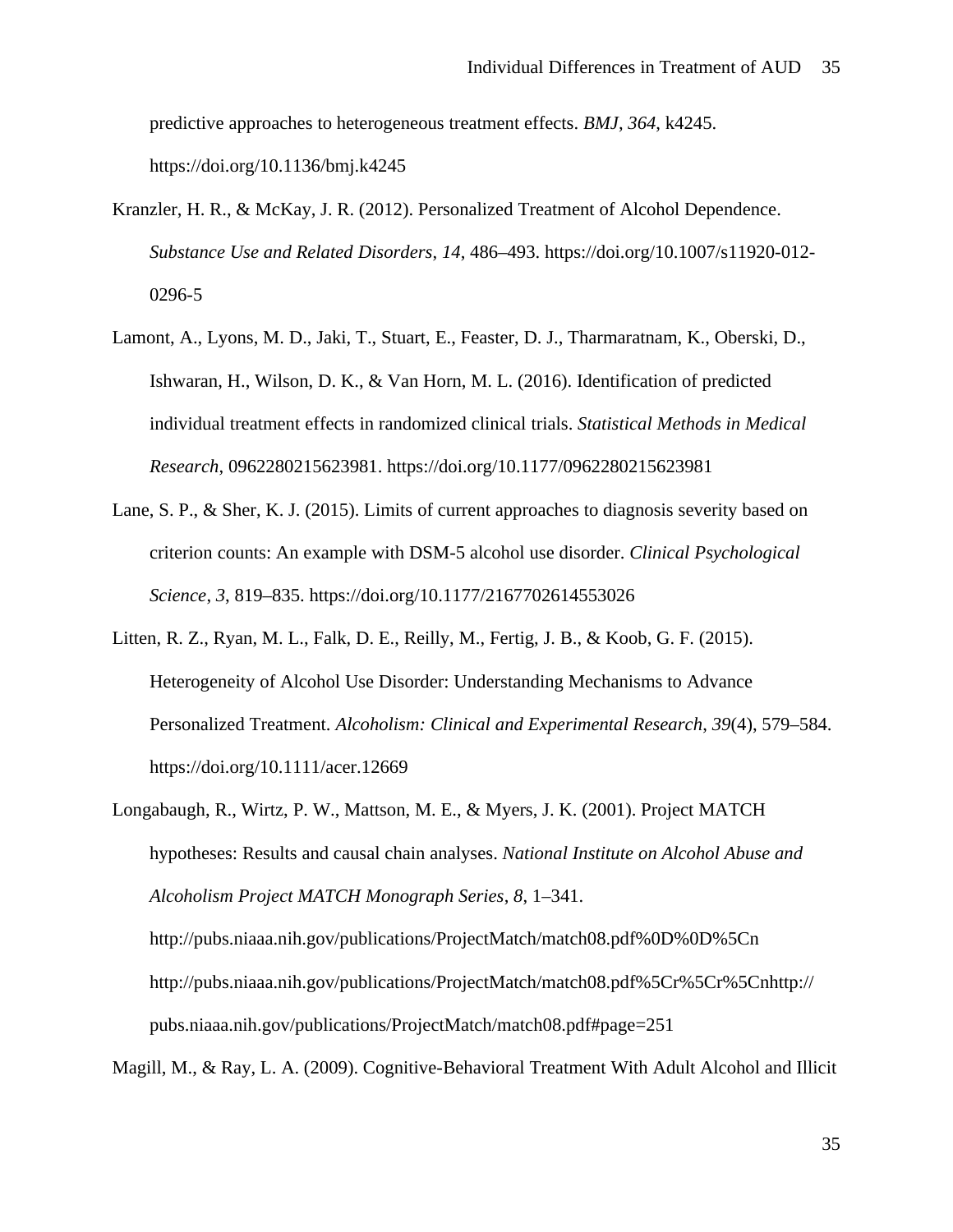Drug Users : A Meta-Analysis of Randomized Controlled Trials \*. *Journal of Studies on Alcohol and Drugs*, *70*, 516–527.

- Magura, S., Cleland, C. M., & Tonigan, J. S. (2013). Evaluating alcoholics anonymous's effect on drinking in project MATCH using cross-lagged regression panel analysis. *Journal of Studies on Alcohol and Drugs*, *74*(3), 378–385. https://doi.org/10.15288/jsad.2013.74.378
- Maisto, S. A., Hallgren, K. A., Roos, C. R., & Witkiewitz, K. (2018). Course of remission from relapse to heavy drinking following outpatient treatment of alcohol use disorder. *Drug and Alcohol Dependence*, *187*, 319–326.

https://doi.org/10.1016/j.drugalcdep.2018.03.011.Course

- Maisto, S. A., Kirouac, M., & Witkiewitz, K. (2014). Alcohol use disorder clinical course research: informing clinicians' treatment planning now and in the future. *Journal of Studies on Alcohol and Drugs*, *75*(5), 799–807.
- Maisto, S. A., Roos, C. R., O'Sickey, A. J., Kirouac, M., Connors, G. J., Tonigan, J. S., & Witkiewitz, K. (2015). The indirect effect of the therapeutic alliance and alcohol abstinence self-efficacy on alcohol use and alcohol-related problems in Project MATCH. *Alcoholism, Clinical and Experimental Research*, *39*(3), 504–513. https://doi.org/10.1111/acer.12649
- Mann, K., & Hermann, D. (2010). Individualised treatment in alcohol-dependent patients. *European Archives of Psychiatry and Clinical Neuroscience*, *260*, S116–S120. https://doi.org/10.1007/s00406-010-0153-7
- Mann, K., Roos, C. R., Hoffmann, S., Nakovics, H., Leménager, T., Heinz, A., & Witkiewitz, K. (2018). Precision medicine in alcohol dependence: A controlled trial testing pharmacotherapy response among reward and relief drinking phenotypes. *Neuropsychopharmacology*, *43*(4), 891–899. https://doi.org/10.1038/npp.2017.282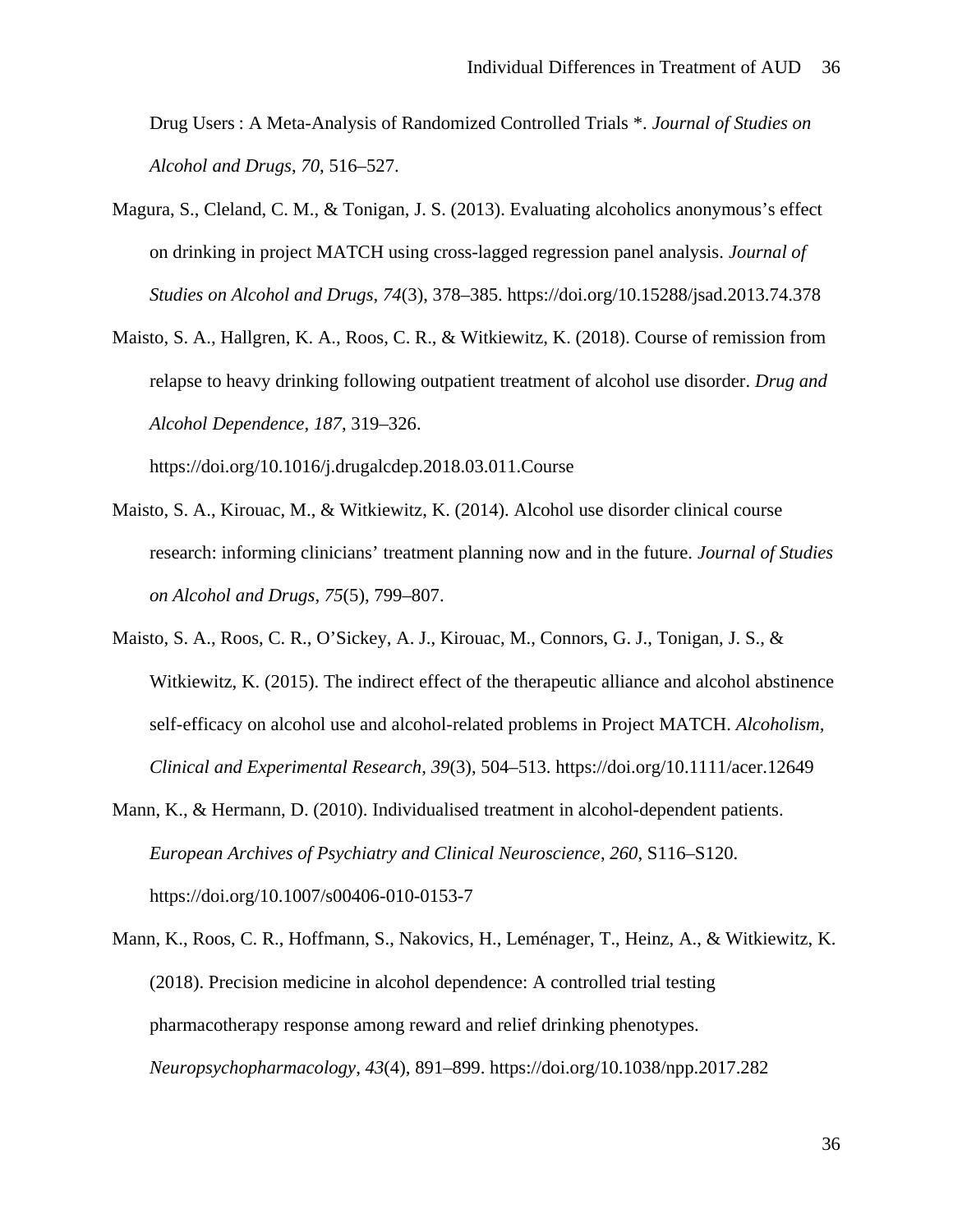- Mattson, M. E., Allen, J. P., Longabaugh, R., Nickless, C. J., Connors, G. J., & Kadden, R. M. (1994). A Chronological Review of Empirical Studies Matching to Treatment \*. *Journal of Studies on Alcohol*, *Supp. No.*, 16–29.
- McClelland, G. H., & Judd, C. M. (1993). Statistical Difficulties of Detecting Interactions and Moderator Effects. *Psychological Bulletin*, *114*(2), 376–390.
- McKay, J. R., van Horn, D., Oslin, D. W., Ivey, M., Drapkin, M. L., Coviello, D. M., Yu, Q., & Lynch, K. G. (2011). Extended telephone-based continuing care for alcohol dependence: 24-month outcomes and subgroup analyses. *Addiction*, *106*(10), 1760–1769. https://doi.org/10.1111/j.1360-0443.2011.03483.x
- McLellan, A. T., Luborsky, L., Woody, G. E., & O'Brien, C. P. (1980). An improved diagnostic evaluation instrument for substance abuse patients: The Addiction Severity Index. *Journal of Nervous and Mental Disease*, *168*(1), 26–33.
- Miller, W. R. (1996). FORM 90: A Structured Assessment Interview for Drinking and Related Behaviors Test Manual. *NIAAA: Project MATCH Monograph Series*, *5*.
- Miller, W., Zweben, A., DiClemente, C., & Rychtarik, R. (1995). Motivational Enhancement Therapy Manual. *National Institute on Alcohol Abuse and Alcoholism Project MATCH Monograph Series*, *2*, 1–122.
- Poulson, R. S. (2011). Treatment heterogeneity and individual qualitative interaction. In *ProQuest Dissertations and Theses*. Kansas State University.
- Powers, S., Qian, J., Jung, K., Schuler, A., Shah, N. H., Hastie, T., & Tibshirani, R. (2018). Some methods for heterogeneous treatment effect estimation in high dimensions. *Statistics in Medicine*, *37*, 1767–1787. https://doi.org/10.1002/sim.7623

Prochaska, J., & DiClemente, C. (1982). Transtheoretical therapy: Toward a more integrative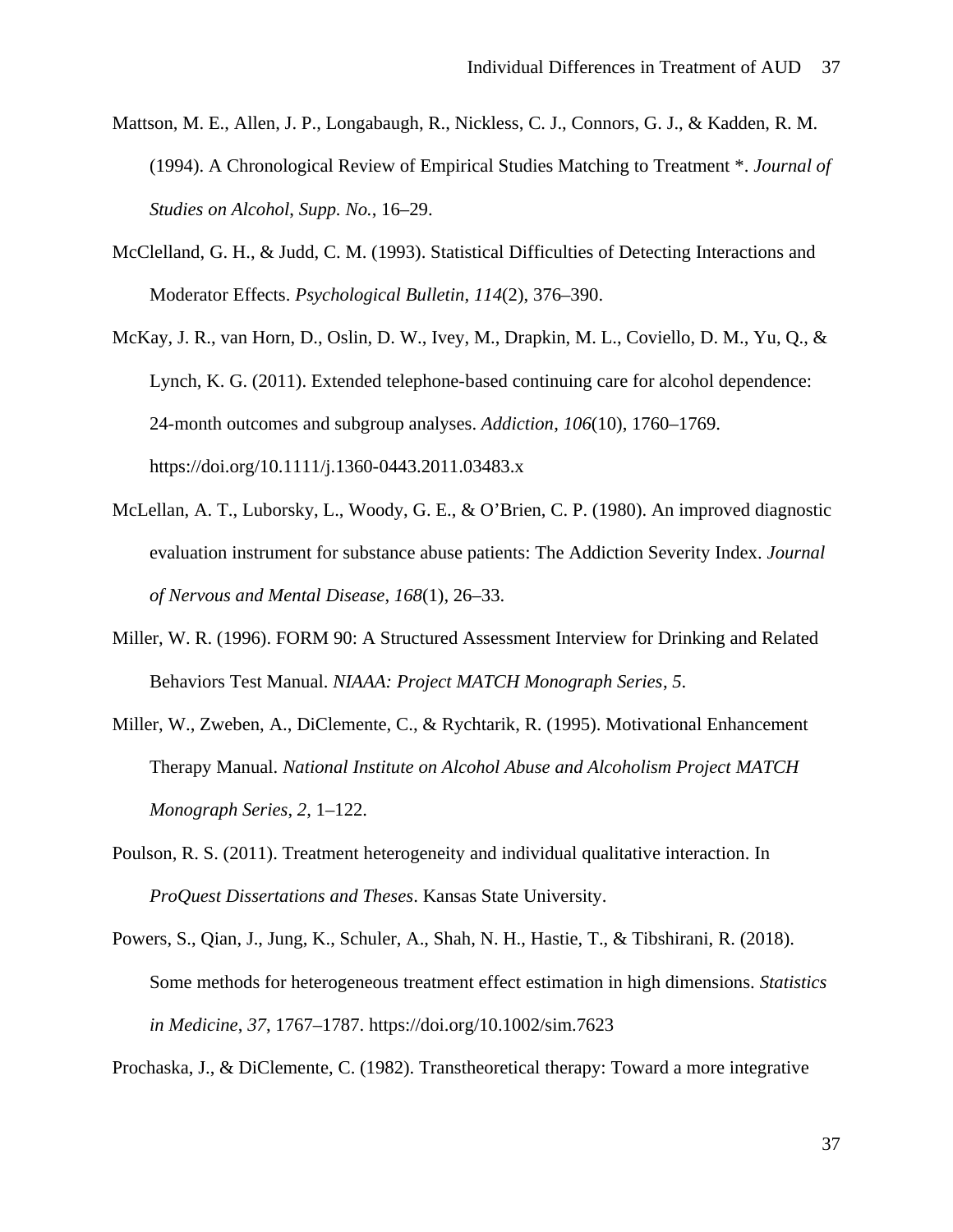model of change. *Psychotherapy*, *19*(3), 276–288. https://doi.org/10.1037/h0088437

- Project Match Research Group. (1997). Matching alcoholism treatments to clients' heterogeneity: Project MATCH post-treatment drinking outcomes. *Journal of Studies on Alcohol*, *58*(1), 7–29.
- Project MATCH Research Group. (1993). Rationale and Methods for a multisite clinical trial matching patients to alcoholism treatment. *Alcoholism: Clinical and Experimental Research*, *17*, 1130–1145.
- Project MATCH Research Group. (1998). Matching alcoholism treatments to client heterogeneity: treatment main effects and matching effects on drinking during treatment. *Journal of Studies on Alcohol*, *59*(6), 631–639.
- Ray, L. A., Meredith, L. R., Kiluk, B. D., Walthers, J., Carroll, K. M., & Magill, M. (2020). Combined Pharmacotherapy and Cognitive Behavioral Therapy for Adults With Alcohol or Substance Use Disorders A Systematic Review and Meta-analysis. *JAMA Network Open*, *3*(6), e208279. https://doi.org/10.1001/jamanetworkopen.2020.8279
- Reitan, R. M. (1958). Validity of the Trail Making Test as an indicator of organic brain damage. *Perceptual and Motor Skills*, *8*(3), 271–276.
- Rekkas, A., Paulus, J. K., Raman, G., Wong, J. B., Steyerberg, E. W., Rijnbeek, P. R., Kent, D. M., & Klaveren, D. van. (2019). Predictive approaches to heterogeneous treatment effects: a systematic review. *MedRxiv*, 19010827. https://doi.org/10.1101/19010827
- Roos, C. R., Mann, K. F., & Witkiewitz, K. (2017). Reward and relief dimensions of temptation to drink: Construct validity and role in predicting differential benefit from acamprosate and naltrexone. *Addiction Biology*, *22*, 1528–1539. https://doi.org/10.1111/adb.12427

Rosenbaum, P. R. (1984). Conditional permutation tests and the propensity score in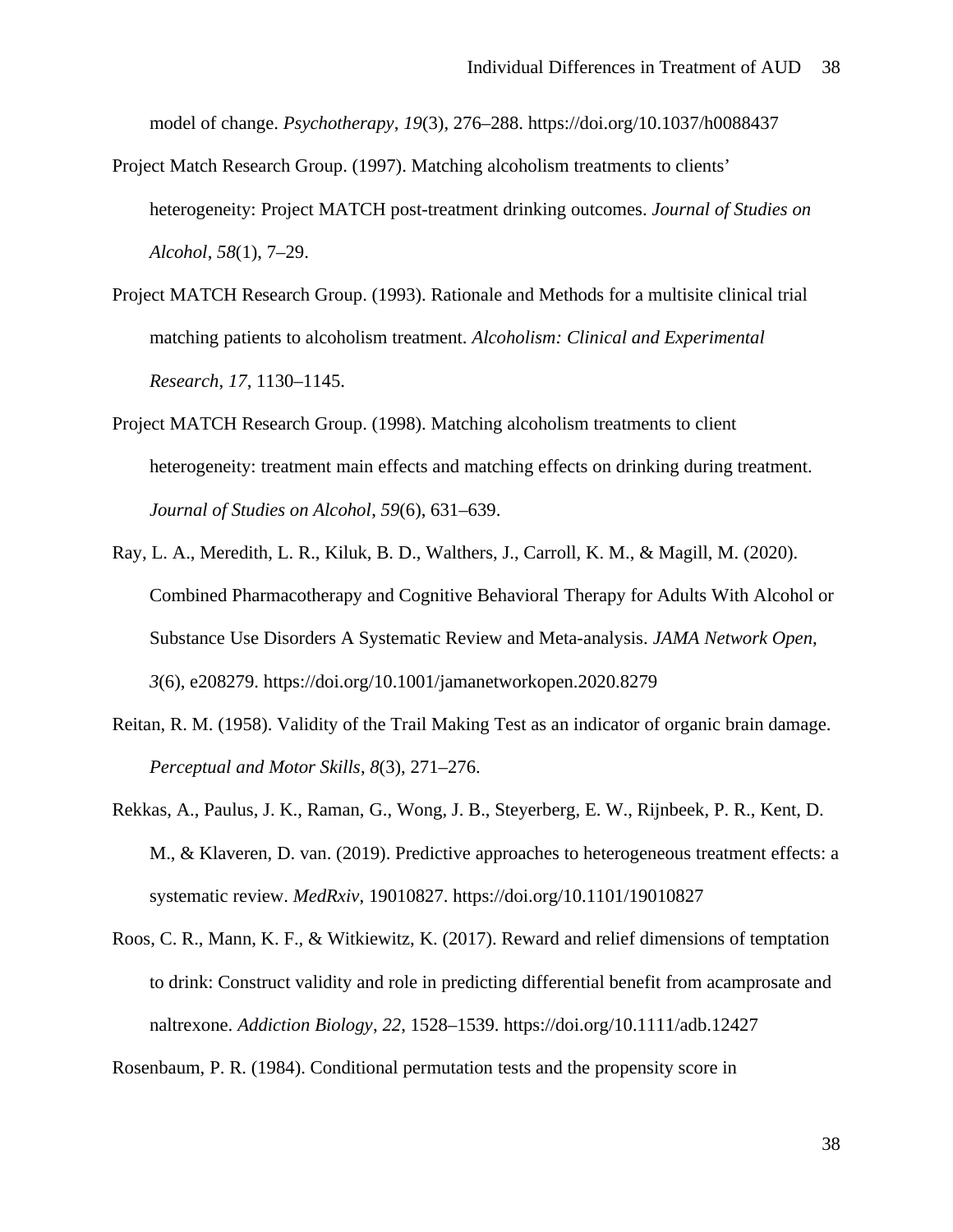observational studies. *Journal of the American Statistical Association*, *79*(387), 565–574. https://doi.org/10.1080/01621459.1984.10478082

- Ruberg, S. J., Chen, L., & Wang, Y. (2010). The mean does not mean as much anymore: finding sub-groups for tailored therapeutics. *Clinical Trials (London, England)*, *7*(5), 574–583. https://doi.org/10.1177/1740774510369350
- Rubin, D. B. (2005a). Causal Inference Using Potential Outcomes: Design, Modeling, Decisions. *Journal of the American Statistical Association*, *100*, 322–331.
- Rubin, D. B. (2005b). Causal Inference Using Potential Outcomes Causal Inference Using Potential Outcomes : Design , Modeling , Decisions. *Journal of the American Statistical Association*, *100*(469), 322–331. https://doi.org/10.1198/016214504000001880
- Sarason, I. G., Levine, H. M., Basham, R. B., & Sarason, B. R. (1983). Assessing social support: The Social Support Questionnaire. *Journal of Personality and Social Psychology*, *44*(1), 127–139. https://doi.org/10.1037/0022-3514.44.1.127
- Schafer, J. L. (1999). Multiple imputation: A primer. *Statistical Methods in Medical Research*, *8*(1), 3–15. https://doi.org/10.1191/096228099671525676
- Seibold, H., Zeileis, A., & Hothorn, T. (2018). *Individual treatment effect prediction for amyotrophic lateral sclerosis patients*. https://doi.org/10.1177/0962280217693034
- Shen, C., Jeong, J., Li, X., Chen, P.-S., & Buxton, A. (2013). Treatment benefit and treatment harm rate to characterize heterogenetiy in treatment effect. *Biometrics*, *69*(3), 724–731. https://doi.org/10.1111/biom.12038.Treatment
- Shipley, W. C. (1940). A self-administering scale for measuring intellectional impairment and deterioration. *Journal of Psychology*, *9*, 371–377.

Sliedrecht, W., de Waart, R., Witkiewitz, K., & Roozen, H. G. (2019). Alcohol use disorder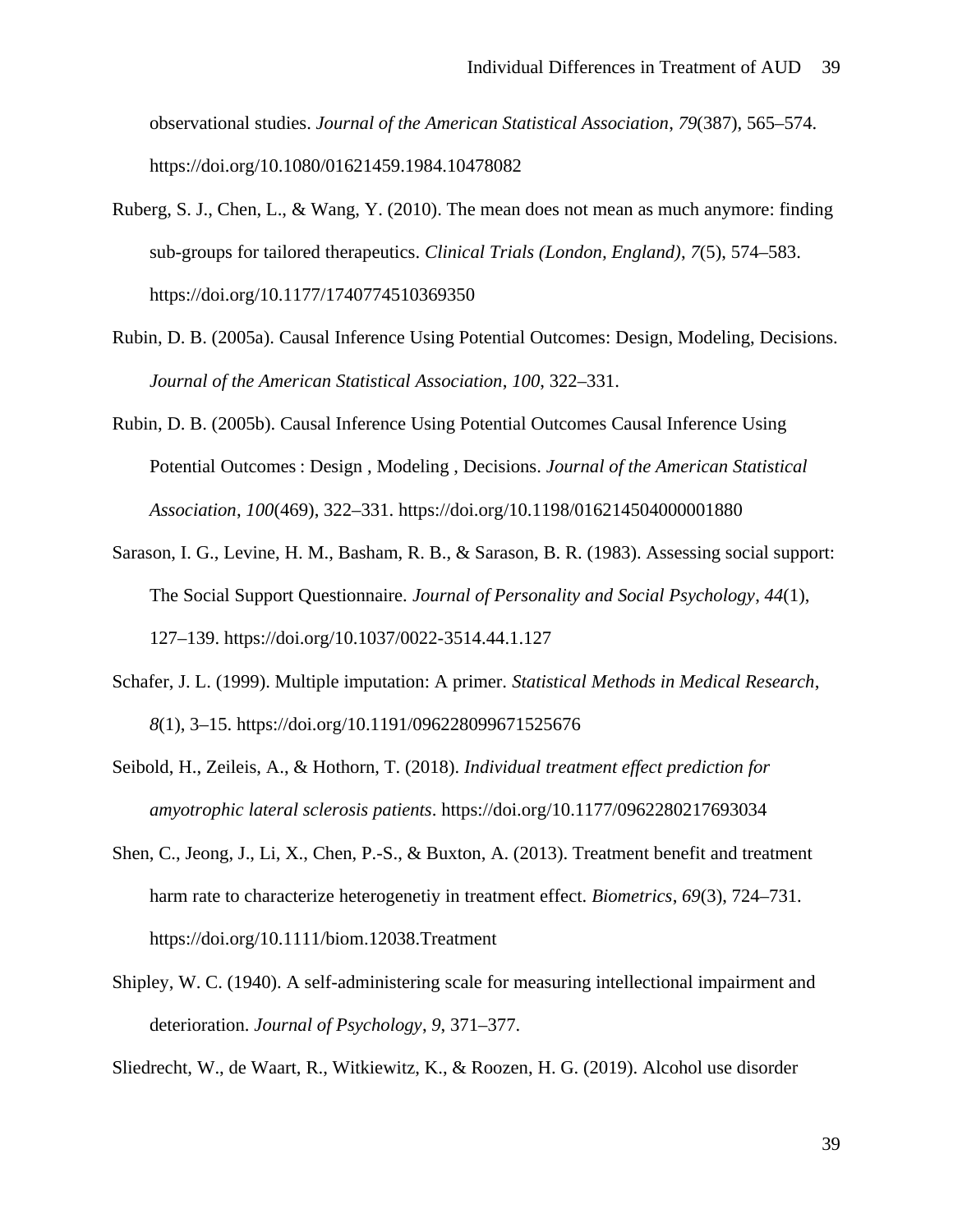relapse factors: A systematic review. *Psychiatry Research*, *278*, 97–115.

https://doi.org/10.1016/j.psychres.2019.05.038

Smith, A. (1973). *Symbol Digit Modalities Test*. Western Psychological Services.

- Smith, M. D., Saunders, R. S., Stuckhardt, L., & McGinnis, J. M. (2013). *Best care at lower cost: The path to continuously learning health care in America* (Institute of Medicine (Ed.)). National Academies Press.
- Strobl, C., Boulesteix, A.-L., Kneib, T., Augustin, T., & Zeileis, A. (2008). Conditional variable importance for random forests. *BMC Bioinformatics*, *9*, 307–318. https://doi.org/10.1186/1471-2105-9-307
- Tomko, R. L., Bountress, K. E., & Gray, K. M. (2016). Personalizing substance use treatment based on pre-treatment impulsivity and sensation seeking: A review. *Drug and Alcohol Dependence*, *167*, 1–7. https://doi.org/10.1016/j.drugalcdep.2016.07.022
- Tonigan, J. S., Connors, G. J., & Miller, W. R. (1996). Alcoholics Anonymous Involvement (AAI) Scale: Reliability and Norms. *Psychology of Addictive Behaviors*, *10*(2), 75–80.
- Van Der Stel, J. (2015). Precision in Addiction Care: Does it Make a Difference? *Yale Journal of Biology and Medicine*, *88*, 415–422.
- Volkow, N. D. (2020). Personalizing the Treatment of Substance Use Disorders. *American Journal of Psychiatry*, *177*(2), 113–116. https://doi.org/10.1176/appi.ajp.2019.19121284
- Waddington, L. (2002). The therapy relationship in cognitive therapy: A review. *Behavioural and Cognitive Psychotherapy*, *30*(2), 179–191. https://doi.org/10.1017/S1352465802002059
- Webb, C. A., Cohen, Z. D., Beard, C., Forgeard, M., Peckham, A. D., & Björgvinsson, T. (2020). Personalized Prognostic Prediction of Treatment Outcome for Depressed Patients in a Naturalistic Psychiatric Hospital Setting : A Comparison of Machine Learning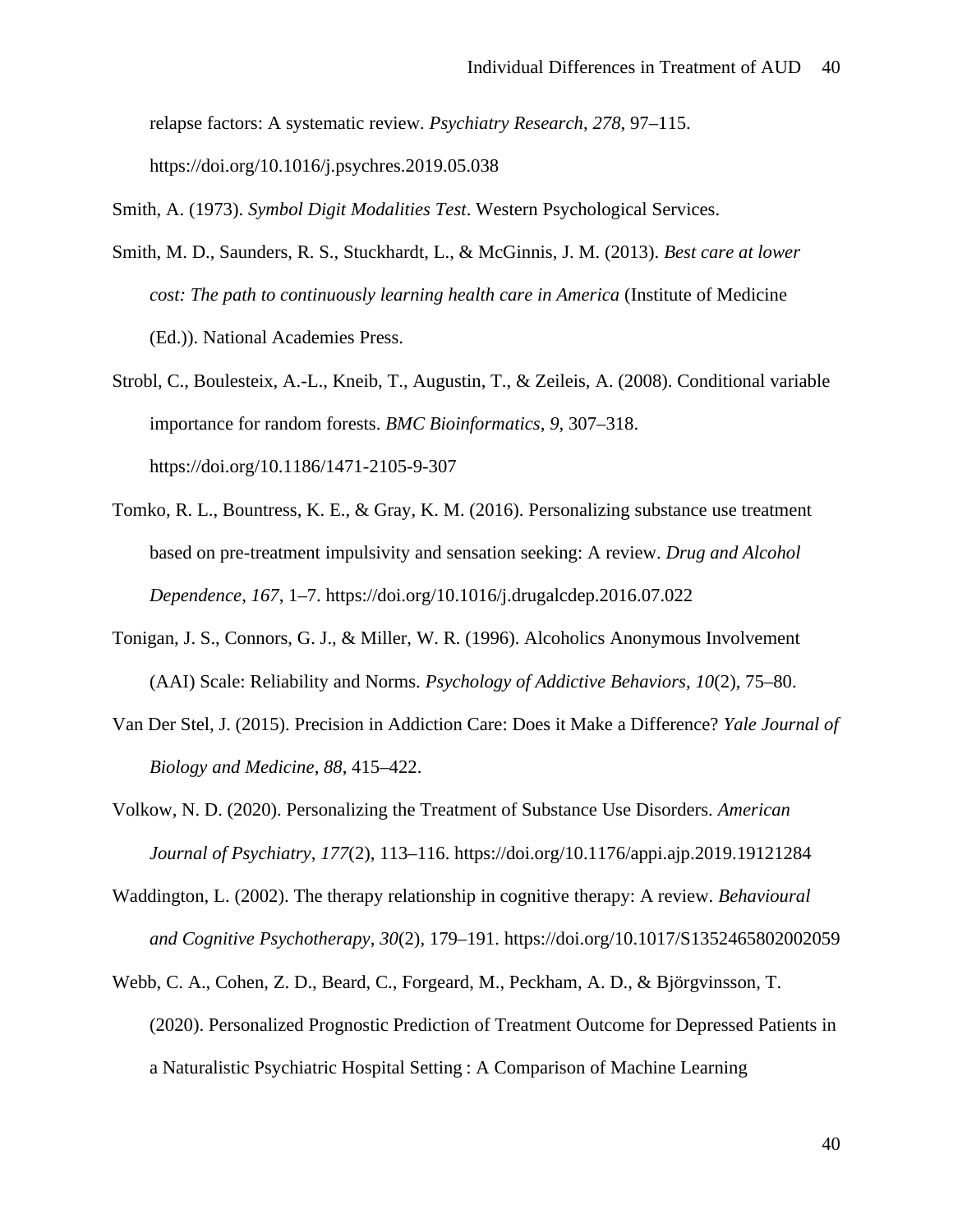Approaches. *Journal of Consulting and Clinical Psychology*, *88*(1), 25–38.

- Witkiewitz, K., Hartzler, B., & Donovan, D. (2010). Matching motivation enhancement treatment to client motivation: Re-examining the Project MATCH motivation matching hypothesis. *Addiction*, *105*(8), 1403–1413. https://doi.org/10.1111/j.1360- 0443.2010.02954.x
- Witkiewitz, K., Litten, R. Z., & Leggio, L. (2019). Advances in the science and treatment of alcohol use disorder. *Science Advances*, *5*, eaax4043.
- Witkiewitz, K., Maisto, S. A., & Donovan, D. M. (2010). A comparison of methods for estimating change in drinking following alcohol treatment. *Alcoholism: Clinical and Experimental Research*, *34*(12), 2116–2125. https://doi.org/10.1111/j.1530- 0277.2010.01308.x.A
- Witkiewitz, K., & Marlatt, G. A. (2004). Relapse prevention for alcohol and drug problems: That was Zen, this is Tao. *American Psychologist*, *59*(4), 224–235. https://doi.org/10.1037/0003- 066X.59.4.224
- Witkiewitz, K., Roos, C. R., Mann, K., & Kranzler, H. R. (2019). Advancing precision medicine for alcohol use disorder: Replication and extension of reward drinking as a predictor of naltrexone response. *Alcoholism: Clinical and Experimental Research*, *43*(11), 2395–2405. https://doi.org/10.1111/acer.14183

Witkiewitz, K., Wilson, A. D., Pearson, M. R., Montes, K. S., Kirouac, M., Roos, C. R., Hallgren, K. A., & Maisto, S. A. (2019). Profiles of recovery from alcohol use disorder at three years following treatment: can the definition of recovery be extended to include high functioning heavy drinkers? *Addiction*, *114*(1), 69–80. https://doi.org/10.1111/add.14403

Zhang, Z., Wang, C., Nie, L., & Soon, G. (2013). Assessing the heterogeneity of treatment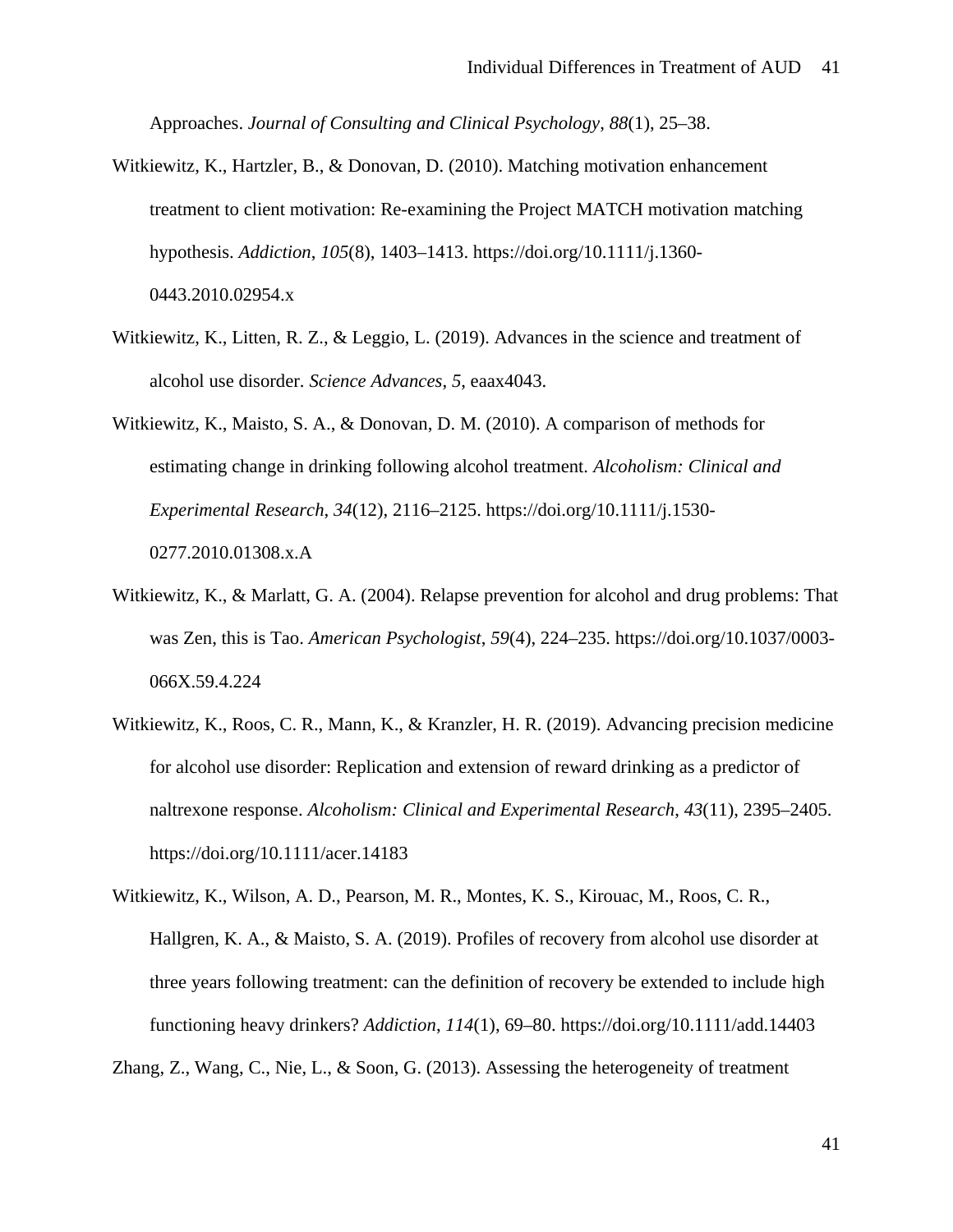effects via potential outcomes of individual patients. *Journal of the Royal Statistical Society: Series C (Applied Statistics)*, *62*(5), 687–704.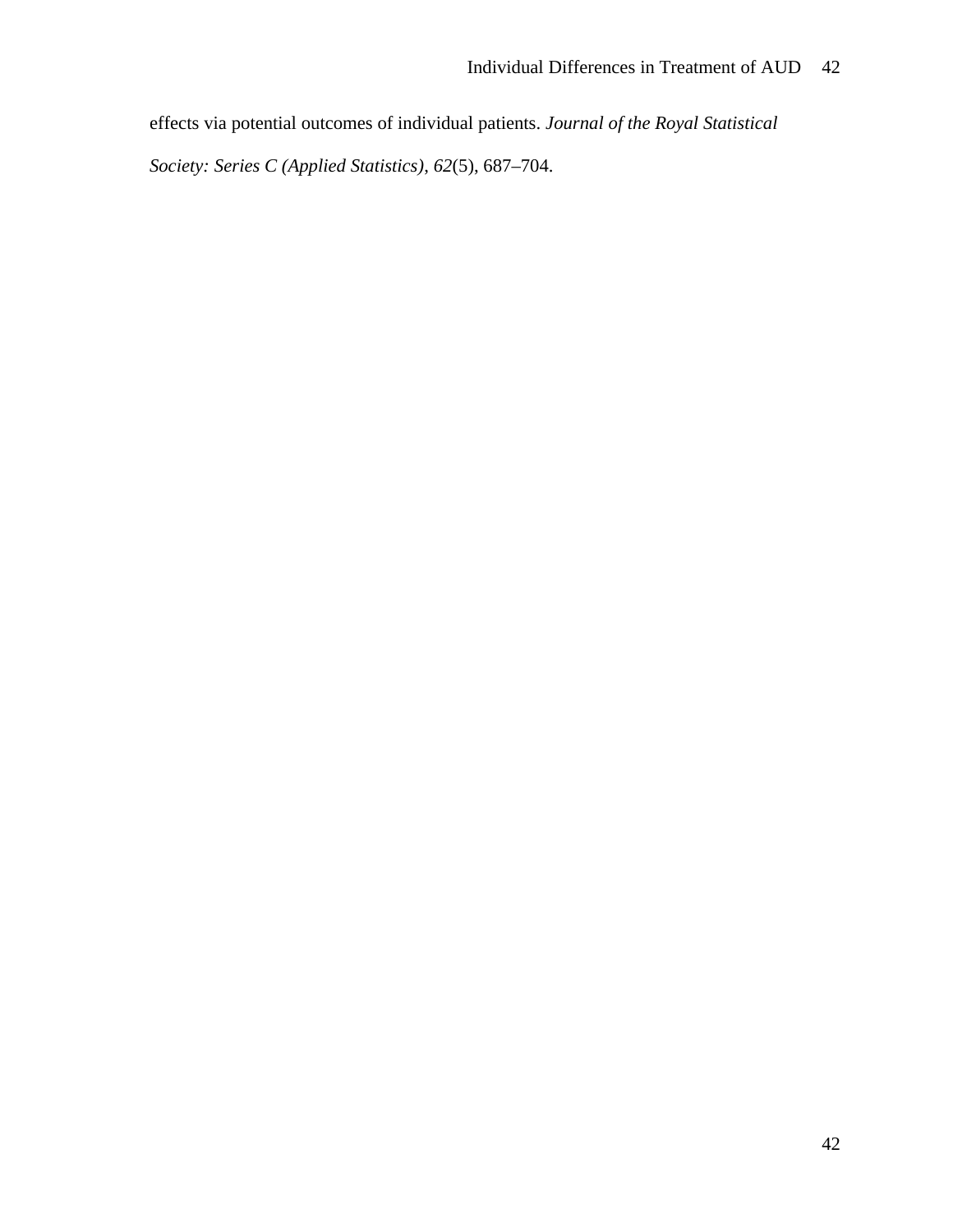## **Table 1**

## *Descriptive Statistics of Baseline MATCH Covariates and Abstinence*

|                                          |            |            |               |            |            |               | Chi-Square/t-    |
|------------------------------------------|------------|------------|---------------|------------|------------|---------------|------------------|
|                                          |            | Outpatient |               | Aftercare  | test       |               |                  |
|                                          | Mean/      |            |               | Mean/      |            |               |                  |
|                                          | proportion | ${\rm SD}$ | Range         | proportion | ${\rm SD}$ | Range         | $X^2/t(p-value)$ |
| <b>Baseline Covariates</b>               |            |            |               |            |            |               |                  |
| Female                                   | 0.27       | 0.44       | $0.0 - 1.0$   | 0.21       | 0.41       | $0.0 - 1.0$   | 2.26(0.02)       |
| Age                                      | 38.62      | 10.66      | 18.0-73.0     | 42.20      | 11.44      | 20.0-76.0     | 72.95 (0.04)     |
| <b>Cognitive Functioning:</b>            |            |            |               |            |            |               |                  |
| Shipley-Hartford (CFS)                   | $-0.43$    | 2.14       | $-5.9 - 7.2$  | 0.51       | 2.67       | $-5.5 - 17.2$ | 1123.9 (0.77)    |
| State-Trait Anger Scale (TAS)            | 29.60      | 7.41       | 15.0-57.0     | 30.87      | 7.43       | 15.0-56.0     | 59.11 (0.04)     |
| Religious Background and Beliefs (RBB)   | 34.97      | 10.82      | 13.0-67.0     | 38.77      | 11.52      | 16.0-71.0     | 74.32 (0.03)     |
| Psychosocial Functioning Inventory (PFI) | 0.51       | 0.17       | $0.03 - 0.98$ | 0.45       | 0.17       | $0.02 - 1.00$ | 134.11 (0.01)    |
| Alcohol Abstinence Self-Efficacy Scale-  |            |            |               |            |            |               |                  |
| Confidence (AASE-C)                      | 2.96       | 0.80       | $1.0 - 5.0$   | 3.24       | 1.03       | $1.0 - 5.0$   | 163.32 (0.00)    |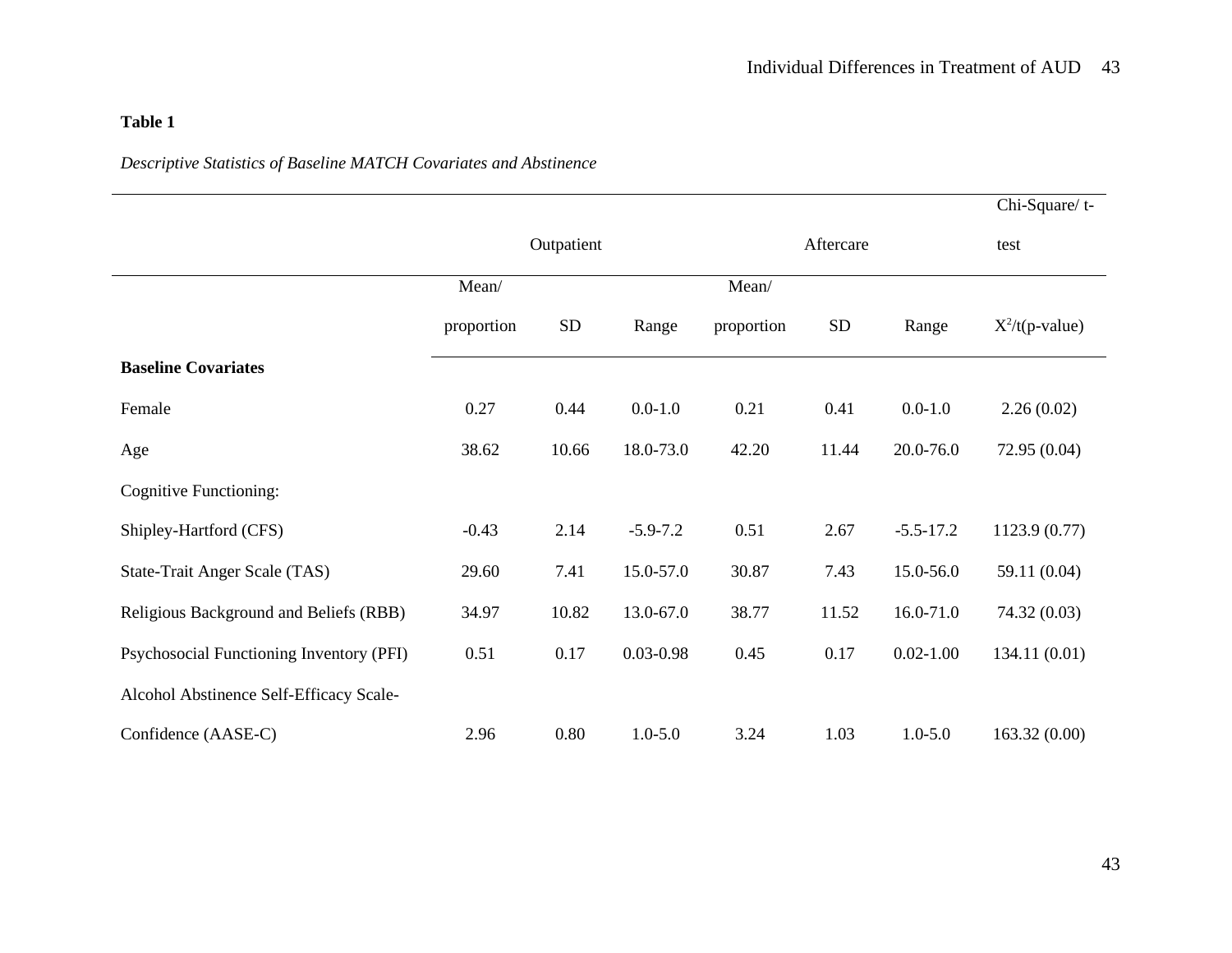Alcohol Abstinence Self-Efficacy Scale-

| Temptation (AASE-T)                       | 0.05  | 1.38  | $-4.0 - 3.7$ | $-0.46$ | 1.67  | $-4.0 - 3.8$ | 270.79 (0.00)  |
|-------------------------------------------|-------|-------|--------------|---------|-------|--------------|----------------|
| Interpersonal Dependency Instrument (IDI) | 41.13 | 7.16  | 19.0-56.0    | 41.01   | 7.43  | 17.0-56.0    | 42.50 (0.28)   |
| <b>Consequences of Drinking Scale</b>     | 3.96  | 0.19  | $3.0 - 4.0$  | 3.98    | 0.15  | $2.0 - 4.0$  | 187.84 (0.00)  |
| Number of Drinks per Drinking Day         | 3.53  | 0.98  | $1.6 - 7.6$  | 4.30    | 1.27  | $1.7 - 7.8$  | 1136.50 (0.38) |
| Percent Days Abstinent                    | 0.57  | 0.38  | $0.0 - 1.5$  | 0.45    | 0.40  | $0.0 - 1.5$  | 130.22(0.02)   |
| Addiction Severity Index (ASI) --         |       |       |              |         |       |              |                |
| <b>Psychiatric Status</b>                 | 0.19  | 0.19  | $0.0 - 0.8$  | 0.23    | 0.21  | $0.0 - 0.8$  | 214.38 (0.28)  |
| Alcoholics Anonymous Involvement (AAI)    | 0.93  | 0.42  | $0.6 - 2.0$  | 1.32    | 0.41  | $0.0 - 2.0$  | 243.05 (0.00)  |
| Social Supports-Family                    | 3.52  | 1.54  | $0.0 - 7.0$  | 3.42    | 1.53  | $0.0 - 7.0$  | 3.59(0.83)     |
| Social Supports-Friends                   | 3.16  | 1.48  | $0.0 - 7.0$  | 7.00    | 1.62  | $0.0 - 6.0$  | 15.49(0.03)    |
| Readiness to Change (URICA)               | 10.53 | 1.70  | $3.0 - 14.0$ | 11.07   | 1.53  | $1.6 - 14.0$ | 181.32 (0.00)  |
| Alcoholism Typology                       | 0.85  | 0.67  | $0.0 - 2.0$  | 0.97    | 0.69  | $0.0 - 2.0$  | 9.99(0.01)     |
|                                           |       |       | $22.0 -$     |         |       |              |                |
| Seeking of Noetic Goals (SONG)            | 78.27 | 17.47 | 131.0        | 81.76   | 18.52 | 31.0-136.0   | 97.66 (0.42)   |
| Outcome (15 months)                       |       |       |              |         |       |              |                |
| Abstinence                                | 0.37  | 0.48  | $0 - 1$      | 0.56    | 0.50  | $0 - 1$      | $-2.43(0.00)$  |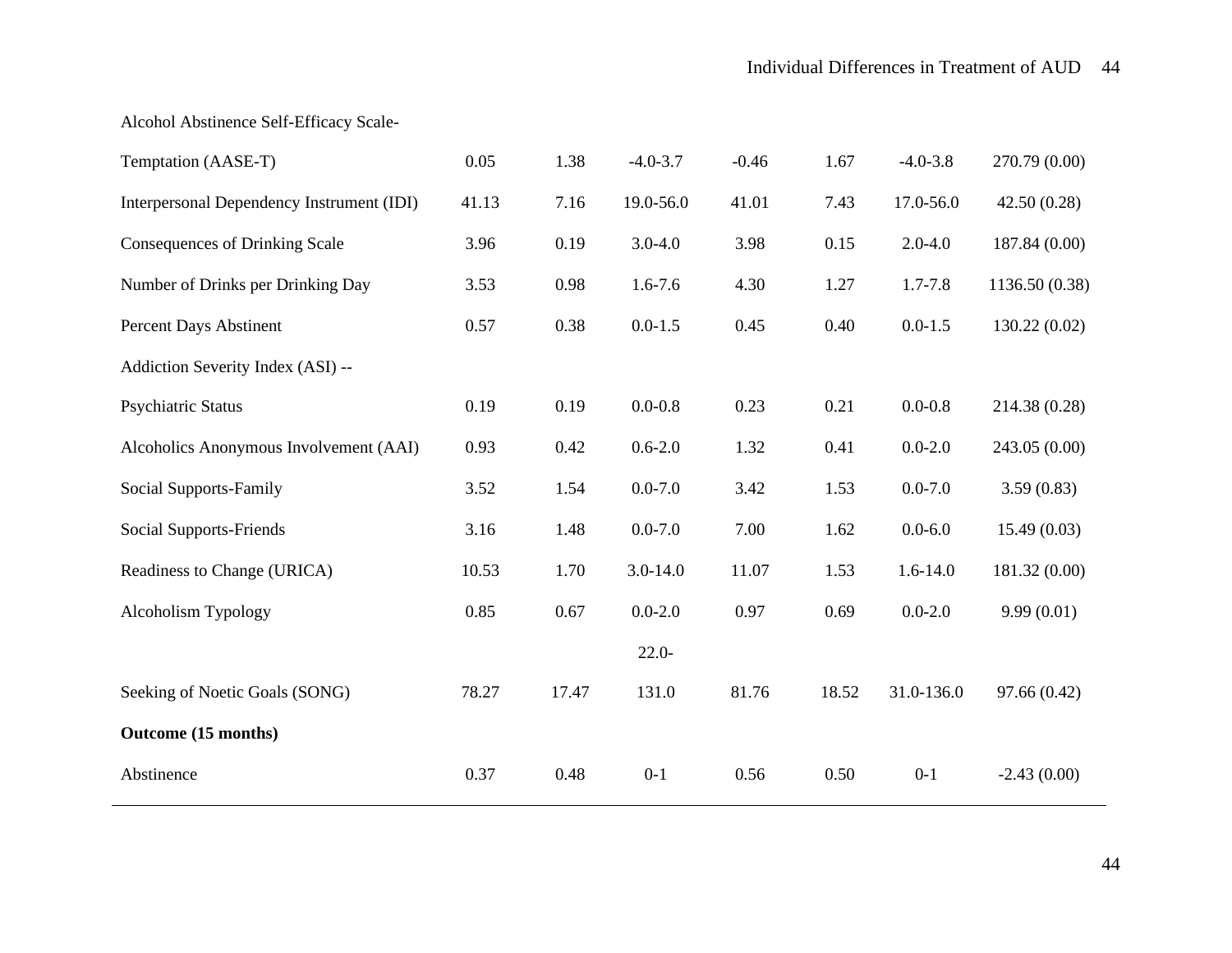Individual Differences in Treatment of AUD 45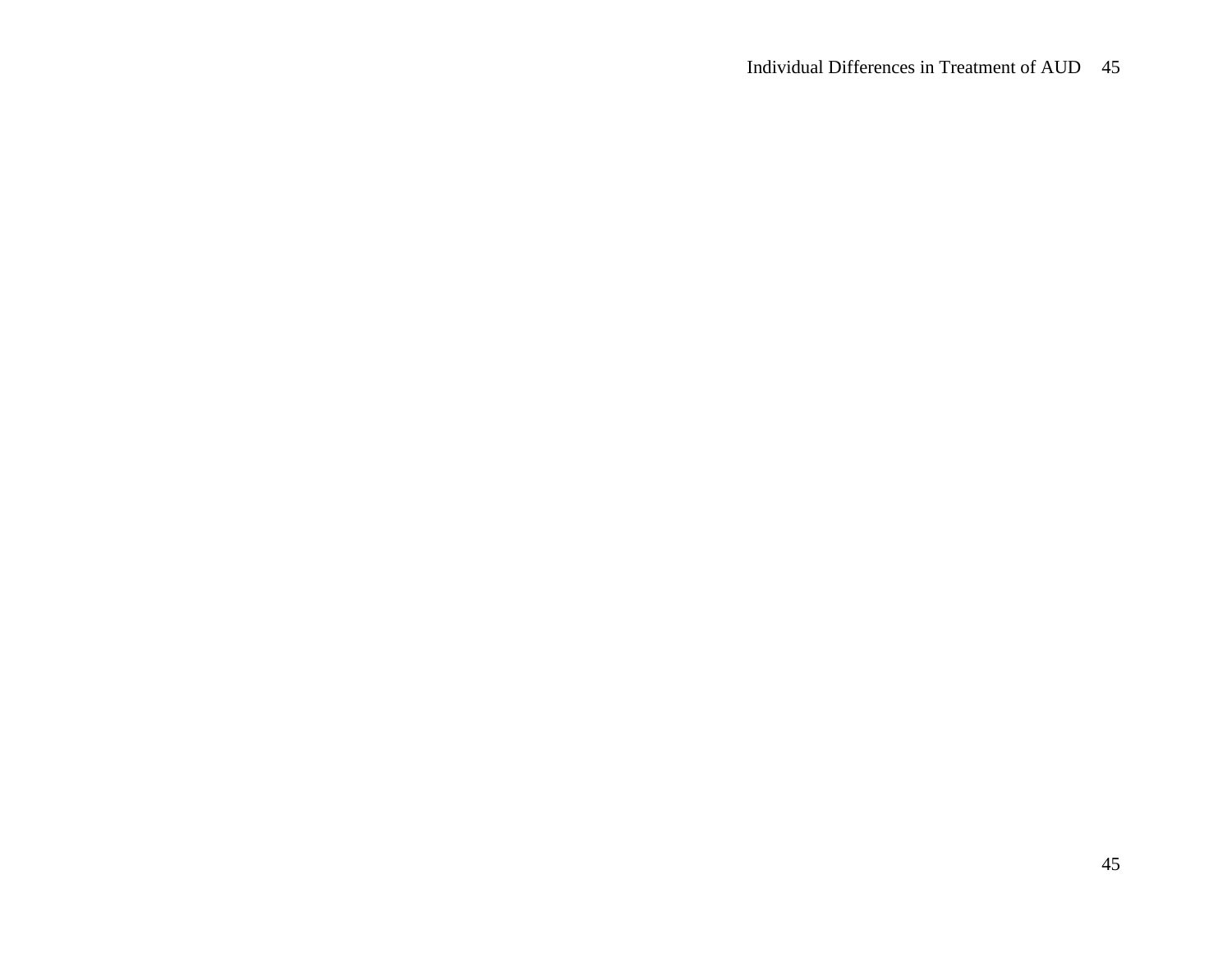## **Table 2**

*Logistic Regression Predicting Abstinence from Baseline Characteristics*

|                                                   | Aftercare (n=527) |           |           |               |            |                            | Outpatient (n=617) |           |           |             |           |                            |
|---------------------------------------------------|-------------------|-----------|-----------|---------------|------------|----------------------------|--------------------|-----------|-----------|-------------|-----------|----------------------------|
|                                                   | CBT (n=266)       |           |           | $MET (n=216)$ |            |                            | $CBT(n=301)$       |           |           | MET (n=316) |           |                            |
|                                                   | b                 |           | <b>SE</b> | $\mathbf b$   |            | $\ensuremath{\mathsf{SE}}$ | $\mathbf b$        |           | <b>SE</b> | b           |           | $\ensuremath{\mathsf{SE}}$ |
| Intercept                                         | 3.77              |           | 3.68      | 0.68          |            | 1.99                       | $-7.56$            | $\ast$    | 3.45      | 1.83        |           | 3.47                       |
| <b>Baseline Covariates</b>                        |                   |           |           |               |            |                            |                    |           |           |             |           |                            |
| Female                                            | 0.33              |           | 0.36      | 0.70          | $\ast$     | 0.38                       | $-0.71$            | $\ast$    | 0.33      | 0.27        |           | 0.30                       |
| Age                                               | 0.03              | $\dagger$ | $0.01\,$  | 0.02          | $\ddagger$ | 0.01                       | $-0.00$            |           | $0.01\,$  | $-0.00$     |           | $0.01\,$                   |
| Cognitive Functioning: Shipley-Hartford (CFS)     | $-0.00$           |           | 0.06      | $-0.08$       |            | 0.07                       | $-0.01$            |           | 0.06      | $-0.07$     |           | 0.06                       |
| State-Trait Anger Scale (TAS)                     | $-0.03$           |           | 0.02      | 0.02          |            | 0.02                       | $0.00\,$           |           | 0.02      | 0.01        |           | 0.02                       |
| Religious Background and Beliefs (RBB)            | 0.02              |           | $0.01\,$  | 0.00          |            | 0.01                       | 0.02               | $\dagger$ | $0.01\,$  | 0.00        |           | $0.01\,$                   |
| Psychosocial Functioning Inventory (PFI)          | $-2.41$           | $\ast$    | 1.09      | $-1.58$       | $\dagger$  | 0.90                       | 1.90               | $\dagger$ | 1.03      | $-0.83$     |           | 0.91                       |
| Alcohol Abstinence Self-Efficacy Scale-Confidence | $-0.21$           |           | 0.24      | $-0.13$       |            | 0.23                       | 0.51               |           | 0.35      | $-0.53$     | $\dagger$ | 0.30                       |
| $(AASE-C)$                                        |                   |           |           |               |            |                            |                    |           |           |             |           |                            |
| Alcohol Abstinence Self-Efficacy Scale-Temptation | $-0.36$           | $\ast$    | 0.16      | $-0.08$       |            | 0.15                       | 0.15               |           | 0.22      | $-0.24$     |           | 0.19                       |
| $(AASE-T)$                                        |                   |           |           |               |            |                            |                    |           |           |             |           |                            |
| Interpersonal Dependency Instrument (IDI)         | 0.01              |           | 0.02      | $-0.01$       |            | 0.02                       | 0.02               |           | 0.02      | $-0.04$     | ∗         | 0.02                       |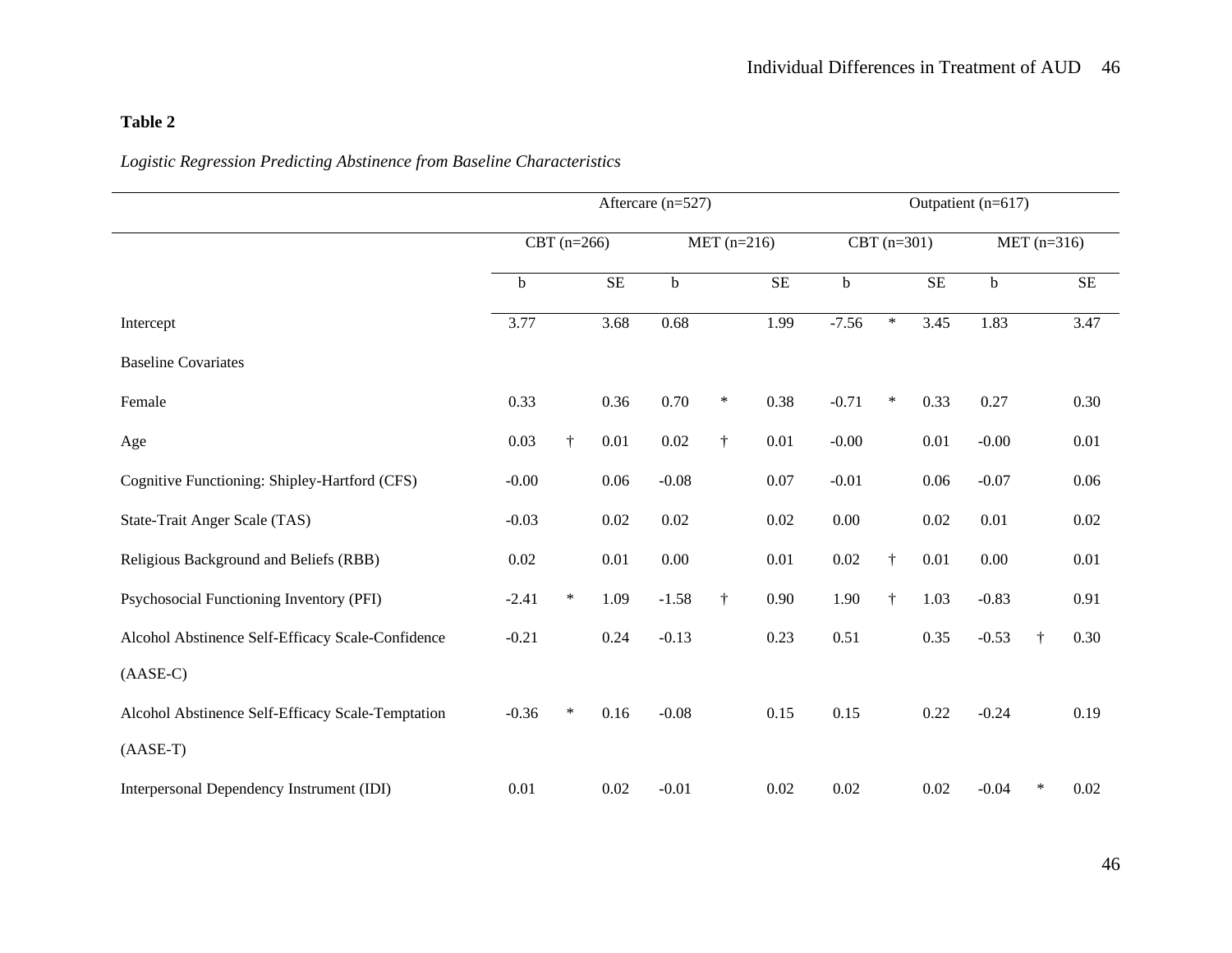| Consequences of Drinking Scale                    | $-1.05$ |            | 0.77 | $\mathbf{a}$ |       | $\mathbf{a}$ | 0.33    |            | 0.64 | $-0.21$ |           | 0.75 |
|---------------------------------------------------|---------|------------|------|--------------|-------|--------------|---------|------------|------|---------|-----------|------|
| Number of Drinks per Drinking Day                 | 0.07    |            | 0.13 | 0.13         |       | 0.13         | 0.01    |            | 0.15 | 0.23    | $\ddot{}$ | 0.13 |
| Percent Days Abstinent                            | 0.92    | $\ast$     | 0.36 | 0.55         |       | 0.39         | 0.41    |            | 0.37 | $-0.10$ |           | 0.35 |
| Addiction Severity Index (ASI) Psychiatric Status | $-0.45$ | $\ddagger$ | 0.71 | $-2.11$      | $***$ | 0.74         | 0.46    |            | 0.73 | $-0.78$ |           | 0.74 |
| Alcoholics Anonymous Involvement (AAI)            | $-0.69$ | $\pm$      | 0.37 | 0.24         |       | 0.36         | $-0.06$ |            | 0.34 | 0.36    |           | 0.32 |
| Social Supports-Family                            | 0.09    |            | 0.10 | $-0.16$      |       | 0.09         | $-0.17$ | $\ddagger$ | 0.09 | 0.02    |           | 0.08 |
| Social Supports-Friends                           | $-0.02$ |            | 0.09 | $-0.05$      |       | 0.09         | $-0.11$ |            | 0.09 | $-0.08$ |           | 0.09 |
| Readiness to Change (URICA)                       | 0.12    |            | 0.11 | $-0.03$      |       | 0.08         | 0.23    | $***$      | 0.08 | 0.14    |           | 0.09 |
| Type A versus B Alcoholism                        | 0.04    |            | 0.34 | $-0.00$      |       | 0.31         | 0.74    | $\ast$     | 0.33 | 0.01    |           | 0.30 |
| Seeking of Noetic Goals (SONG)                    | $-0.00$ |            | 0.01 | $-0.00$      |       | 0.01         | $-0.01$ |            | 0.01 | $-0.01$ |           | 0.01 |

*Note*: P-values refer to the significance of the regression weights for the predictive models.

 $\dagger$  p < .10; \* p < .05; \*\* p < 0.01

<sup>a</sup> Variable for consequences of drinking was eliminated from the model for participants in the aftercare sample receiving MET due to a lack of

variability in the variable among this group.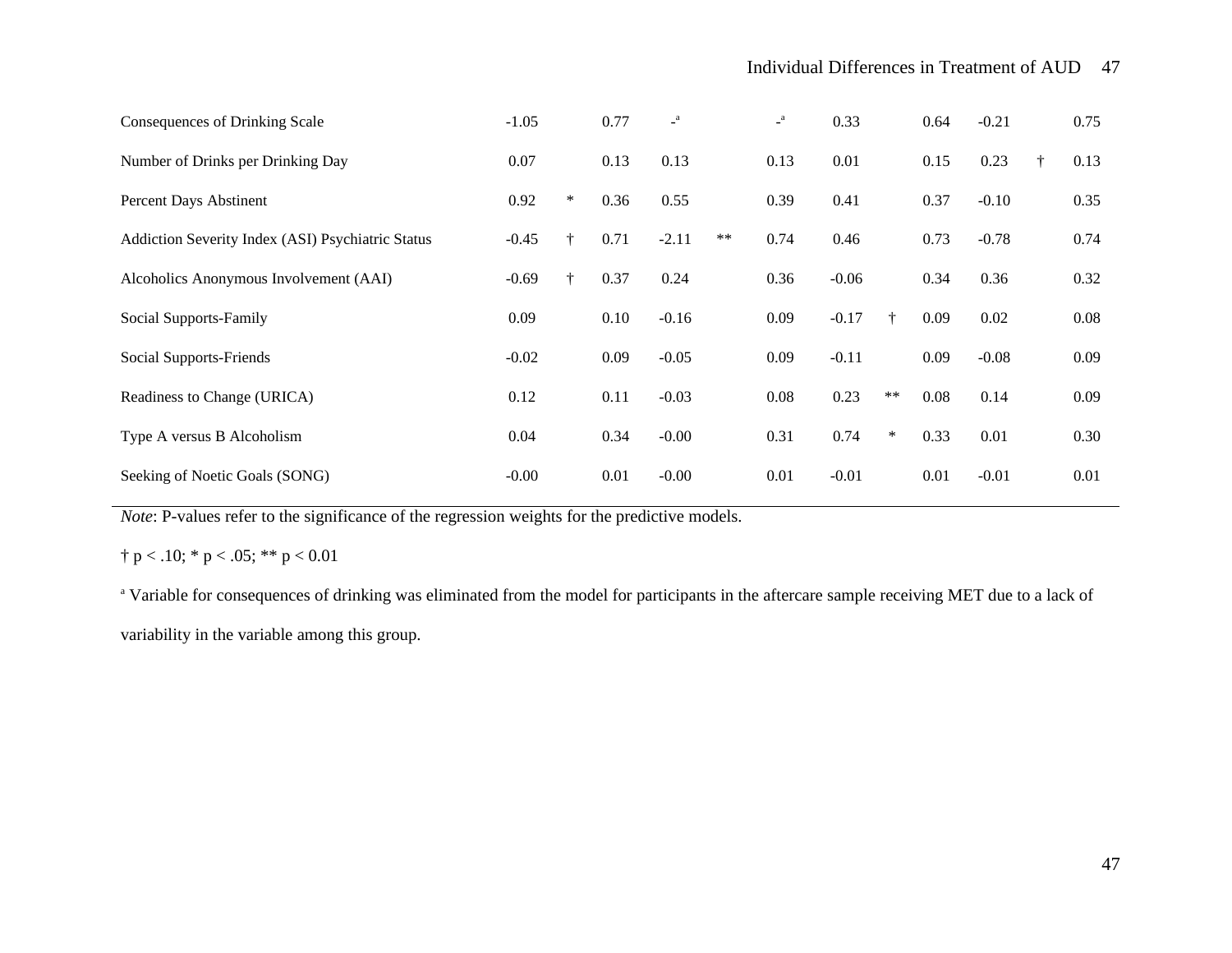# **Figure 1**

*Predicted Effects of CBT versus MET for a Random Sample of 100 Individuals from the Outpatient Sample of Project Match* 



Random sample of 100 individuals with 2 cases at 25th and 75th<br>percentile in the full sample, ordered by predicted probability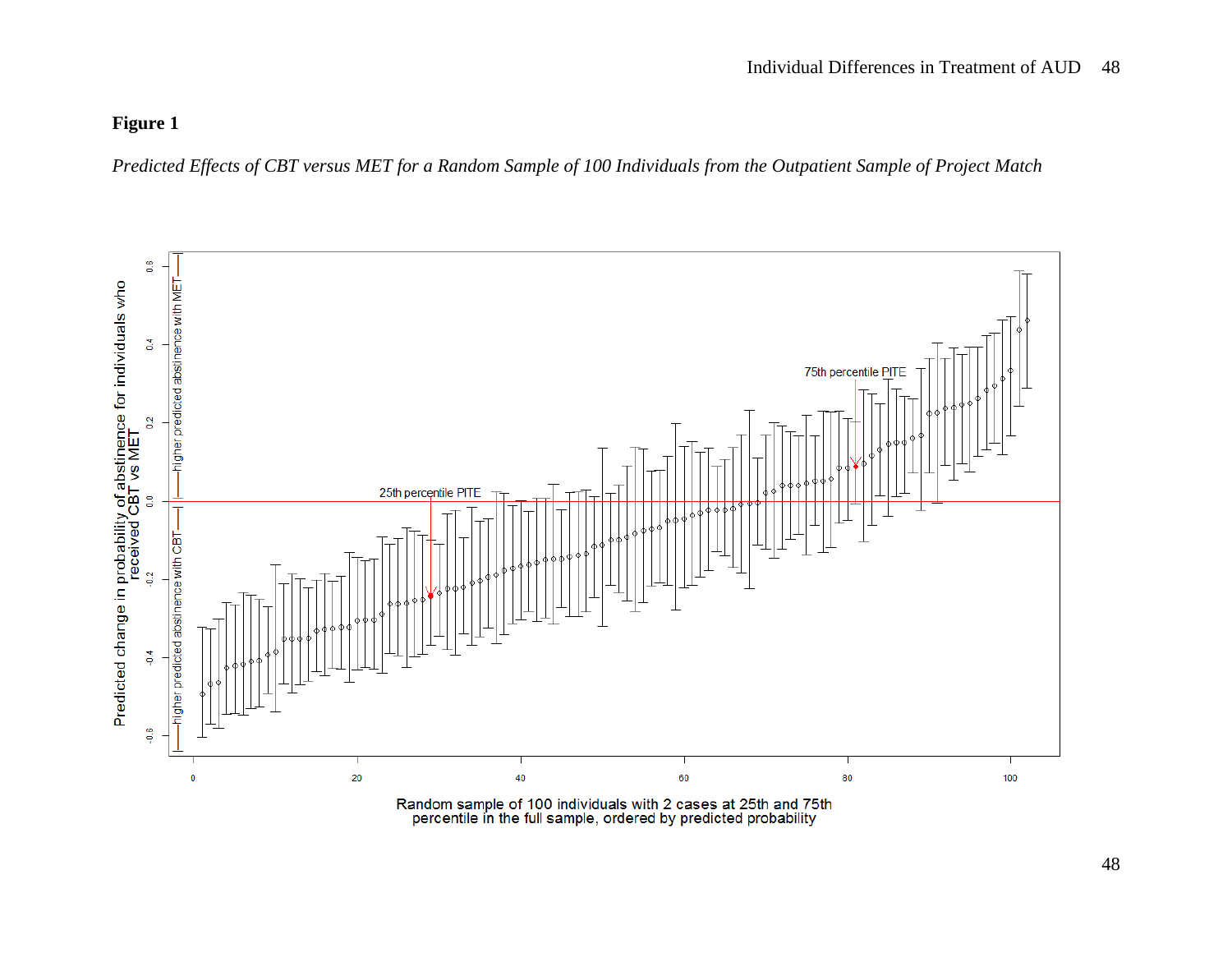*Note:* The dots represent the predicted difference in the probability of abstinence for each person under CBT and MET. The horizontal line is where the two intervention effects are equal. The lower interval for each dot indicates that the individual is expected to be at or above the lowest point 80% of the time and the upper interval indicates that the individual is expected to at or below the highest point 80% of the time. If the interval does not include zero it would suggest good support for CBT or MET being better for that individual.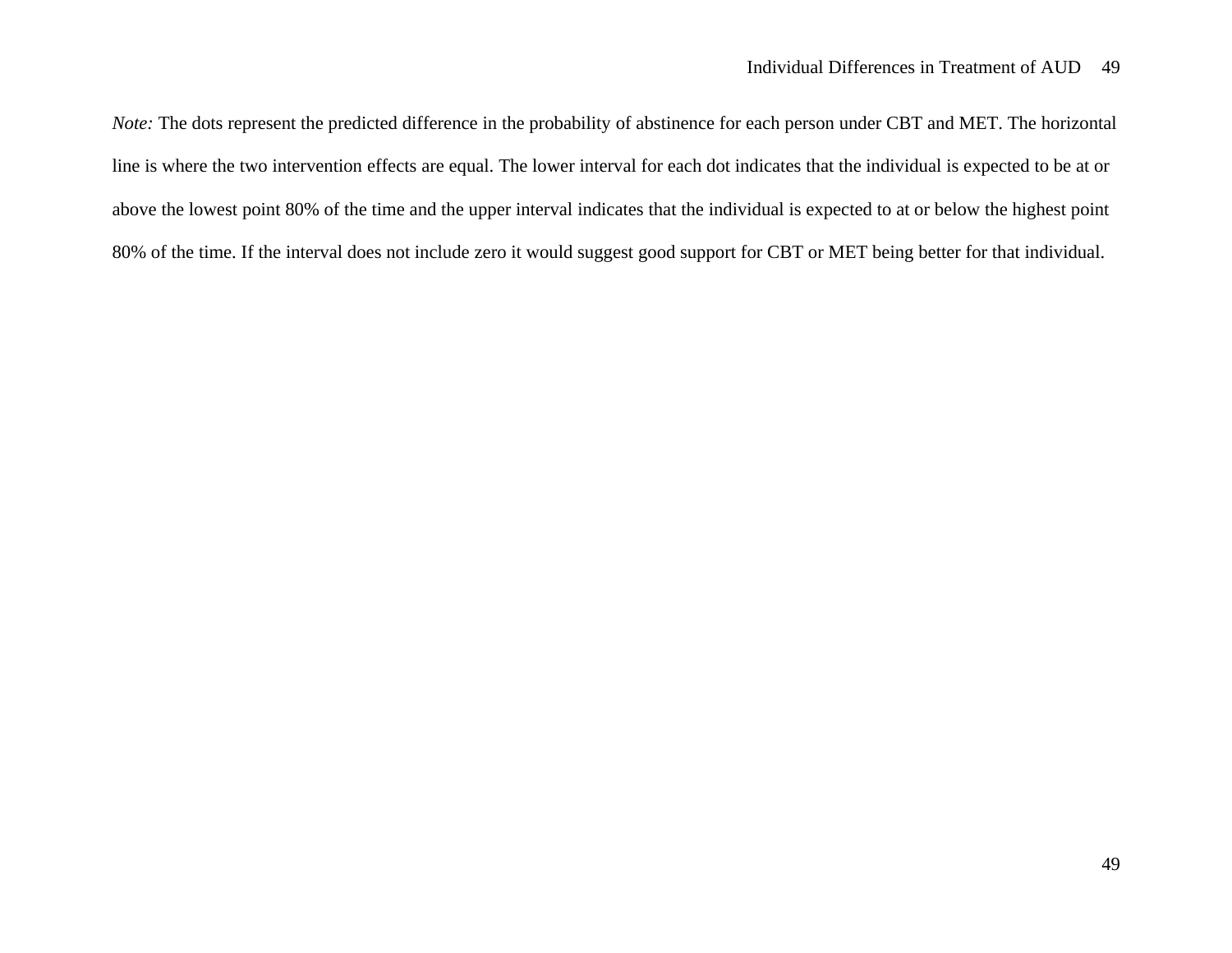## **Appendix A: Data Transparency**

The data reported in this manuscript have been previously published and were collected as part of a larger data collection. Findings from the data collection have been reported in separate manuscripts. Other studies using MATCH data have looked at a large array of average treatment effects, including the specific hypothesized a priori interactions using the study's primary and secondary matching hypotheses and many of the other psychosocial processes that underlay alcohol misuse and treatment. The current study differs from and extends on previous research by using a personalized medicine approach to simultaneously test whether there is evidence for differential treatment effects when a large number of individual level variables are simultaneously used to test for differential effects of the treatment. We know of no previous study which has used a similar analytic approach to test for differences in the treatments used in the MATCH study.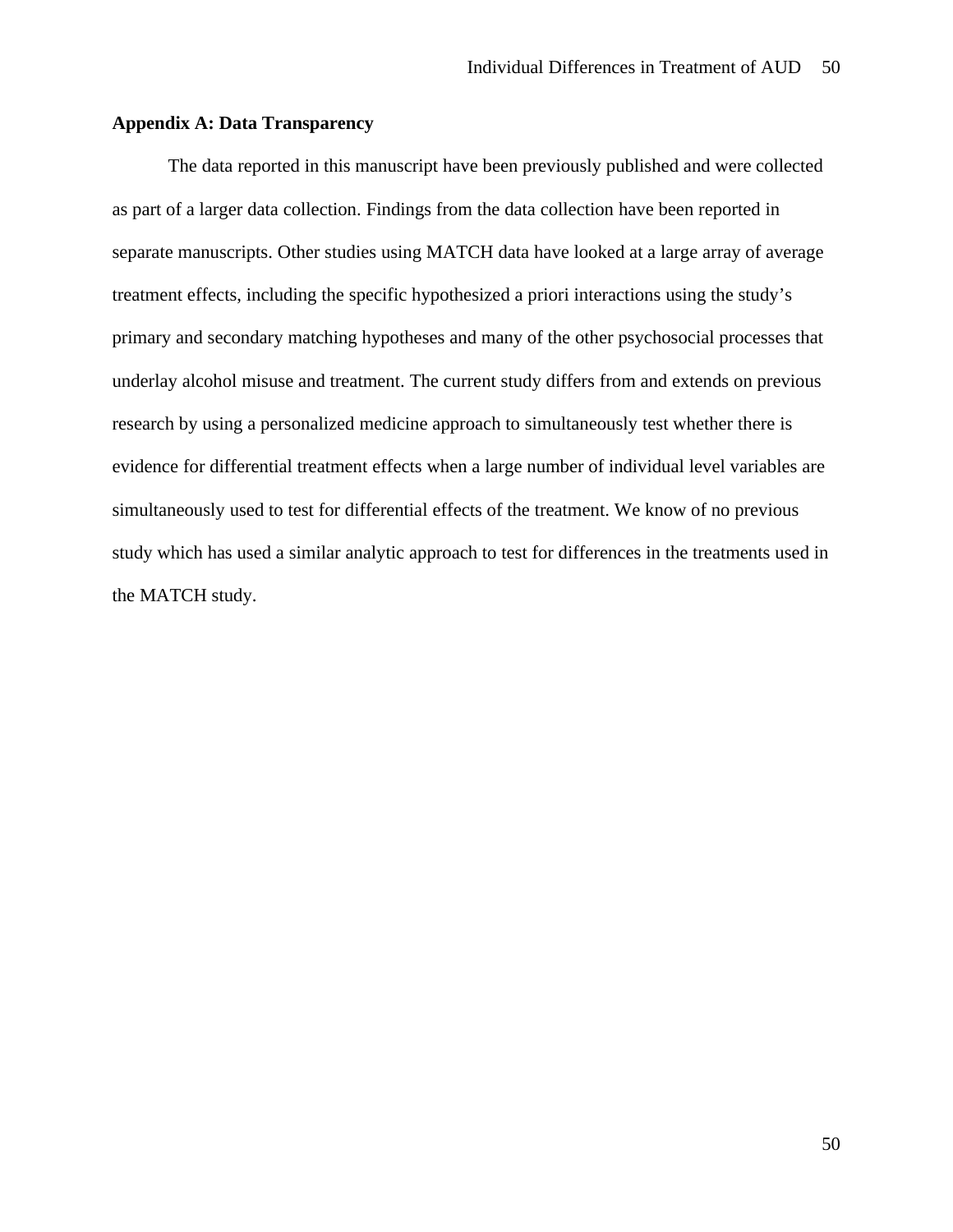## **Appendix B: Algorithm for Deriving PITE Predictions**

```
#Import imputed CBT treatment group
cbt <- read.csv("M:/Project MATCH/mi_cbtimpFINAL.csv")
#select first imputed dataset
cbt < -cbt[which(cbt\, imp==1), ]
colnames(cbt)
#Import imputed MET treatment group
met <- read.csv("M:/Project MATCH/mi_metimpFINAL.csv")
#select first imputed dataset
met <- met[which(met$.imp==1),]
colnames(met)
match <- rbind(cbt, met) #Combine datasets
                                               #check # of rows and columns
match$txassgn<-match$txassgn-1 #Recode treatment variable as 0/1
table(match$txassgn) ###met=1, cbt=0
#remove extraneous outcomes/non-baseline vars that had been used in imputation
model
match<-match[,c(-36,-37,-40:-43,-108)] 
#remove extraneous vars created during imputation
match[,c(1:3)] <- NULL
###All changes saved in "M:/Project Match/Data/finalpitematch.csv"###
match<-read.csv("M:/Project Match/Data/finalpitematch.csv")
########################Main Effect of Treatment###########################
library(lme4)
#Subset sample into outpatient and aftercare
match.out <- match[which(match$arm==1),]
match.aft <- match[which(match$arm==2),]
##For Table 2
#Outpatient
summary(m1<-glm(abstinent~Female + age + cogimp_CFS + angers_TAS + rbbtots + 
socfuncs_PFI + selfef1C_AASE + selfef2T_AASE + idiscors + otcmi_Tot + 
ydrkr0_Tot + ypror0_Tot + asipsya_Tot + aai_int_Tot + ss2Famtot + ss1frietot 
+ urica + typol + song_a, data=match.out.cbt, family="binomial"))
summary(m2<-glm(abstinent~Female + age + cogimp_CFS + angers_TAS + rbbtots + 
socfuncs_PFI + selfef1C_AASE + selfef2T_AASE + idiscors + otcmi_Tot + 
ydrkr0_Tot + ypror0_Tot + asipsya_Tot + aai_int_Tot + ss2Famtot + ss1frietot 
+ urica + typol + song_a, data=match.out.met, family="binomial"))
#Aftercare
summary(m3<-glm(abstinent~Female + age + cogimp_CFS + angers_TAS + rbbtots + 
socfuncs_PFI + selfef1C_AASE + selfef2T_AASE + idiscors + otcmi_Tot + 
ydrkr0_Tot + ypror0_Tot + asipsya_Tot + aai_int_Tot + ss2Famtot + ss1frietot 
+ urica + typol + song_a, data=match.aft.cbt, family="binomial"))
summary(m4<-glm(abstinent~Female + age + cogimp_CFS + angers_TAS + rbbtots + 
socfuncs_PFI + selfef1C_AASE + selfef2T_AASE + idiscors + otcmi_Tot +
```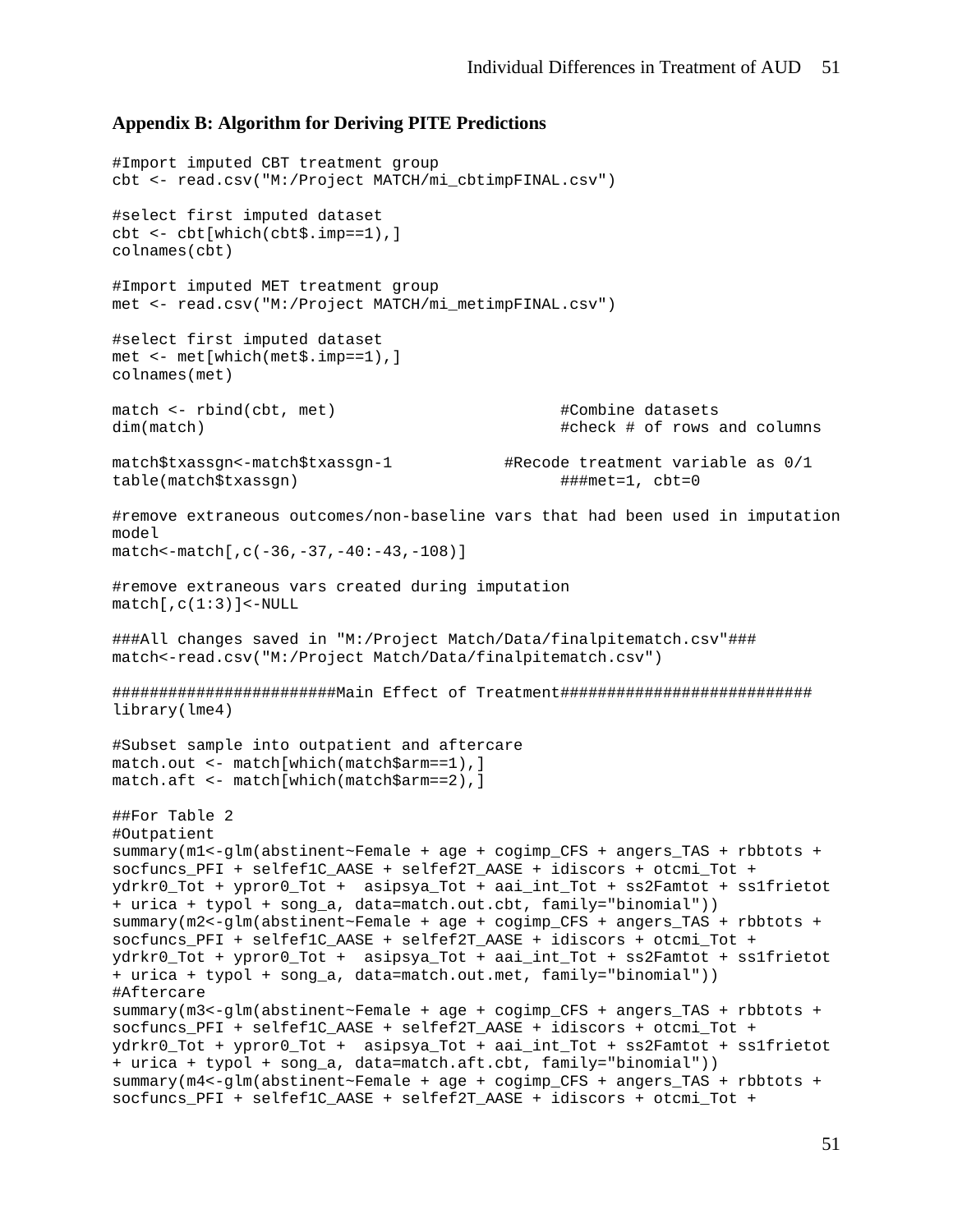```
ydrkr0_Tot + ypror0_Tot + asipsya_Tot + aai_int_Tot + ss2Famtot + ss1frietot 
+ urica + typol + song_a, data=match.aft.met, family="binomial"))
####################PITE & PERMUTATION TEST, BY ARM#########################
colnames(match.out)
out.cov<-match.out[,c("Female","age","cogimp_CFS","angers_TAS","rbbtots",
      #create matrix with baseline covariates among outpatient sample
      "socfuncs_PFI","selfef1C_AASE","selfef2T_AASE","idiscors",
      "otcmi_Tot","ydrkr0_Tot","ypror0_Tot","asipsya_Tot","aai_int_Tot",
      "ss2Famtot","ss1frietot","urica","song_a","typol")]
out.pite<-PiteBinary(match.out$txassgn,match.out$abstinent,out.cov)
            #PITE function
str(out.pite)
            #elements of results object
set.seed(9359503)
out.perm<-Pite.prmtYasin(out.pite,1000,responseType = 'binary')
            #Permutation test function using PITE results, 1000 permutations 
for binary outcome
str(out.perm)
            #elements of permutation test results object
##p=0.024
match.aft <- match[which(match$arm==2),]
      #subset aftercare sample
colnames(match.aft)
aft.cov<-match.aft[,c("Female","age","cogimp_CFS","angers_TAS","rbbtots",
      #create matrix with baseline covariates among aftercare sample
      "socfuncs_PFI","selfef1C_AASE","selfef2T_AASE","idiscors",
      "otcmi_Tot","ydrkr0_Tot","ypror0_Tot","asipsya_Tot","aai_int_Tot",
      "ss2Famtot","ss1frietot","urica","song_a","typol")]
aft.pite<-PiteBinary(match.aft$txassgn,mat.aft$abstinent,aft.cov)
      #PITE function
str(aft.pite)
      #elements of results object
set.seed(9359223)
aft.perm<-Pite.prmtYasin(aft.pite,1000,responseType = 'binary')
      #Permutation test function using PITE results, 1000 permutations for 
binary outcome
str(aft.perm)
      #elements of permutation test results object
##p=0.277
##***********************PITE PREDICT FUNCTION***************************##
##PITE function for use with binary outcome##
PiteBinary <- function(trt, y, cov, inter = F, extract='ATE', covToInc='all'){
  n \leq -nrow(cov) NumCov <- dim(cov)[2]
  if (length(table(trt)) != 2)
     stop("The treatment level is not two.")
#Code is designed to test treatment vs. control group, if there are too many
```
levels in the designated treatment variable, function will stop and produce this error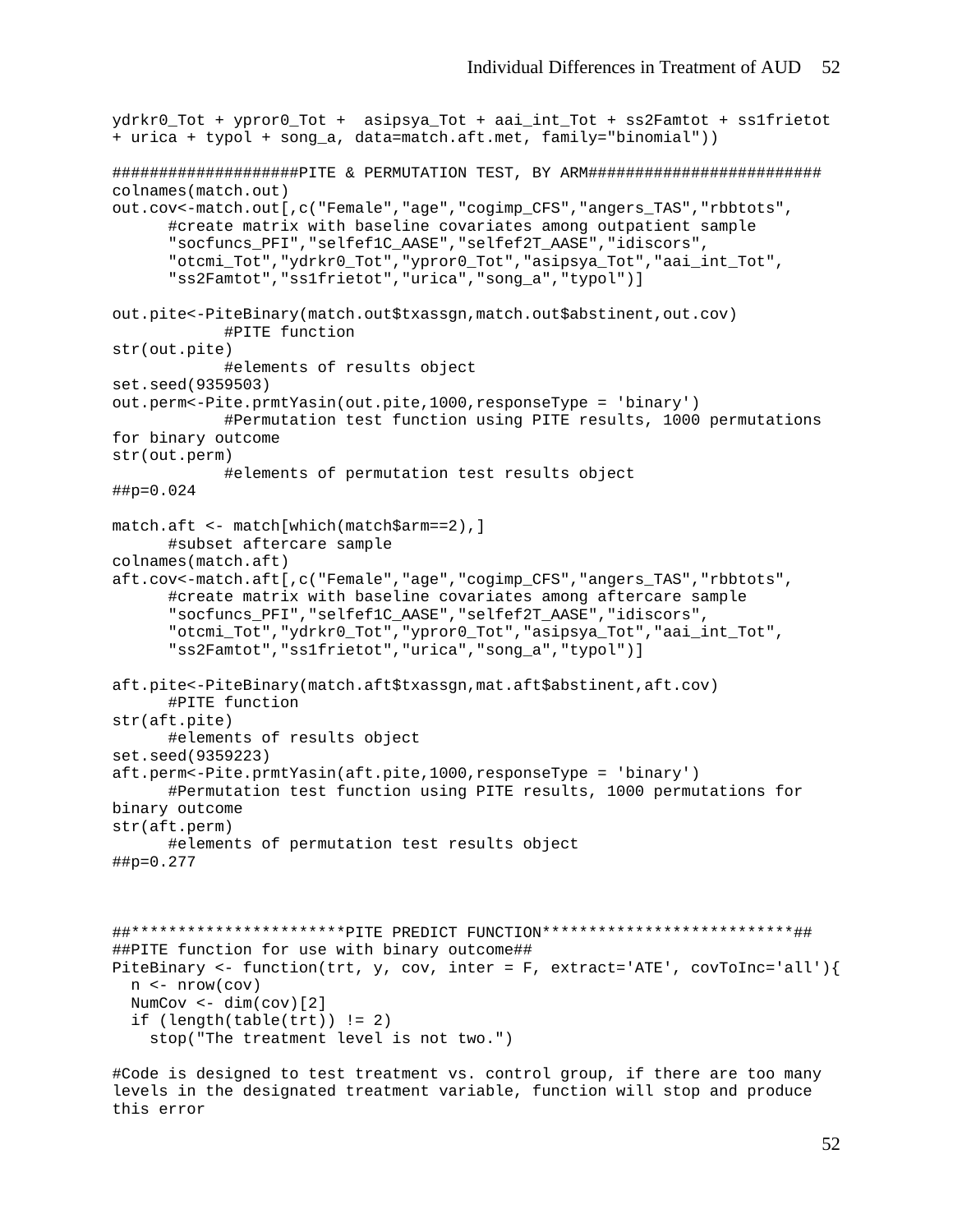```
if( inter == TRUE & n/2 \leq (factorial(ncol(cov)) / (factorial(ncol(cov))2)*factorial(2)) + ncol(cov) +1) stop("degrees of freedom of residual is negative, sample size (n) needs to
be larger ")
  if( inter == FALSE & n/2 \le (ncol(cov) +1) )
     stop("degrees of freedom of residual is negative, sample size (n) needs to
be larger 
          than twice of the number of total covariates plus 1 (NumCov + 
NumNuiCov +1)")
#Default is set to not consider interactive effects, but if set to inter=TRUE,
they will be included in the calculation of the PITEs,
#if sample size is not large enough for adequate degrees of freedom, this 
error will be returned
  if(extract !='model' & extract !='ATE') stop("extraction method is not ATE or model")
   }
#Default is set to extract the average treatment effect of the intervention, 
so that PITEs are calculated as individual treatment effects
#above and beyond the average effect of the intervention
   if(covToInc !='all' & length(covToInc)> ncol(cov)){
     stop("Number of covariates to include is greater than given number of 
covariates") }
#===========================================================================#
   # Set up data into required format
   data <- data.frame(y, trt)
   dataxy <- data.frame(y, cov)
   # create the interaction between pair predictors x, add in to the dataset
  # dataint now have y, treatment condition, x, and the pairwise interaction
between x (if applicable)
   options(na.action = 'na.pass')
  dataint2 <- model.matrix(y \sim .^2, data = dataxy) #creates matrix of each
case's coefficients for baseline covariates and pairwise interactions<br>dataint <- data.frame(y, trt, x = dataint2[,-1]) #creates data frame of
  dataint <- data.frame(y, trt, x = dataint2[, -1])
y, treatment condition, and covariate + pairwise interactions (minus 
intercept)
   # split covariates based on treatment assignment
   xt <- dataint[dataint$trt ==1, 3:ncol(dataint)] 
  xc \leq dataint[dataint$trt == 0, 3:ncol(dataint)] # split responses based on treatment assignment and order
  yt <- y[dataint$trt == 1] yc <- y[dataint$trt == 0] 
  y.ord \leftarrow c(yt,yc) # separate the dataset (dataint) to treatment group and control group
```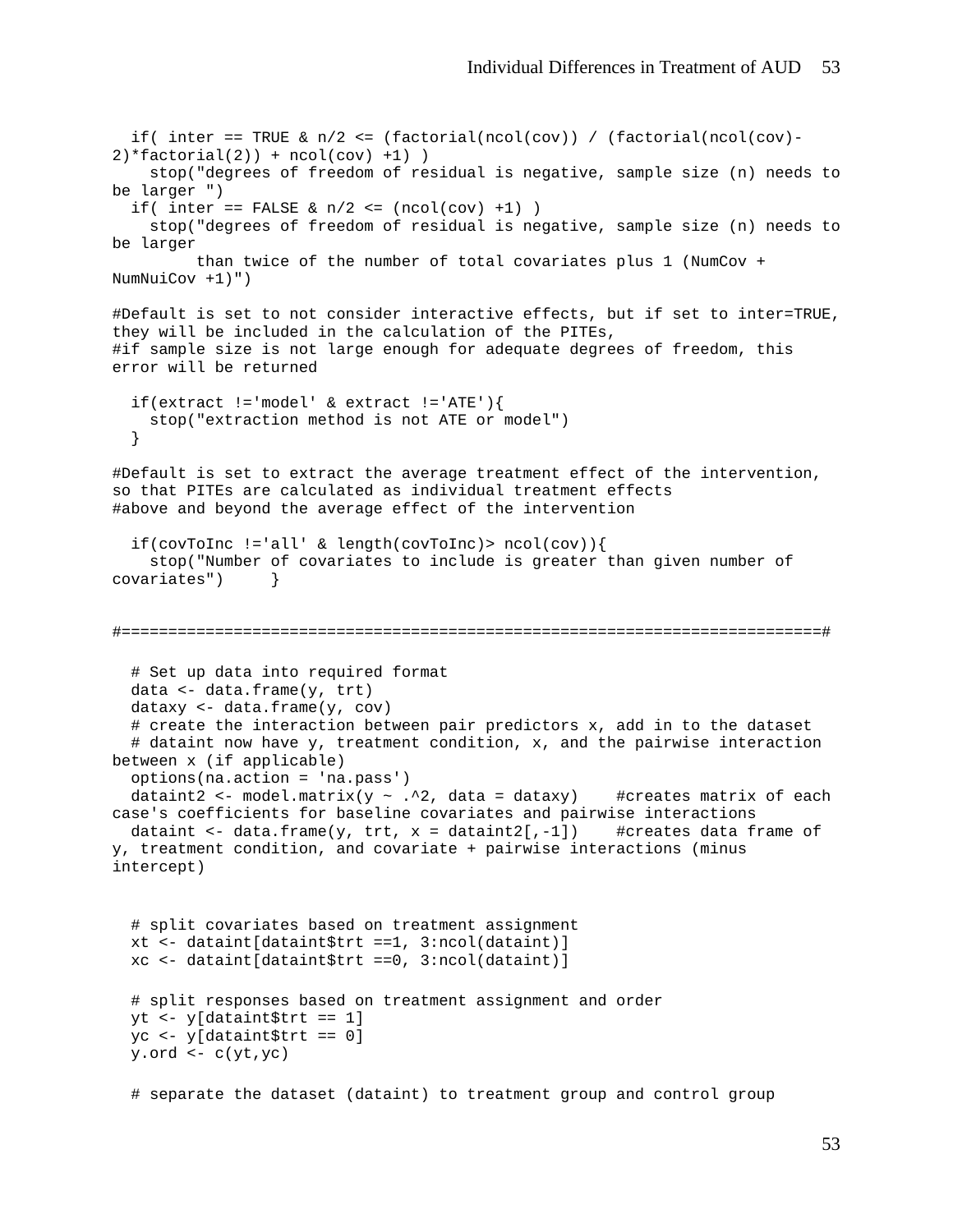```
 TRTmxi <- data.frame(xt)
   CNTLmxi <- data.frame(xc)
   # assigns treatment labels for ordered data
  trt1<- c(rep(1, length(yt)), rep(0, length(yc)))if(extract == 'model')if(covToInc =='all'){ # set up which covariates to use for this
model
                 dataint1 <- dataint
 }
             else{
                cov1 < -cov[, covToInc]dataint2.1 <- model.matrix(y \sim .^2, data =data.frame(y,cov1))
            dataint1 <- data.frame(y, \text{trt}, x = \text{dataint2.1}[-1]) }
         # extract coefficients from the control model
         mod <- glm(dataint1[,1] \sim., family =binomial(link = 'logit'), data =
dataint1[, -1])
         lambda <- coefficients(mod)[2] 
     }
     else if(extract=='ATE'){
         # simple model 
        mod \leq- glm(y.ord \leqtrt1, family =binomial(link = 'logit'))
         lambda <- coefficients(mod)[2] 
     }
  # if the interaction of predictors are not taken into consideration
  if (inter == FALSE) {
     # fit model for trt group
    mod.t <- glm(yt \sim ., family =binomial(link = 'logit'), data = TRTmxi[,1:
(ncol(cov))]) 
     # fit model for control group
    mod.c <- glm(yc \sim ., family =binomial(link = 'logit'), data = CNTLmxi[,1:
(ncol(cov))]) 
     et <- coefficients(mod.t)
     ec <- coefficients(mod.c)
     cov <- as.matrix(cov)
     # predictions of response on logit scale
    pred_t < -et[1] + (cov% * *et[2:(length(et))])pred_c \leq -ec[1] + (cov%*sec[2:(length(ec))]) # predictions of responses on probability scale
     ppPred_t <- sapply(pred_t, logistic) 
     ppPred_c <- sapply(pred_c, logistic) 
     # FOR PERMUTATION TEST first on logit scale followed by probability scale;
     predt.perm <- pred_t - lambda #subtract out average 
treatment effect (ATE) from individual effects
```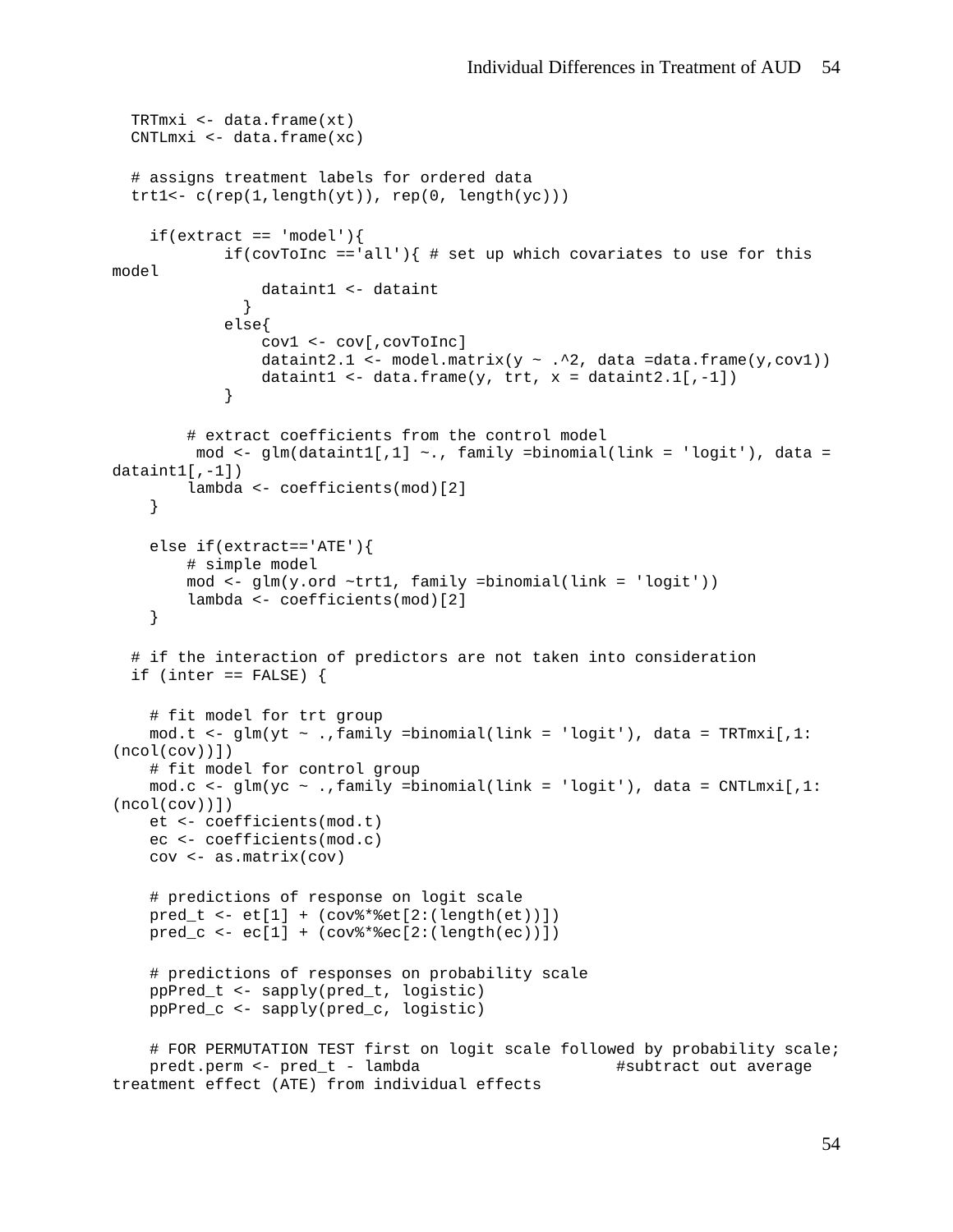```
 ppPredt.perm <- sapply(predt.perm, logistic) #convert to probability 
scale
   }
  # if the pairwise interaction of predictors are taken into consideration
  if (inter == TRUE) \{<code>mod.t <- glm(yt \sim .,family =binomial(link = 'logit'), data = TRTmxi) # fit</code>
model for trt group
    mod.c <- glm(yc \sim ., family =binomial(link = 'logit'), data = CNTLmxi) #
fit model for control group
     et <- coefficients(mod.t)
     ec <- coefficients(mod.c)
     cov <- as.matrix(cov)
     # predictions of response on trt on logit scale
     pred_t <- et[1] + (dataint[,3:ncol(dataint)]%*%et[2:(length(et))])
    pred_c <- ec[1] + (dataint[, 3:ncol(dataint)]%*%ec[2:(length(ec))])
     ppPred_t <- sapply(pred_t, logistic) #predictions on probability scale
     ppPred_c <- sapply(pred_c, logistic) #predictions on probability scale
     # FOR PERMUTATION TEST first on logit scale followed by probability scale;
     predt.perm <- pred_t - lambda
     ppPredt.perm <- sapply(predt.perm, logistic)
   }
   # calculate the estimate: individual PITE estimate and the standard 
deviation
   # of PITE estimates among individuals
   pite.ind <- ppPred_t - ppPred_c #predicted response under treatment 
condition - predicted response under control
   pite.sd <- sd(pite.ind)
   pite.ind.perm <- ppPredt.perm - ppPred_c
   pite.sd.perm <- sd(pite.ind.perm)
   return(list("trt.coef" = et,
              "cntl.coef" = ec, "pite.trt.cond" = ppPred_t,
               "pite.cntl.cond" = ppPred_c,
               "pite.trt.PT" =ppPredt.perm,
 "pite.ind" = pite.ind,
 "pite.sd" = pite.sd,
               "pite.ind.perm" =pite.ind.perm,
               "pite.sd.perm" = pite.sd.perm,
              "TOTCov" = ncol(cov),
               "gen.data" = data,
               "gen.data.int" = dataint,
               "NumCov" = NumCov,
               "gen.xMain" = cov,
              "gen.xMainInt" = dataint[, 3:ncol(dataint)],"interaction" = inter,
               "TOTCov" = ncol(cov)
```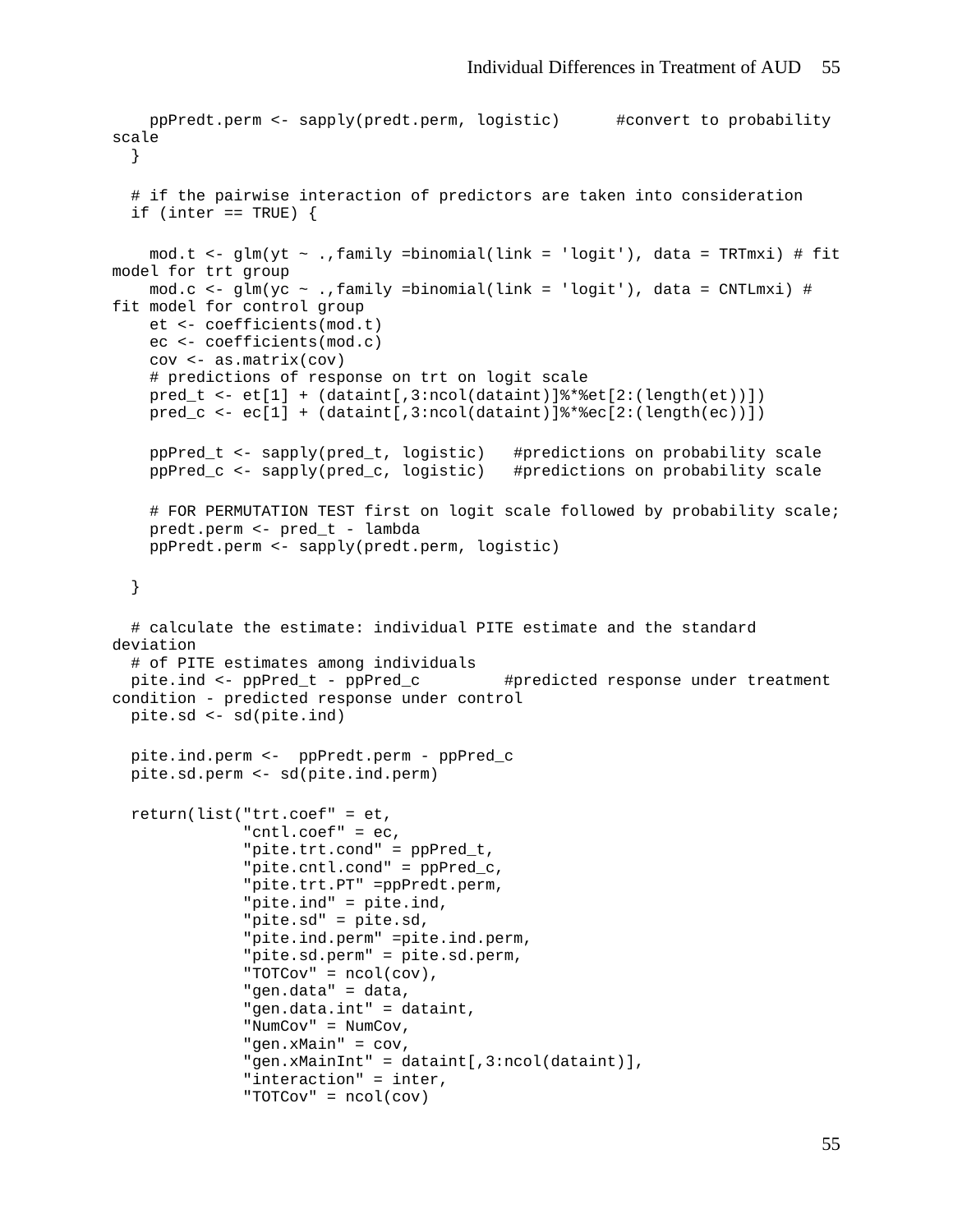```
 ))
}
```

```
#=========================PERMUTATION FUNCTION============================#
Pite.prmtYasin <- function(pite.rslt, nperm, inter = F, responseType='normal',
extract = 'ATE', covToInc='all') if(covToInc !='all' & length(covToInc)> ncol(pite.rslt$gen.xMain)){
     stop("Number of covariates to include is greater than given number of 
covariates") }
   if(responseType!='binary' & responseType !='normal'){
     stop("Response type is not normal or binary")
   }
  if(extract !='model' & extract !='ATE') stop("extraction method is not ATE or model")
   }
   # use the output from 'pite.rslt' to know where the PITE SD lies for 
original treatment labels
   # use output which has subtracted treatment effect 
   pite.ind <- pite.rslt$pite.ind.perm 
   pite.sd <- pite.rslt$pite.sd.perm
   trt <- pite.rslt$gen.data$trt # original treatment labels
   y <- pite.rslt$gen.data$y # observed responses
   # setting up covariates if interactions F, only covariates, if T, include 
interactions
  if (inter == F) {
     x <- pite.rslt$gen.xMain
   }
  if (inter == T) {
    x <- pite.rslt$gen.xMainInt
   }
   # set up a matrix with all permutations of treatment assignment. 
   # each column corresponds to one set of permutated labels. 
   trtperms <- replicate(n=nperm, sample(pite.rslt$gen.data$trt, replace = F))
  # dependent on response type, we apply the correct function: Normal or Binary
  if( responseType == 'normal')prmt <- sapply(apply(trtperms, 2, PiteNormalPRMT, trt=trt, cov=x, y=y,
                           extract=extract, inter=inter, covToInc=covToInc), 
'[[', 'pite.ind')
   }
#prmt=pites for each permutation 
   else if(responseType == 'binary'){
    prmt <- sapply(apply(trtperms, 2, PiteBinaryPRMT, trt=trt, cov=x, y=y,
                          extract=extract, inter=inter, covToInc=covToInc), 
'[[', 'pite.ind')
   }
#calculating SD for each permutation
```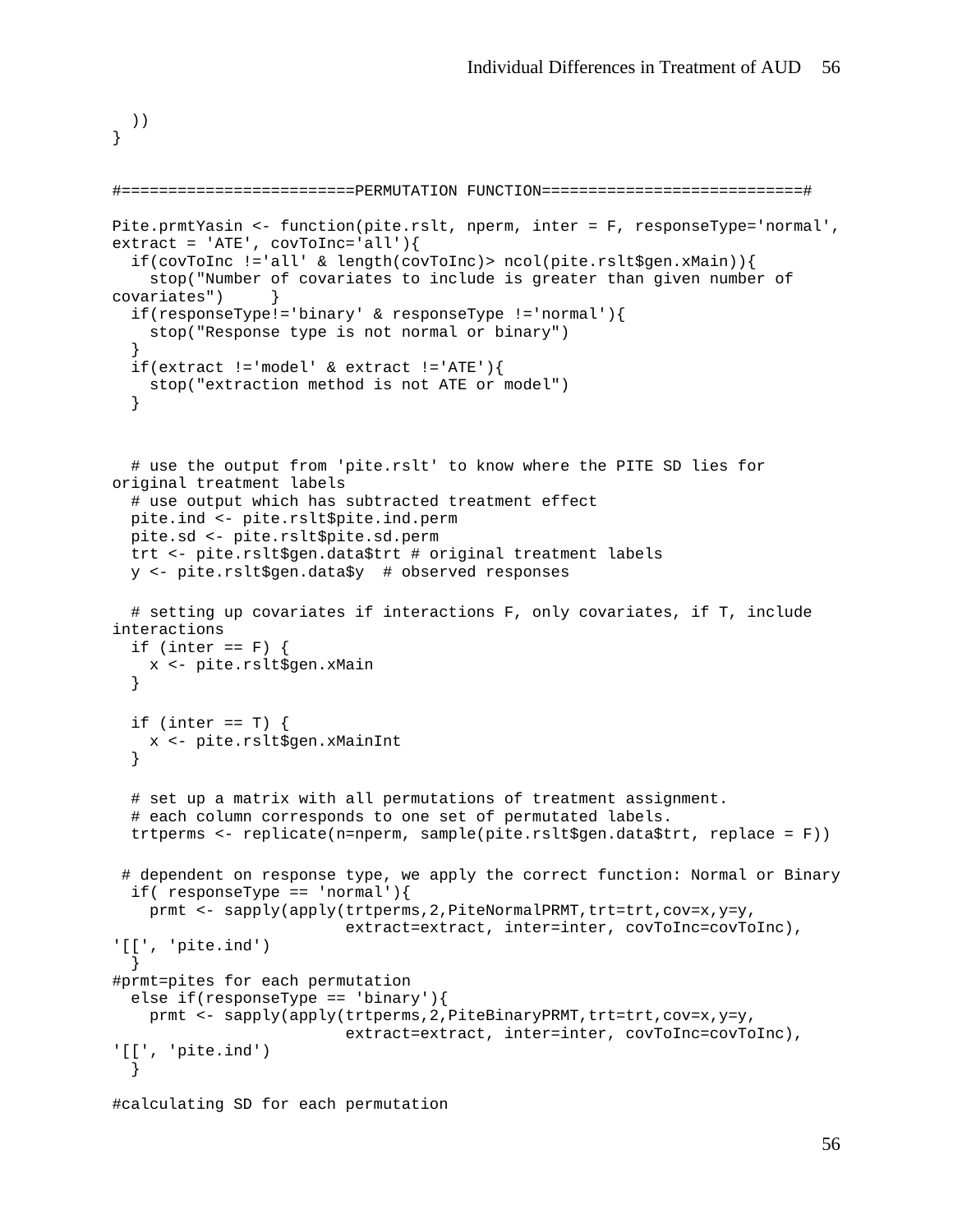```
 prmt.sd <- apply(prmt, 2, sd)
#p value of permutation test calculated based on proportion of permuted SDs 
that are greater than observed SD
#divided by total number of permutations
   alpha <- sum(pite.sd <=prmt.sd)/nperm 
# histogram of permuted SDs, line for SD of PITE in observed data (figure 2)
   hist(prmt.sd, xlim = c(min(pite.sd, range(prmt.sd)[1]) -.05, max(pite.sd, 
range(prmt.sd)[2])+.05),
       main = (deparse(substitute(pite.rslt))), sub = paste0('p-value = ',
alpha))
   abline(v=pite.sd, col=2)
   return(list(
    "pite.ind" = picture.ind, "permute" = prmt,
     "pite.sd" = pite.sd,
     "prmt.sd" = prmt.sd,
     "alpha" = alpha
   ))
}
#=========== EXTRA FUNCTIONS REQUIRED FOR PERMUATION TEST ===============#
#This function randomly assigns treatment condition for as many times as 
specified by nperm
#and then runs the original function to produce PITEs with these random 
assignments 
#Those results are collated and returned by Pite.prmtYasin
PiteBinaryPRMT <- function(trt1, trt, y, cov, inter = F, extract = 'ATE', 
covToInc = 'all')if(extract := 'model' \& extract != 'ATE') stop("extract method is not ATE or model")
   }
        n \leq -nrow(cov) NumCov <- dim(cov)[2]
  if (length(table(trt)) != 2) stop("The treatment level is not two.")
  if( inter == TRUE & n/2 \leq (factorial(ncol(cov)) / (factorial(ncol(cov))2<sup>*</sup>factorial(2)) + ncol(cov) +1) )
     stop("degrees of freedom of residual is negative, sample size (n) needs to
be larger ")
  if( inter == FALSE & n/2 \le (ncol(cov) +1) )
     stop("degrees of freedom of residual is negative, sample size (n) needs to
be larger than twice
         of the number of total covariates plus 1 (NumCov + NumNuiCov +1)")
   if(covToInc !='all' & length(covToInc)> ncol(cov)){
     stop("Number of covariates to include is greater than given number of 
covariates") }
#===========================================================================#
   data <- data.frame(y, trt)
```
dataxy <- data.frame(y, cov)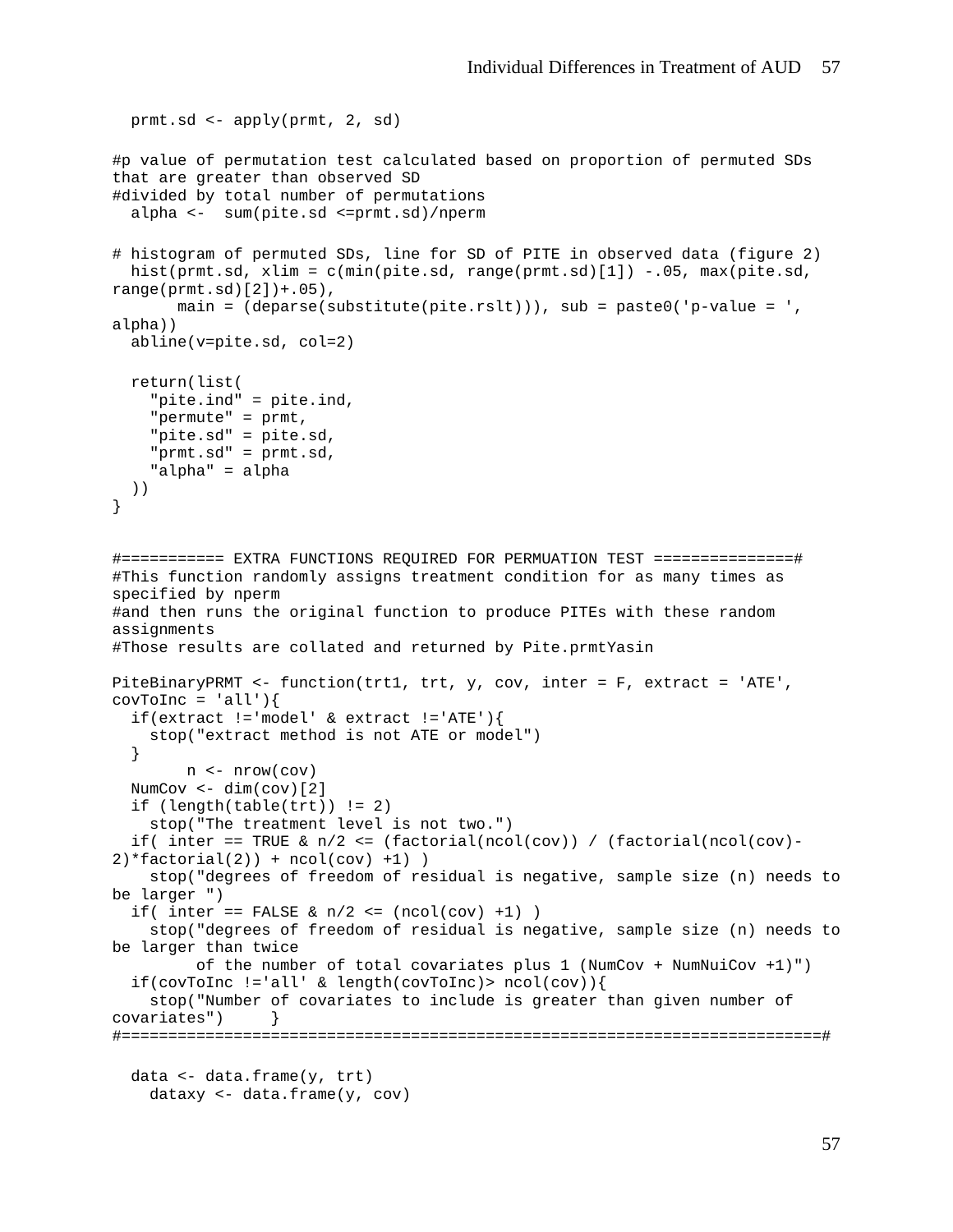```
 # dataint now have y, treatment condition, x, and the pairwise interaction 
between x
   options(na.action = 'na.pass')
  dataint2 <- model.matrix(y \sim .02, data = dataxy)
  dataint <- data.frame(y, \text{trt}, x = dataint2[,-1])
   # SPLIT DATASETS ACCORDING TO PERMUTED TREATMENT LABELS 
##This is where the permutation test code differs from the PITE function above
##Here, the dataset is being split up according to randomly /permuted/ 
treatment condition (trt1)
##Not according to observed treatment assignment (above as "trt")
  xt1 <- dataint [tr1 = 1, 3: ncol(dataint)] # covariates of treatment groupxc1 <- dataint [trt1 == 0, 3:nc0] (dataint) ] # covariates of control group
  yt1 <- y[trt1 == 1] #responses on treatment
  yc1 \le y[tr1 = 0] #responses on control
  y.ord1 < -c(yt1, yc1) TRTmxi1 <- data.frame(xt1)
   CNTLmxi1 <- data.frame(xc1)
  if (extract == 'model'){
    if(covToInc == 'all') dataint1 <- dataint
     }
     else{
       cov1 <- cov[,covToInc] 
      dataint2.1 <- model.matrix(y \sim .^2, data =data.frame(y,cov1))
      dataint1 <- data.frame(y, trt, x = dataint2.1[,-1])
     }
   # extract coefficients from the control model
  mod <- glm(dataint[, 1] ~., family =binomial(link = 'logit'), data =
dataint\lceil, -1])
   lambda <- coefficients(mod)[2] 
   }
  else if(extract == 'ATE'){
  mod <- glm(dataint[,1] ~dataint[,2], family =binomial(link = 'logit'))
   lambda <- coefficients(mod)[2] 
   }
  # finding those patients who are trt=1 in the group of people who are trt1=0
and trt1=1
   offset.t <- trt1[trt==1]
   offset.c <- trt1[trt==0]
  # if the interaction of predictors are not taken into considertion
  if (inter == FALSE) {
```
# create the interaction between pair predictors x, add in to the dataset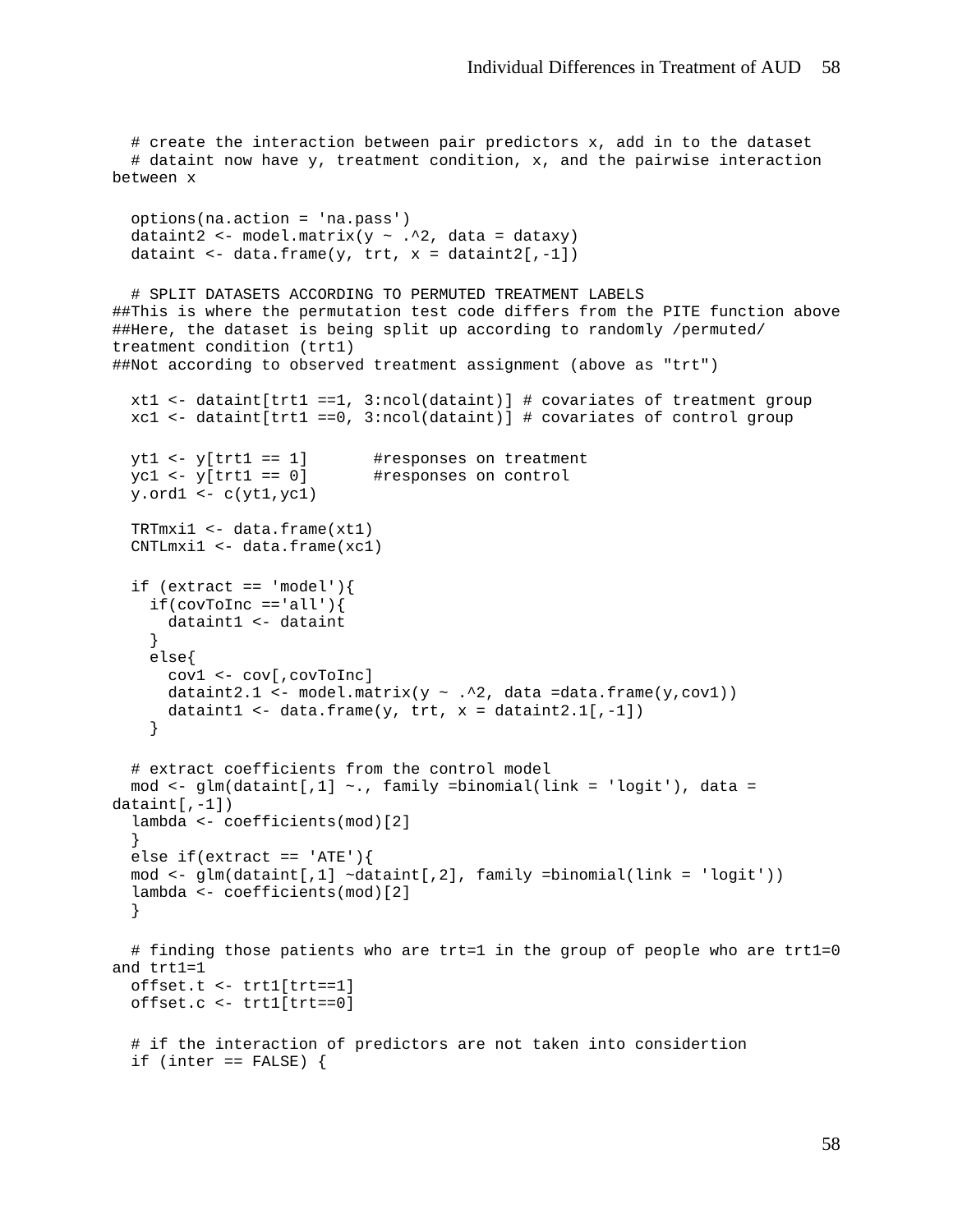```
 # set up model on responses from permuted treatment labels including 
offset
    mod.t < qlm(yt1 - ., family = binomial(link = 'logit'),data = TRTmxi1[,1:(ncol(cov))], offset = lambda*offset.t)mod.c <- glm(yc1 \sim ., family =binomial(link = 'logit'),
                 data = CNI\text{L}mxil[,1:(ncol(cov))], offset = lambda *offset.c)
     et <- coefficients(mod.t) 
     ec <- coefficients(mod.c) 
     cov <- as.matrix(cov)
     # predictions of responses on logit scale
     xbeta_t <- et[1] + (cov%*%et[2:(length(et))])
    xbeta_c < -ec[1] + (cov%*sec[2:(length(ec))]) # predictions of response on probability scale
     ppPred_t <- sapply(xbeta_t, logistic) 
     ppPred_c <- sapply(xbeta_c, logistic) 
   }
  # if the pairwise interaction of predictors are taken into consideration
  if (inter == TRUE) {
     # set up model on responses from permuted treatment labels including 
offset
    mod.t < qlm(yt1 - ., family = binomial(link = 'logit'), data = TRTmxi1,offset = lambda*offset.t)mod.c <- glm(yc1 \sim ., family = binomial(link = 'logit'), data = CNTLmxi1,offset = lambda*offset.c) et <- coefficients(mod.t) 
     ec <- coefficients(mod.c) 
     dataint <- as.matrix(dataint)
     # predictions of responses on logit scale
    xbeta_t < -et[1] + (dataint[, 3:ncol(dataint)]%et[2:(length(et))])
    xbeta_c \leq -ec[1] + (dataint[, 3:ncol(dataint)]\%*sec[2:(length(ec))]) #predictions on probability scale
     ppPred_t <- sapply(xbeta_t, logistic) 
    ppPred c \leq - sapply(xbeta c, logistic)
   }
   # calculate PITE estimate and the standard deviation of pite estimates 
   pite.ind <- ppPred_t - ppPred_c
   pite.sd <- sd(pite.ind)
   return(list("pite.trt.cond" = ppPred_t,
               "pite.cntl.cond" = ppPred "pite.ind" = pite.ind,
              "pite.sd" = picture.sd,
              "TOTCov" = ncol(cov),
              "gen.data" = data,
               "gen.data.int" = dataint,
               "NumCov" = NumCov,
```